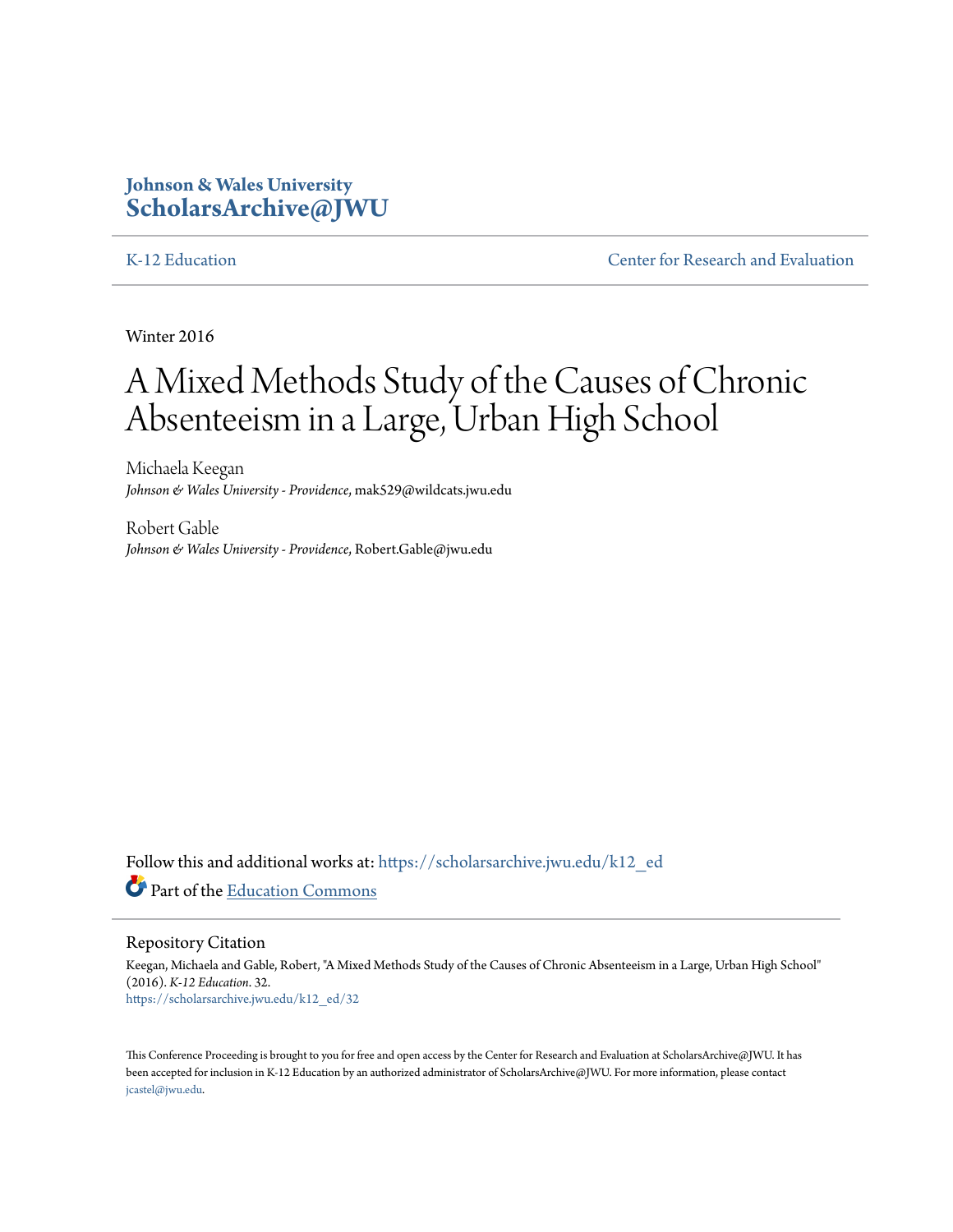# **A Mixed Methods Study of the Causes of Chronic Absenteeism in a Large, Urban High School**

Michaela Keegan Principal, Juanita Sanchez Educational Complex Providence, RI

> Robert K. Gable Center for Research and Evaluation College of Arts & Sciences Johnson & Wales University

<sup>1</sup>Paper presented at the Northeastern Educational Research Association Annual Meeting, Trumbull, CT, October 21, 2015.

**\_\_\_\_\_\_\_\_\_\_\_\_\_\_\_\_\_\_\_\_\_\_\_\_\_\_\_\_\_\_\_\_\_\_\_\_\_\_\_\_\_\_\_\_\_\_\_\_\_\_\_\_\_\_\_\_\_\_\_\_**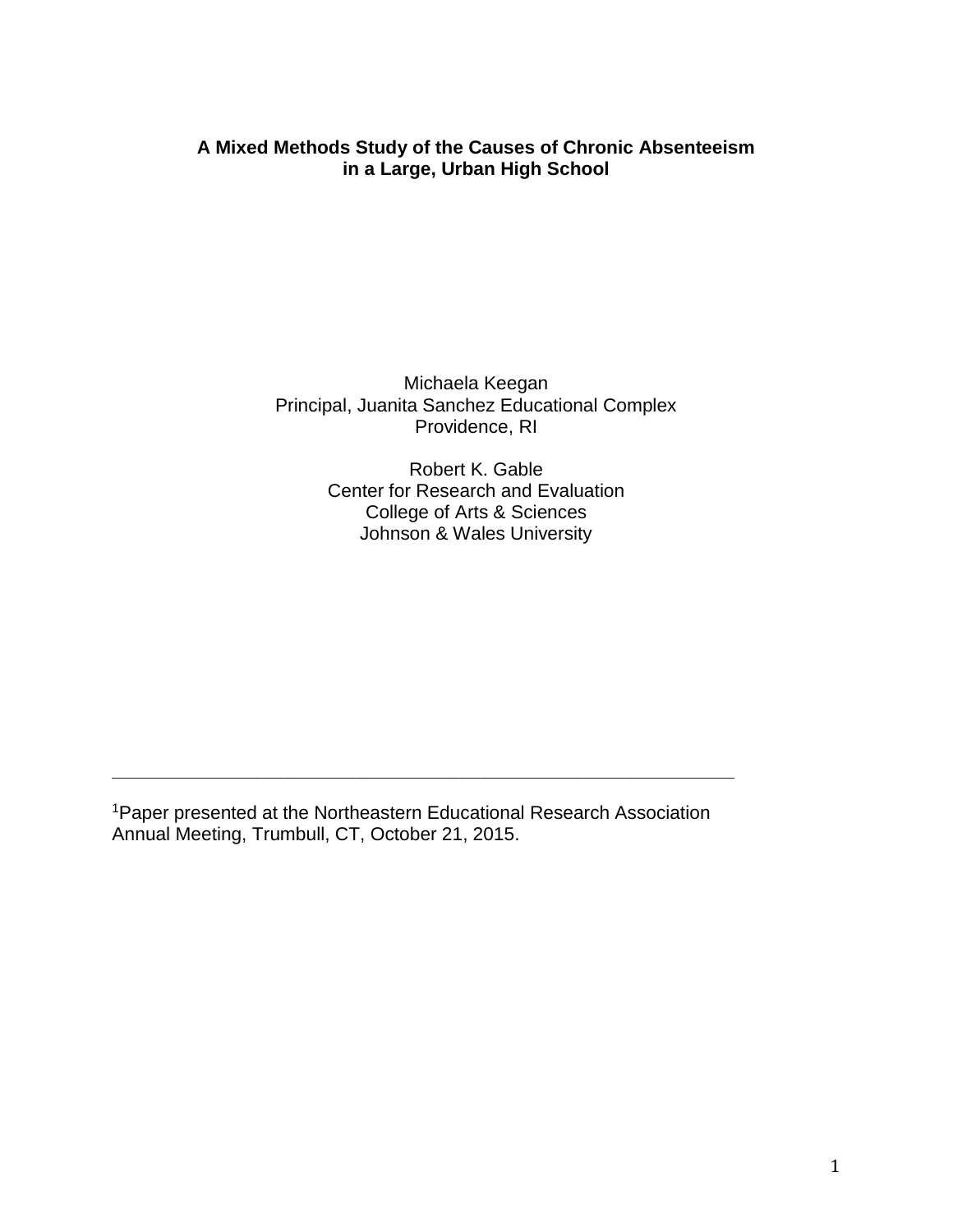#### **Abstract**

 Failing to graduate from high school can be related to problems during adulthood, individually for students who drop out and collectively on communities and the nation as a whole (Balfanz & Byrnes, 2012; Balfanz, Herzog, & MacIver, 2007; Orfield, 2004; Providence Public, 2012). Two factors, attendance and self-efficacy, have been linked to academic achievement and graduation rates and were the focus of this study.

 Recent studies suggest a strong relationship between students' attendance rates and graduation rates. A study of  $9<sup>th</sup>$  graders in Chicago found that students with satisfactory attendance graduate at a higher rate than those with chronic absenteeism. Many interventions aimed at decreasing student absenteeism fail to address the needs of students who are chronically absent as they do not consider the role of student selfefficacy and the stated reasons why students miss school.

 The purpose of this mixed methods research study was to determine if a relationship exists between academic self-efficacy and rates of absenteeism and also to determine what students report as the causes of their absenteeism. An academic self-efficacy scale was administered to  $9<sup>th</sup>$  grade students ( $N=99$ ) to determine if a relationship exists between academic self-efficacy and rates of absenteeism. Focus groups were conducted with  $9<sup>th</sup>$  grade students

(*N*=17) who were chronically absent during the first half of the 2014-2015 school year in order to identify the reasons that high school students report they are chronically absent.

 Two of the student survey items were found to be significantly correlated with rates of absenteeism. The concept of persistence *(r*=.183, *r <sup>2</sup>*=.03, *p*=.040, small/medium effect size) and meeting the expectations of others ( $r = 220$ ,  $r^2 = 0.05$ ,  $p = 0.019$ , small/medium effect size) were positively related to higher absentee rates. No significant correlations were found for any of the dimensions or remaining items on the survey. The focus group findings indicated that students understand the connection between attending school and future success and that lack of parental encouragement, teacher support and follow-up and disengaging classes cause students to miss school. Results of the current study will help school, district and national educational leaders develop appropriate interventions to reduce student chronic absenteeism.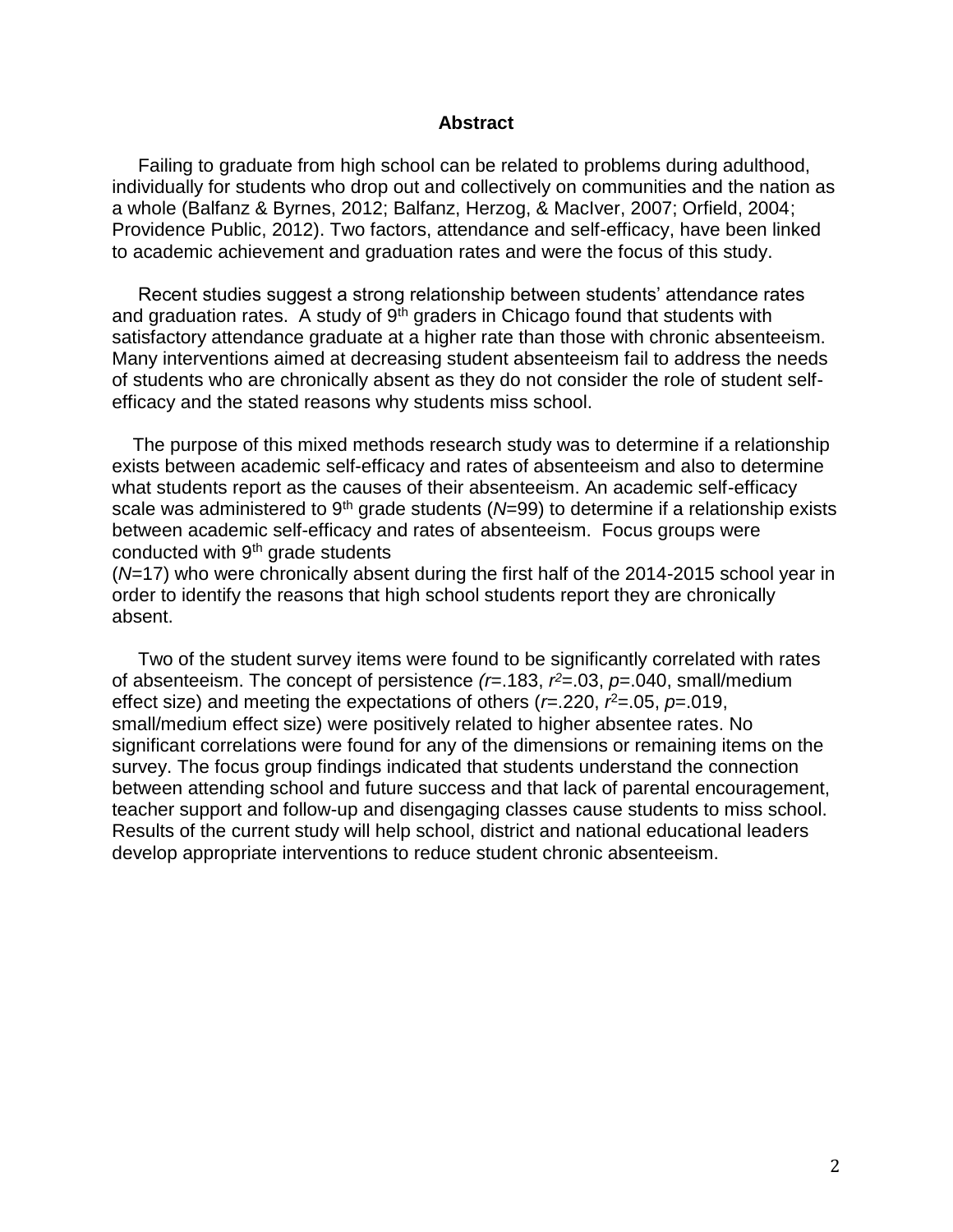#### **Problem Statement**

 Failing to graduate from high school can be related to problems during adulthood, individually for students who drop out and collectively on communities and the nation (Balfanz & Byrnes, 2012; Balfanz, Herzog, & MacIver, 2007; Orfield, 2004; Providence Public, 2012). The National Center for Education Statistics indicates that students who fail to earn a high school diploma earn less throughout their lifetime than those who successfully complete at least a test of General Educational Development (GED). Students who drop out of school earn approximately \$1 million less in a lifetime than their peers who graduate from high school. A disproportionate number of people who are unemployed failed to complete high school. Students who drop out of school are more likely to have more health concerns and to be in prison, costing the national economy more than those who earn a high school diploma or equivalent. Students who drop out of school are more likely to be in prison, which causes increased costs due to incarceration and increases in crime rates. There is also an impact on healthcare costs and social services. The cost of a high school dropout can be anywhere from \$1.7 million to \$2.3 million when these factors are considered. In comparison, students who graduate from high school earn more money and cost the national economy less than students who drop out (Bridgeland, DiLulio, & Morrison, 2006; National Council, 2012).

 Many factors have been linked to dropping out of school. In particular, two factors, attendance and self-efficacy, are the focus of this study. Both have separately been linked to academic achievement, and chronic absenteeism has recently been strongly linked to graduation and dropout rates. Attendance will be the primary focus of this study, while academic self-efficacy will be examined for its relationship to attendance.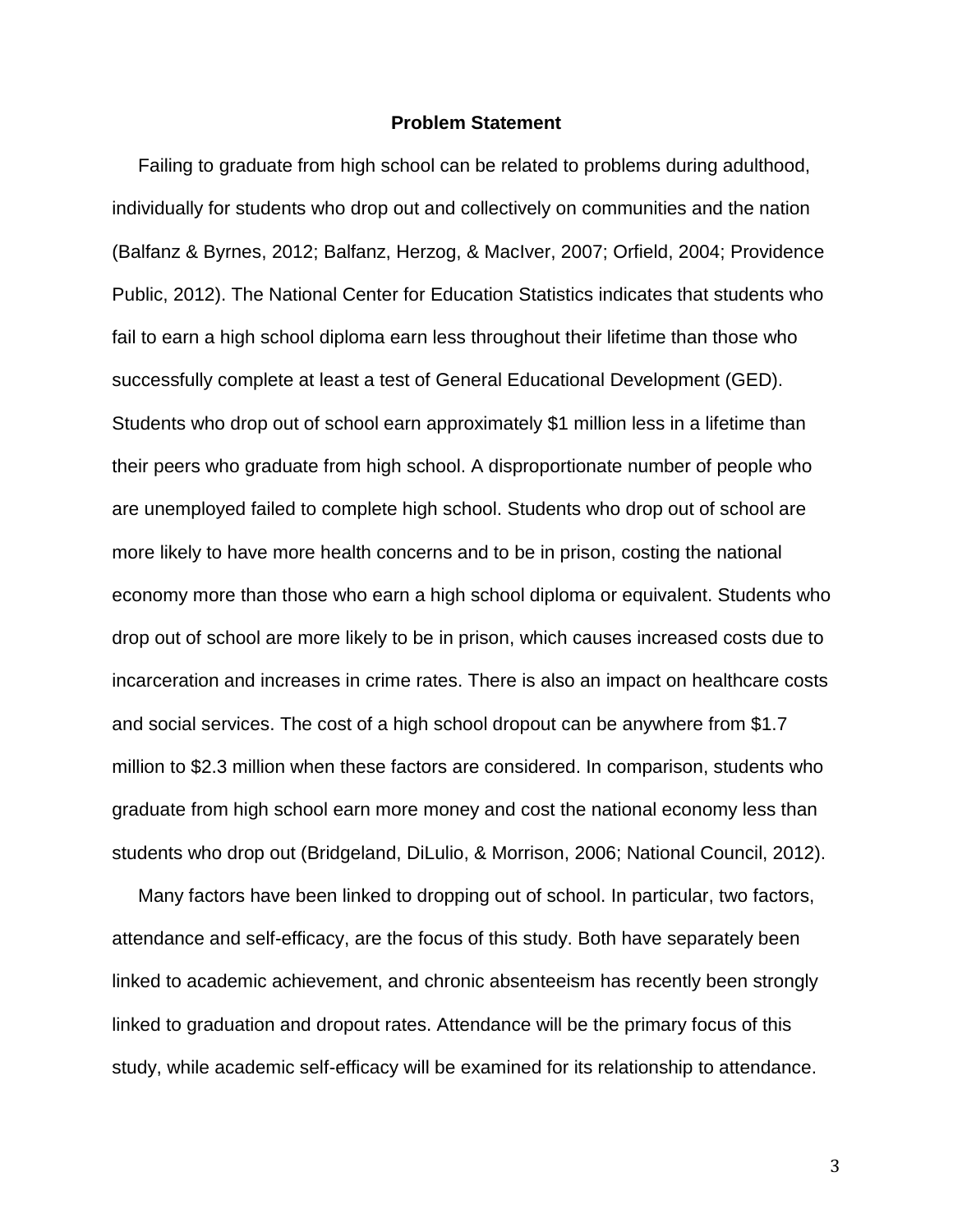#### **Rationale**

 Many recent studies have shown a strong link between attendance rates and graduation and dropout rates. In fact, attendance has been classified as one of several early warning indicators of eventual high school graduation. A recent study of students in Baltimore City Public Schools focuses on early warning indicators, including, specifically, attendance. Students who exhibit early warning indicators graduate from high school at a rate of 30%, compared with 92% among students who do not exhibit these factors. Students who are chronically absent graduate at a rate of 56%, while their peers who have satisfactory attendance gradate at a rate of 82% (Mac Iver & Messel, 2012). Further, students who are chronically absent for four years between  $8<sup>th</sup>$  and 12<sup>th</sup> dropout at a rate of 60% (Balfanz, et al, 2013).

 Students who are chronically absent are more likely to drop out of high school than their peers who are not chronically absent. In addition, students who have attendance problems are less likely to go to 2- and 4-year colleges than students without attendance problems. Students with satisfactory attendance in  $9<sup>th</sup>$  grade are four times more likely to enroll in college than their  $9<sup>th</sup>$  grade peers who are chronically absent (MacIver & Messel, 2013). In addition, "research shows that students are far less likely to master reading, pass courses, and gain credit when they are regularly absent. This is particularly true for low-income students, who are both more apt to be chronically absent in the early grades and less likely to develop literacy skills because of the lost time on task" (Balfanz, Bridgeland, Bruce, & Fox, 2013, pg. 53).

 Students also report that attendance is linked to dropping out of school. In a 2006 study in which students gave first-hand accounts of the reasons they dropped out of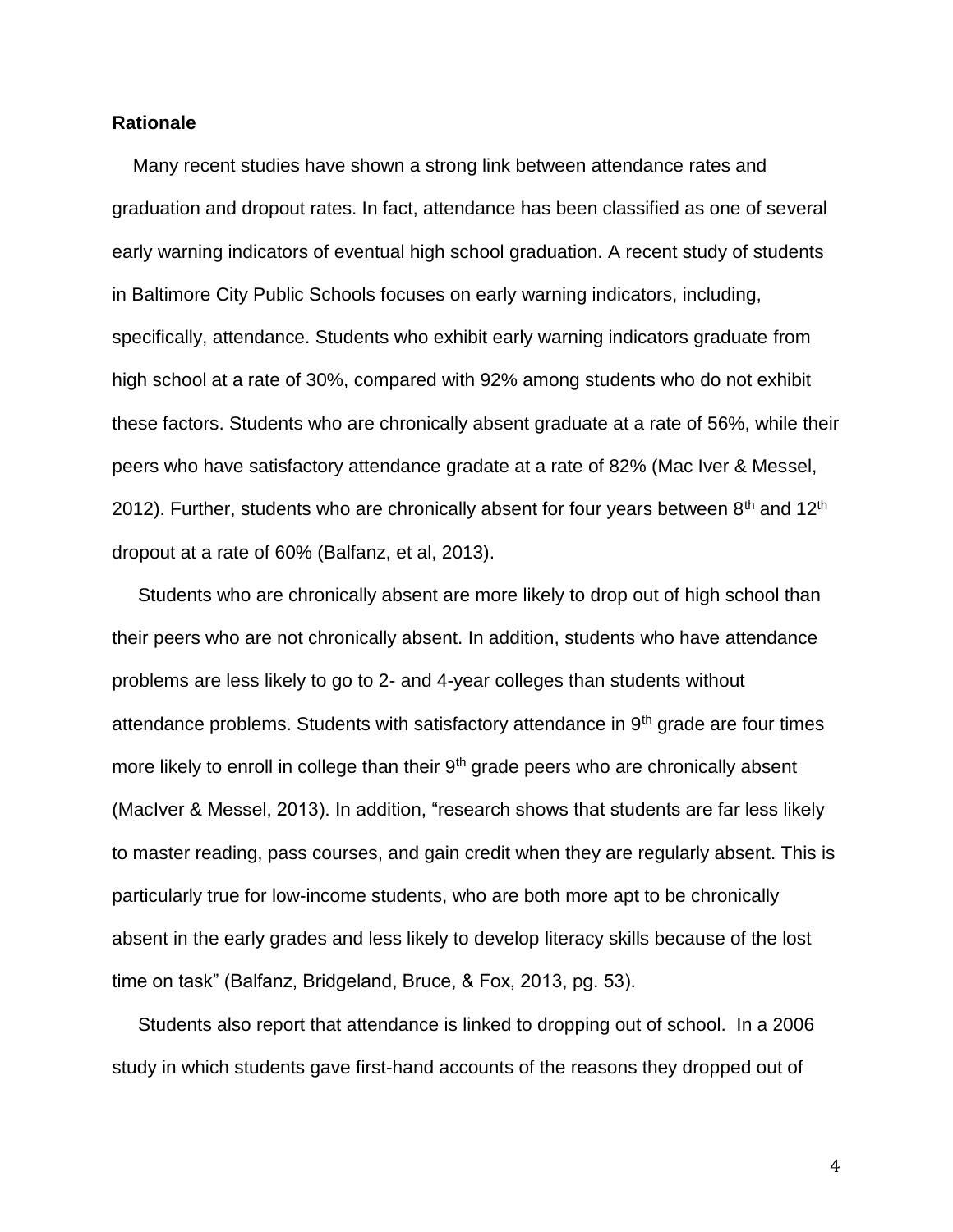school, many reported that they dropped out of school because they missed too many days of school and had difficulty catching up with the work (Bridgeland, 2006).

 For most schools in one large, urban school district in New England, which serves as the site for the current research study, approximately 71% of students graduate in four years of high school (Personal Communication, Providence Public School Department, 2015). In addition, over the past several years in this particular school district, more than 50% of high school students were chronically absent, meaning they missed more than 10% of the school year, or more than 18 days of school. Students in  $9<sup>th</sup>$  grade are absent even more frequently; 60% of all 9<sup>th</sup> graders in this urban district were chronically absent in 2010-2011 (Providence Public, 2012). Nationally, a direct relationship has been shown to exist between attendance among  $9<sup>th</sup>$  graders and graduation rates. A study of  $9<sup>th</sup>$  graders in Chicago found that only  $9%$  of students who were chronically absent graduated in four years, compared to 67% of students with satisfactory attendance (Balfanz & Byrnes, 2012; Providence Public, 2012).

 The Rhode Island Department of Education has pinpointed attendance and graduation rates as an important factor in classifying schools on the degree to which they are achieving. According to the RIDE, the minimum acceptable attendance rate for elementary and middle schools is 90%. This year, RIDE's target graduation rate for the urban high school in this research project is 80% (RIDE, 2011).

 Low attendance rates and poor academic achievement in math and English are issues that have plagued urban high schools for years (Gottfried, 2010). Over the past four years, the average daily attendance rate in the urban school district which houses the research site, has hovered around 85%. Moreover, the percentage of students who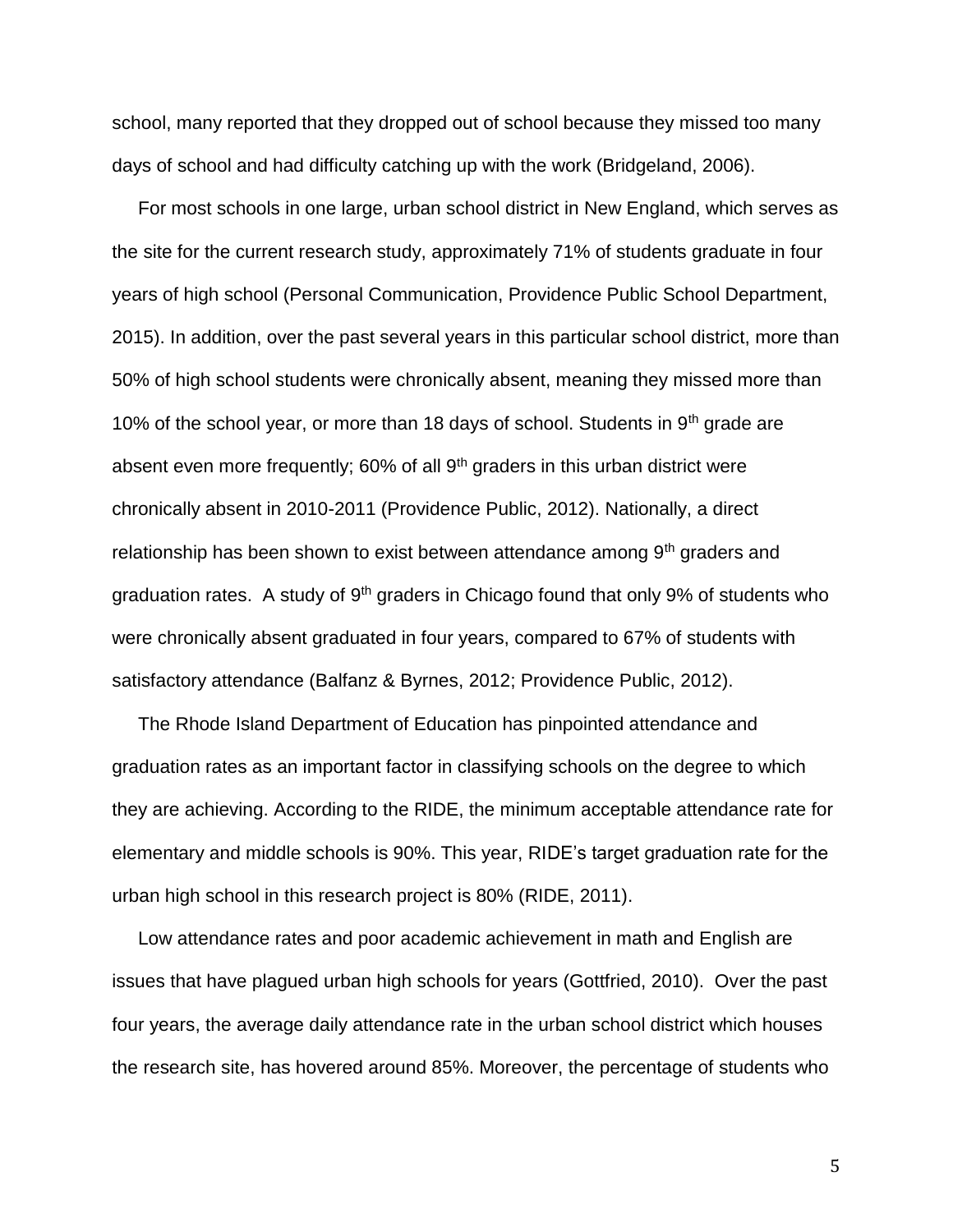graduated within four years has been approximately 72% since 2013 (Personal communication, Providence Public School Department, 2015).

 Research indicates that attendance is connected to student achievement, including graduation rates (Keegan, 2012; Lamdin, 1996; National Council, 2012). Furthermore, academic self-efficacy has been found to have an important relationship to academic achievement (Niehaus, Rudasill, & Adelson, 2012). If fewer than 10% of 9<sup>th</sup> graders who are chronically absent graduate, and  $60\%$  of  $9<sup>th</sup>$  graders in this urban district, and others like it, are chronically absent, an assumption can be made that graduation rates will not improve unless chronic absenteeism is addressed. Therefore, this study investigates the reasons for chronic absenteeism, as well as the ways it is linked to academic selfefficacy.

#### **Review of Literature**

 Students miss school for a number of reasons, but despite the wealth of information confirming that attendance problems are linked to poor student achievement (Chang & Romero, 2008; Gaylon et al., 2012; Balfanz & Byrnes, 2012), there is a lack of information about what students report as the causes of their absenteeism. Some studies have surveyed students, but the responses students provide are limited, due to the fact that surveys limit student responses to pre-selected answers. In addition, some studies have reported a relationship between academic self-efficacy and attendance (Gaylon, Blondin, Yaw, Nalls, & Williams, 2012; Niehaus, Rudasill, & Adelson, 2012), a relationship that will be explored through the current research study. There is a need to understand more about the causes of absenteeism as well as the relationship between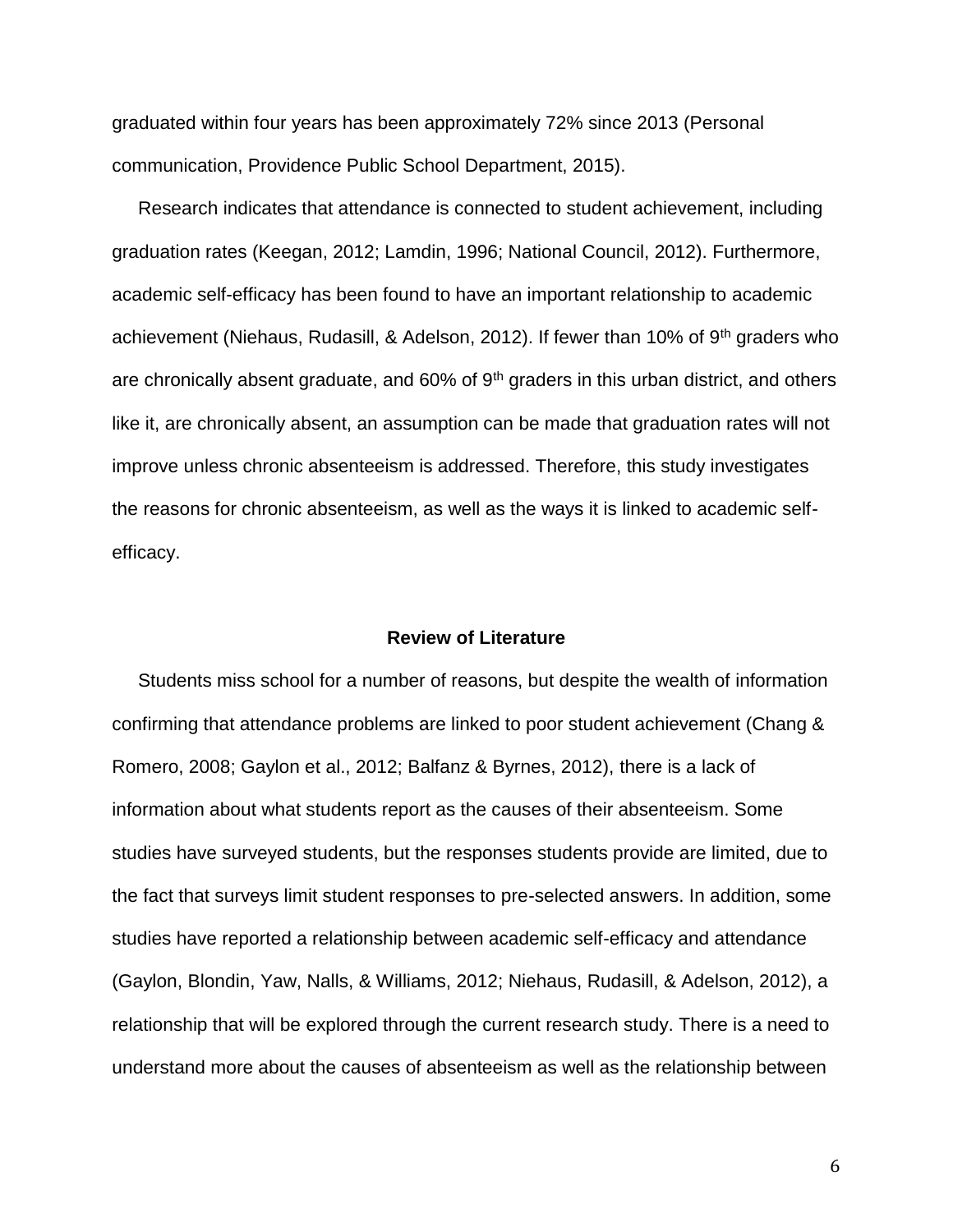academic self-efficacy and absenteeism. This section will define absenteeism, discuss early indicators and causes of absenteeism, examine the impact of attendance on academic achievement, discuss the relationship between academic self-efficacy and academic achievement, explore the relationship between attendance and graduation rates, discuss absenteeism as an Early Warning Indicator and, finally, explore recommendations and further research on the topic of student absenteeism.

#### **Setting the Stage: The Link between Absenteeism and Graduation**

 During his first State of the Union Address in 2009, President Obama set the national goal for graduation at 90% by the year 2020. In 2010, the Grad Nation campaign was launched by America's Promise Alliance in order to bring his message nation-wide with the hope of motivating a country to achieve the graduation goal he set (Balfanz, Bridgeland, Moore & Fox, 2010).

 To solidify the Grad Nation campaign and create a tangible pathway to achieving the national graduation goal of 90% by the year 2020, leading researchers in the area of increasing graduation rates were tasked with reporting on the progress toward achieving that goal. The first report, in what has now become a series titled *Building a Grad Nation*, was published in 2010. Since then, it has been updated on an annual basis. This report, commissioned by the Everyone Graduates Center at the School of Education at Johns Hopkins University, America's Promise Alliance and the Alliance for Excellent Education and sponsored by AT&T and State Farm, was written by Balfanz, a leading researcher on attendance and early warning indicators, Bridgeland, Bruce and Fox. The initial report conveyed national and state-wide data around graduation and set forth a comprehensive plan, titled the Civic Marshall Plan to Build a Grad Nation, to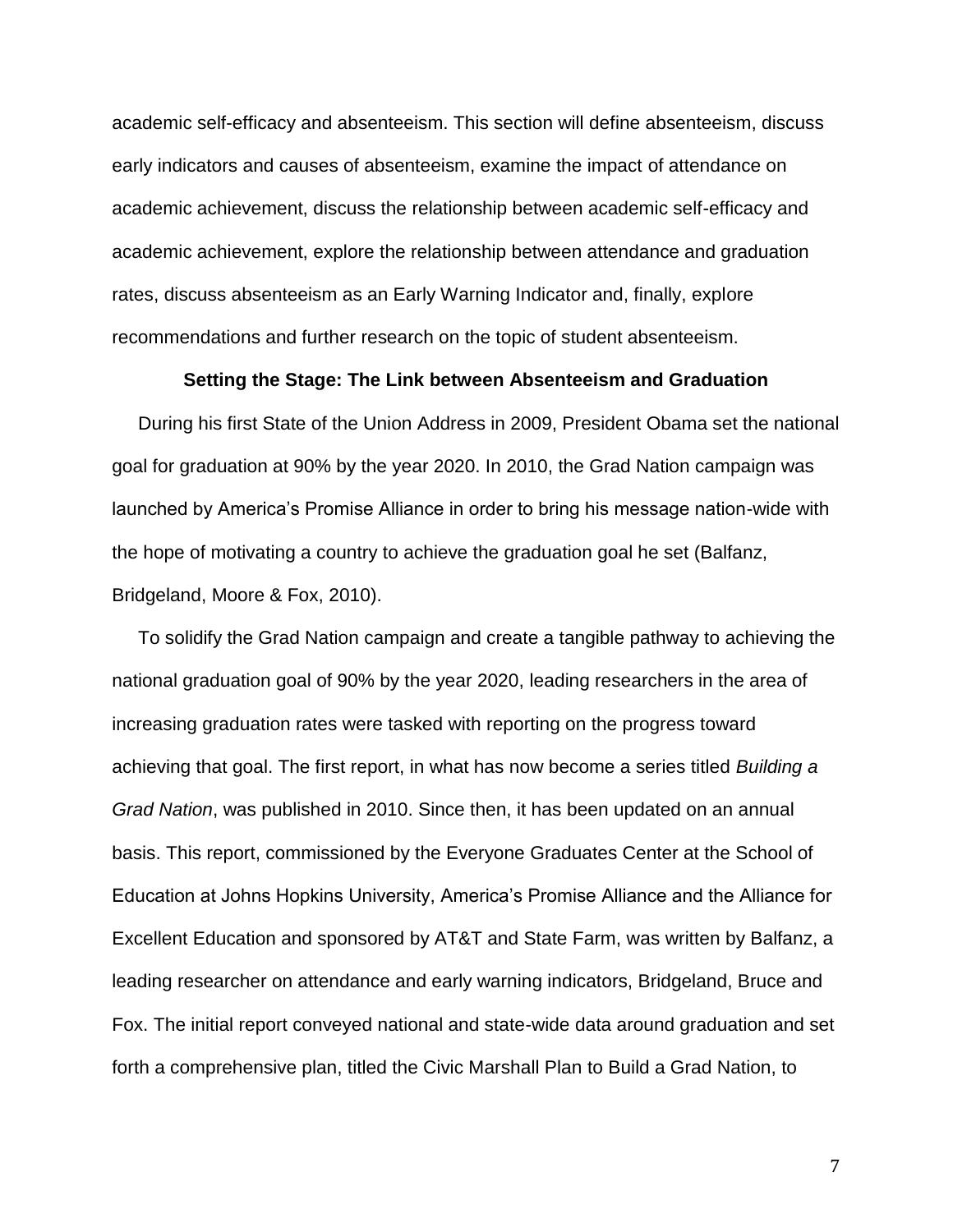improve graduation rates and achieve the 90% goal set by President Obama during his first State of the Union Address. In each subsequent year, the annual report focused on reporting of data and trends around graduation rates and also on the progress and challenges of the Civic Marshall Plan to Build a Grad Nation.

 The sample for the 2010 report was regular high schools with an enrollment of 300 students or more and that have at least four years of data for classes that graduated between 2002 and 2008. The 2010 report used two data points to determine graduation rates. The first was the Averaged Freshman Graduation Rate (AFGR), which looks back at the average of enrollment in  $8<sup>th</sup>$ ,  $9<sup>th</sup>$  and  $10<sup>th</sup>$  grade and divides it by the number of regular diplomas granted in the  $12<sup>th</sup>$  grade. The second was promoting power, which is the number of 12<sup>th</sup> graders divided by the net number of  $9<sup>th</sup>$  graders three years earlier. There are several drawbacks to using these calculations. First, not all states report their graduation rates in this manner, so reporting may be uneven. Second, neither of these calculations accounts for students who transfer out of schools. In transient communities or in schools with high mobility rates, this can mean a large variation between what states report as graduation rates versus what was included in the report.

 The Building a Grad Nation annual report lists graduation rates for each state and for the nation as a whole. It is important to note, however, that the calculation and reporting of graduation rates has only recently become standardized, with the U.S. Department of Education requiring states to utilize a common cohort measure, known as the adjusted cohort graduation rate, starting with the cohort of students who entered 9<sup>th</sup> grade in 2011. This adjusted cohort measure is different from prior reporting measures in a few ways. First, graduation rates are reported as 4, 5, and 6-year graduation rates. Second,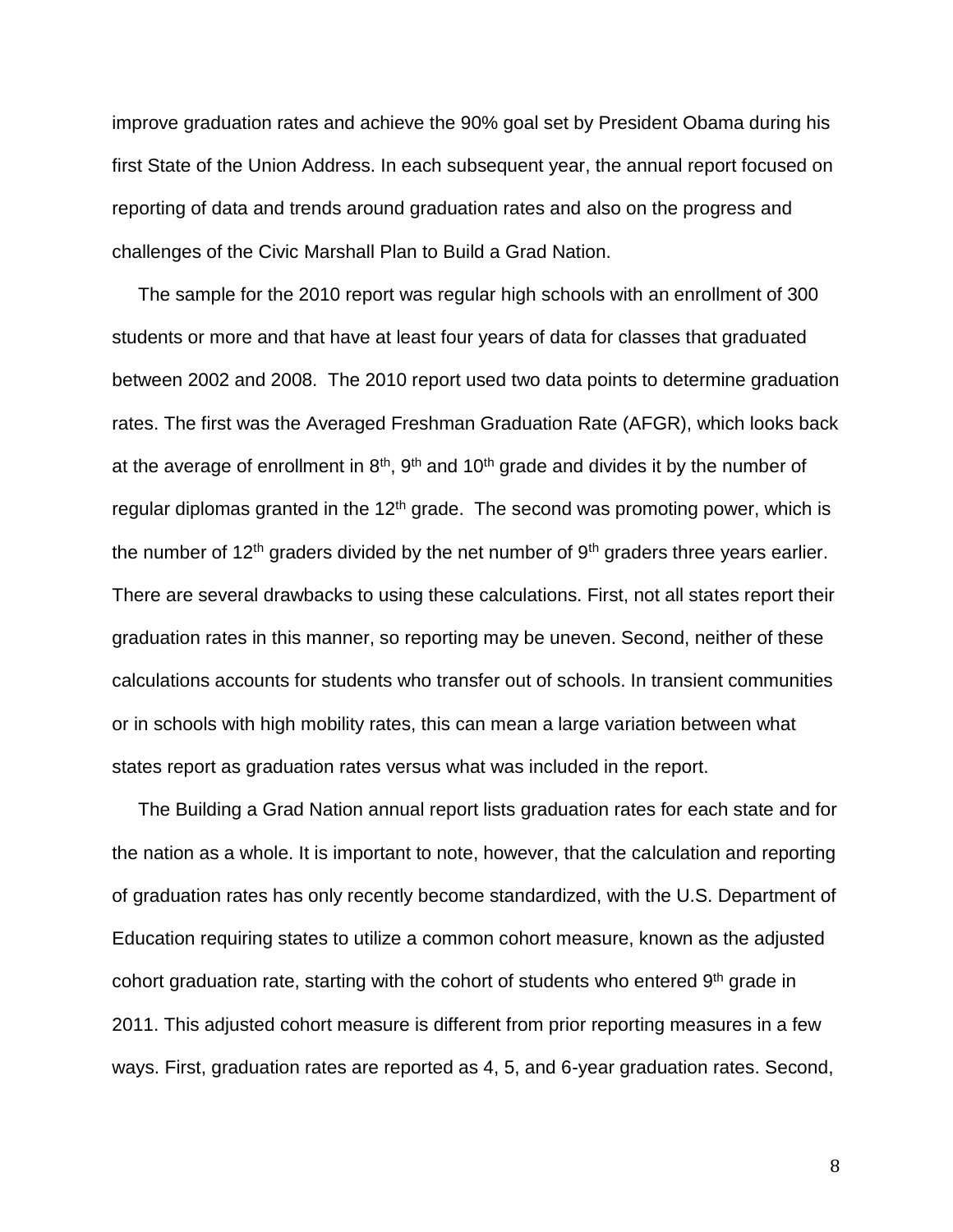students are tracked as they move from one school to another, from one state to another. Therefore, under this new guideline, graduation rate reporting is much more accurate now than it was when this report was first published.

#### **Indicators of Dropping Out/Districts with Early Successes**

 Balfanz et al. (2010) reported that while some districts had made gains in raising graduation rates over the few years prior to the report, and while the nation as a whole had increased the rate of graduation by approximately .7% each year, this was not enough growth, should the rate remain constant, for the nation to hit President Obama's goal of 90% by the year 2020. Balfanz et al. (2010) identified several key areas for schools and districts to focus on in order to raise graduation rates. Among these are dropout prevention programs, community and family engagement and increasing attendance. It was reported that schools with low graduation rates typically have high levels of student absenteeism. Two particular cities that were applauded for improving graduation rates as of this report were Chicago and Baltimore, two school districts that will be referred to frequently in this review of literature for their work with identifying early warning indicators for eventual high school dropout, one of which is attendance.

 In the fourth annual update of Building a Grad Nation, Balfanz, Bridgeland, Bruce & Fox (2013) reported that, for the first time since 2009, the national graduation rate, should it continue to grow at its current rate, is on target to meet the 2020 goal of 90%. It was also reported that the new way of calculating graduation rates made it easier and more consistent to track graduation rates, no matter what school students attended. They also report that improvements were uneven, with several subgroups of students still graduating at significantly lower rates, specifically students who are ethnic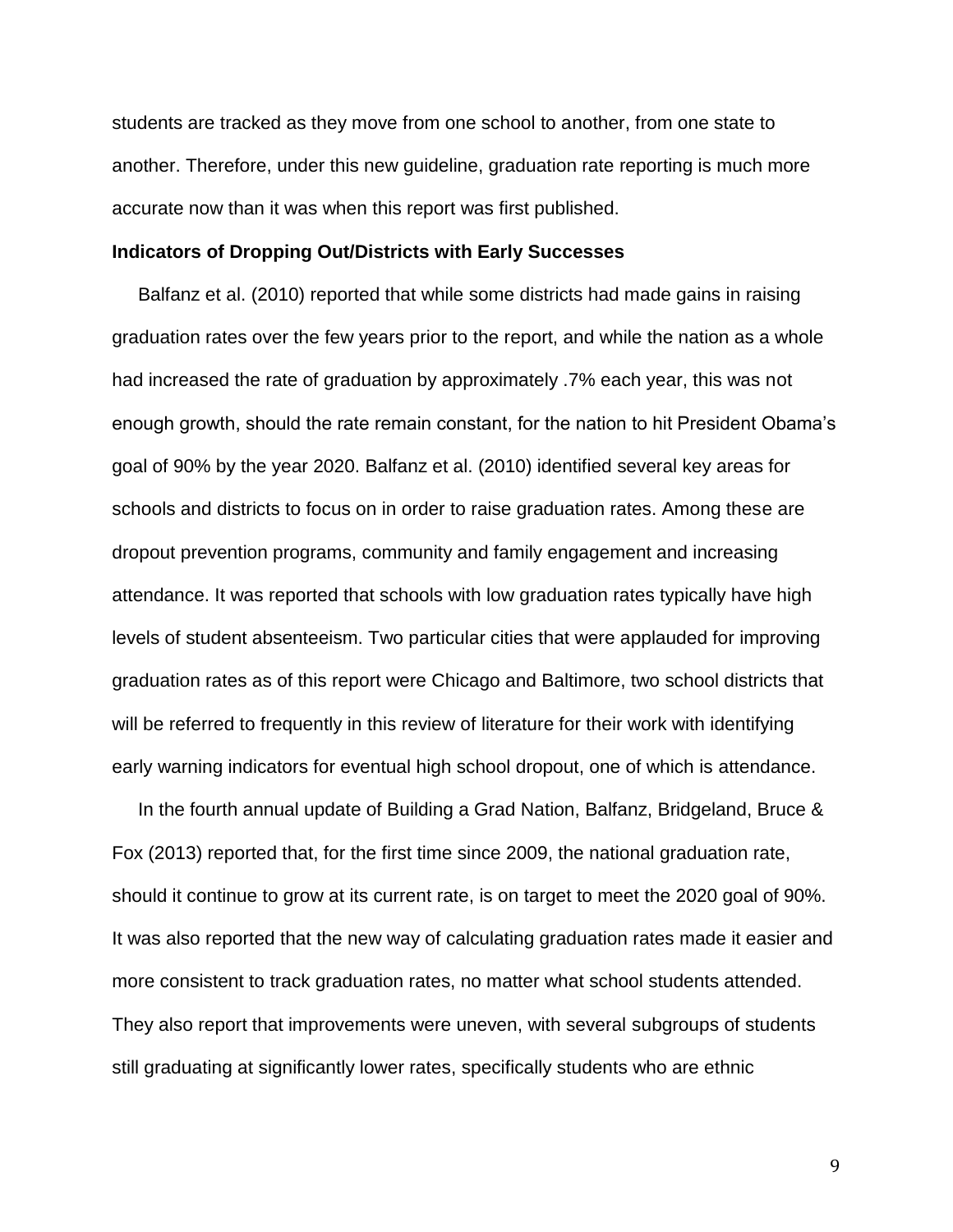minorities, students with low SES, those with disabilities and those with limited English proficiency. Additionally, they report that while gains have been made in several areas highlighted in the original and subsequent reports (Civic Marshall Plan), actual gains in attendance still remain to be seen. They recognize that since the first report, there is a more coordinated and cohesive focus on improving chronic absenteeism, however implementation of actual interventions along with actual gains is still uneven. According to Balfanz et al. (2013), significant gains in graduation rates, especially for students who come from families with low SES, cannot be achieved without dramatically decreasing chronic absenteeism.

#### **Defining Absenteeism**

 Absenteeism is a broad term that can be reported and interpreted in many ways. However, over the past five years, much work has been done to operationally define absenteeism and what it means in relation to academic achievement. Average daily attendance (ADA) refers to the average number of students who report to school each day, and some school districts use this number as a gauge of how successful their attendance is (Providence Public, 2012). For example, in the large, urban district that is the focus of this study, the minimum satisfactory average daily attendance rate for all schools is 90% (K. Cuellar, personal communication, October 5, 2012). Nationally, the average daily attendance rate is approximately 91% (Gage, Sugai, Lunde, & DeLoreto, 2013). However, recent reports on absenteeism suggest that limiting the measure of attendance to average daily rates may misrepresent the true rates of individual student absenteeism. In 2012, Balfanz and Byrnes compiled a report commissioned by the Everyone Graduates Center out of Johns Hopkins University School of Education, in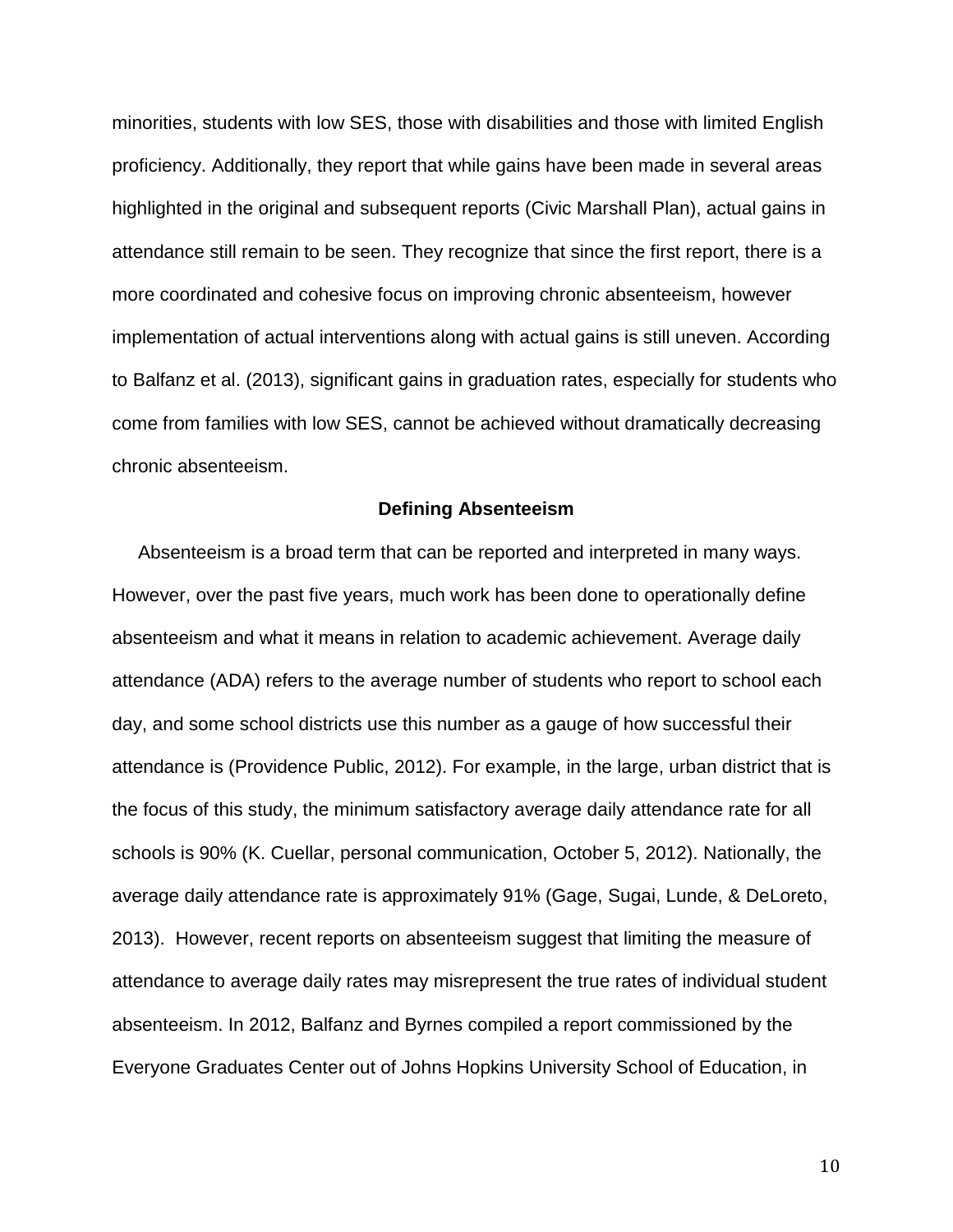partnership with the national Get Schooled organization. As noted by Balfanz and Byrnes, chronic absenteeism is sometimes defined differently by various states. The goal of this report was to build upon the knowledge base around chronic absenteeism and examine and report out on national attendance trends. Utilizing a quantitative, ex post facto methodology, attendance data was examined and analyzed for common trends. Largely, data were analyzed from the National Center for Education Statistics (NCES) and its file on Early Childhood Longitudinal Study, Kindergarten Class of 1998- 99 (ECLK-K). It can be difficult to determine exact attendance trends due to the fact that various states have different operational definitions of chronic absenteeism (i.e., a student in Georgia is chronically absent if he misses 15 or more days, but a student in Rhode Island is chronically absent if he misses 18 or more days, while a student in Florida is chronically absent if he misses 20 days or more), but, generally speaking, students who miss approximately 10% of the school year fall into this category (Balfanz & Byrnes, 2012). As the body of research on chronic absenteeism expands, a more consistent recommendation for operationally defining chronic absenteeism has emerged.

#### **Individual Student Absenteeism Versus Average Daily Attendance**

 Balfanz and Byrnes (2012) note that there is a difference between individual absenteeism and the average daily attendance for a student body as a whole. They define "chronic absenteeism" as students missing 10% of the school year consecutively or non-consecutively, whether those absences are excused or unexcused. Chang and Romero (2008), leading researchers in the area of student attendance, recommend operationally defining chronic absenteeism as missing 10% of the school year. The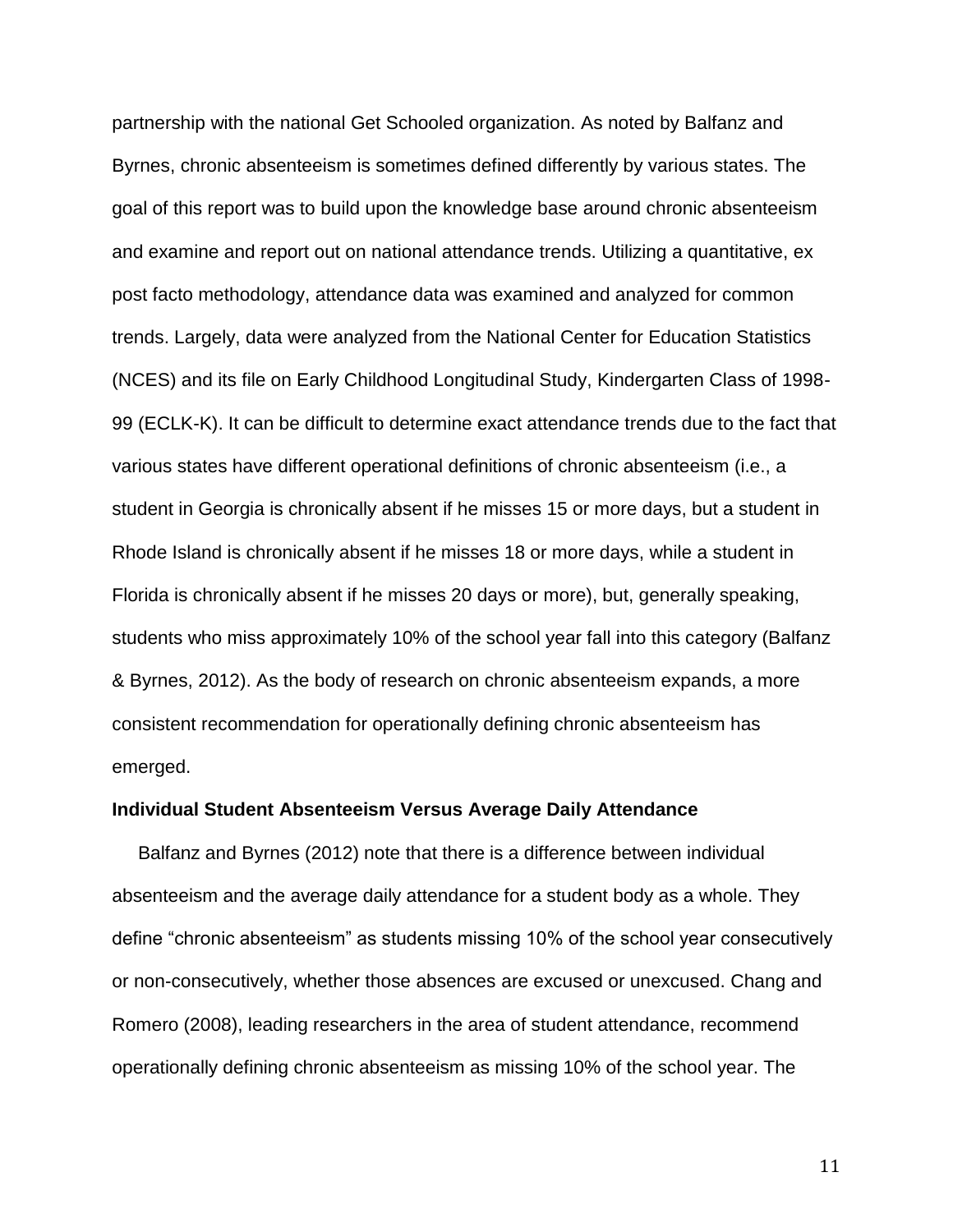reason for their recommendation is because that is the rate of absenteeism some studies have found where academic achievement is impacted by absenteeism.

#### **Causes of Absenteeism**

 Several research studies have shown a relationship exists between academic achievement and attendance. In order to address the problem of chronic absenteeism among students, it is necessary to determine why students miss school. While much recent research has focused on and defined the problem of absenteeism, not many have gone as far as to explore why students miss school. The research that does exist is spotty, with inconsistent data collection methods. Kleine (1994) analyzed the effect of a pilot program in a medium-sized city that was participating in a pilot program aimed at decreasing chronic absenteeism conducted by the New Futures Initiative. The focus of this pilot program was to use community agencies and services to meet the needs of students and their families; thus causing them to attend school more. This qualitative study utilized interviews with multiple stakeholders in the program, including advisors, teachers and students. The results of this study show that a gap existed between what adults assume to be the causes of students absenteeism and how students feel about attending school.

 As part of Kleine's study, causes of chronic absenteeism were determined and analyzed. She found that financial difficulty, as well as parents who had a high level of responsibilities, are the two most common causes of absenteeism (Kleine, 2012). In addition, it has been reported that students who have high rates of absenteeism often have parents who have low educational levels. Many of these students experience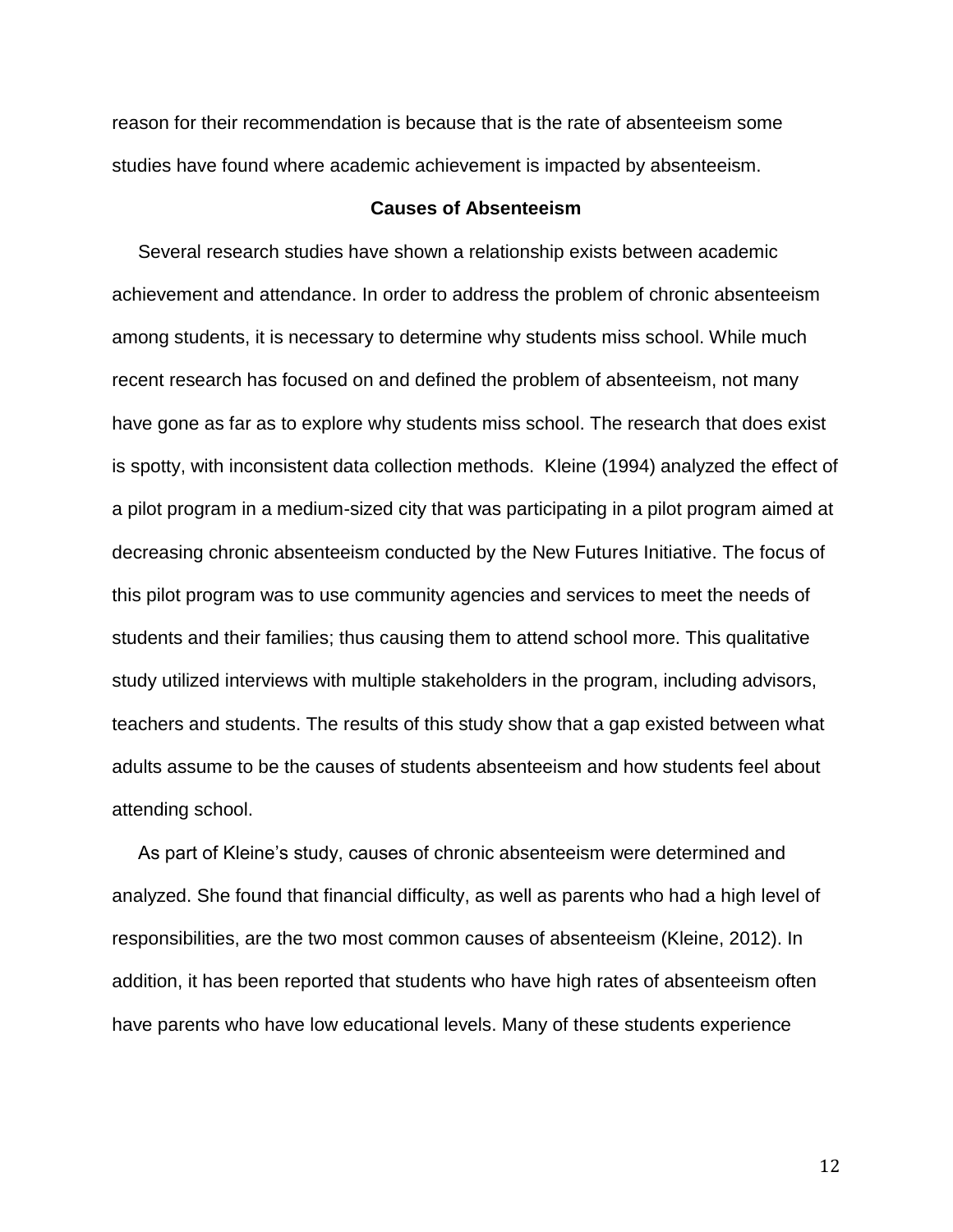frequent unsupervised after school time, have poor grades and do not have high aspirations for their own education.

 The National Center for Children in Poverty at the Mailman School of Public Health at Columbia University commissioned a study, conducted by Chang and Romero (2008), on addressing chronic absenteeism among students in the lower grades, and the findings were published in the report *Present, Engaged, and Accounted For: The Critical Importance of Addressing Chronic Absence in the Early Grades*. This mixed method study took place over two years, from 2006-2008 and utilized quantitative analysis of existing national attendance data (ECLK-K longitudinal study). Chang and Romero's research only utilized data on students who completed all five years of schooling during the timeframe of the ECLK-K longitudinal study. In addition, qualitative phone interviews were conducted with practitioners and researchers who were considered experienced in working with absenteeism. Other causes of poor attendance include lack of reliable transportation, illness, transient housing patterns, family obligations, such as child-care and employment, fear of bullying and harassment, and lack of belief that they are missed when they do not attend, parents who work long hours, unstable housing, poor healthcare and violence in the community (Chang & Romero, 2008; Balfanz & Byrnes, 2012; Kleine, 2012; Gage, et. al., 2013).

 Balfanz, Herzog, & Mac Iver (2007) conducted a longitudinal analysis of attendance data consisting of 13,000 students over the course of eight years, from 1996 through 2004. The focus of this study was on effective interventions aimed at decreasing and preventing disengagement among students, especially during middle school. One of the factors associated with student disengagement, which they focused on as part of this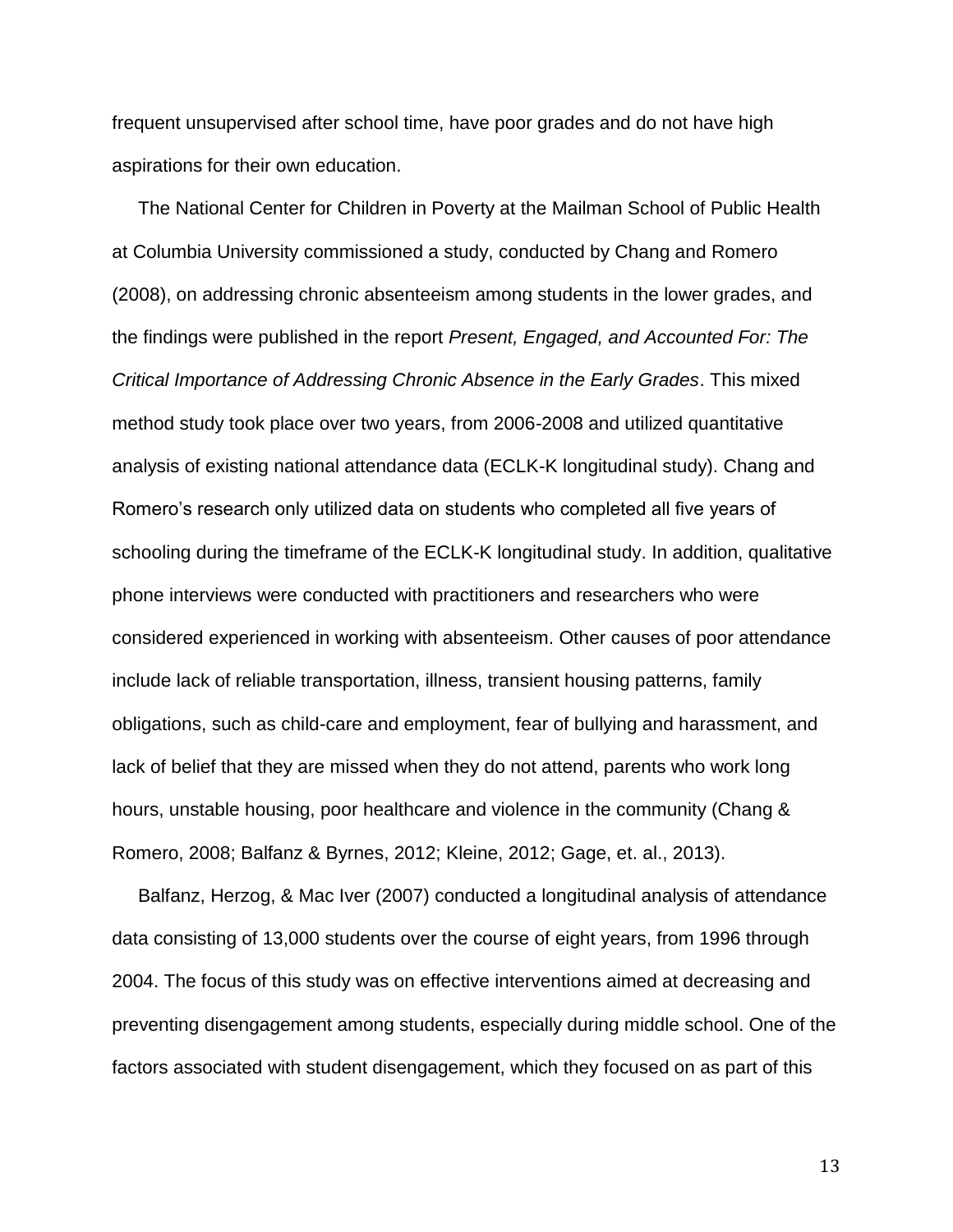study, was absenteeism. The outcome variable the researchers focused on was whether or not students eventually graduated from high school within the Baltimore school district either on time or within one year of their expected graduation date. This was examined based on four predictor variables, one of which was attendance. Even though the focus of the study was on determining what leads to student disengagement and eventual on-time graduation, while examining the role attendance plays in disengagement, they discovered that five factors predict student attendance in middle school: how supportive teachers are towards student success, high expectations for student achievement, how involved parents are in the school, perceived relevance of school work, and student interest in coursework (Balfanz et al., 2007).

 One study by Gage et al. (2013) found that at one high school students from low socioeconomic backgrounds and those who received Special Education services (i.e., had an IEP) had higher rates of absenteeism than students who did not belong to those groups. In addition, students with high rates of absenteeism were less likely to be enrolled in upper level courses in their high school (Gage et al., 2013).

#### **The Gap between What We Think and What We Know**

 As can be seen through a review of relevant literature, several research studies have reported on the causes of absenteeism among students. However, there is a limitation to much of the work that has already been done; few studies move beyond quantitative data collection methods and analysis, thus limiting the voice of the causes of absenteeism. Nelson, McMahan, and Torres (2012) conducted a research study of community partnerships and programs aimed at increasing student attendance. Qualitative interviews with students and teachers were used as part of a larger mixed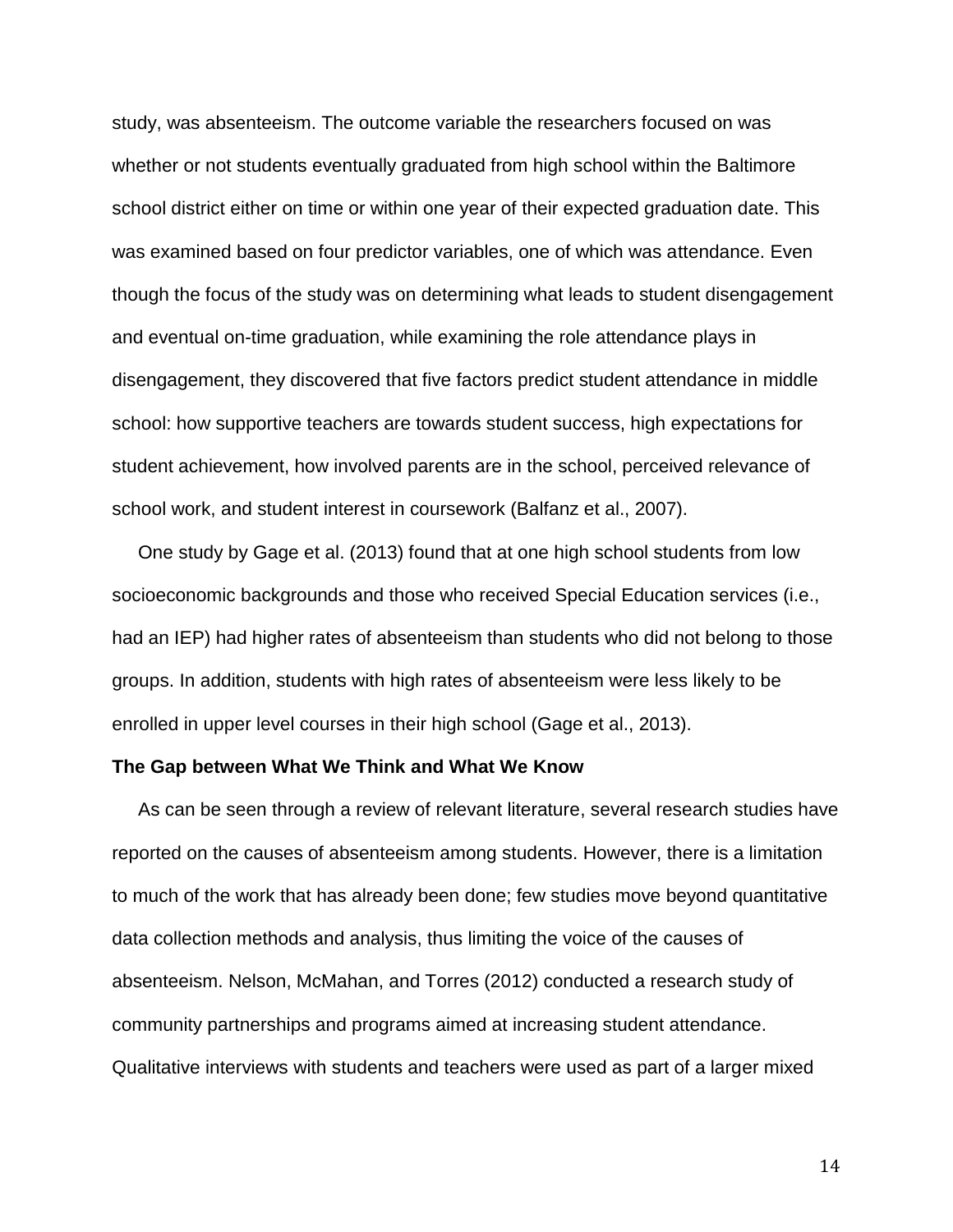methods study to determine the effectiveness of a community intervention program in reducing absenteeism. This study revealed a difference between what students report as reasons they miss school and the reasons adults believe students miss school. In this study, the main reason students reported missing school was due to rules being too strict, while adults reported they believed students missed school because of bullying and gang violence (Nelson et al. 2012). While the data gained from the qualitative interviews with students and teachers provides insight into what students report as the reasons they miss school, the focus of this study was not on causes of absenteeism. Therefore, the information obtained through these interviews may be limited. The present study seeks to build on current literature around causes of chronic absenteeism by utilizing focus groups to gather rich descriptions of the reason students miss school.

#### **Impact of Attendance on Academic Achievement**

 Decreasing chronic absenteeism is crucial due to the strong correlation between student attendance and academic achievement, especially in urban schools (Gottfried, 2010; Lamdin, 1996). In a recent study, Belfanz and Byrnes (2012) examined the relationship of attendance, academic achievement and high school graduation. They determine that "course performance in the ninth grade was the strongest predictor of the likelihood that students would graduate" (p. 25). It is an even stronger predictor of eventual graduation than academic performance and prior course grades. This is important because attendance acts as a moderating variable. They found that failure rates are higher among students with stronger academic performance than those with low test scores if they have more than 10 absences in a school year (Belfanz & Byrnes, 2012).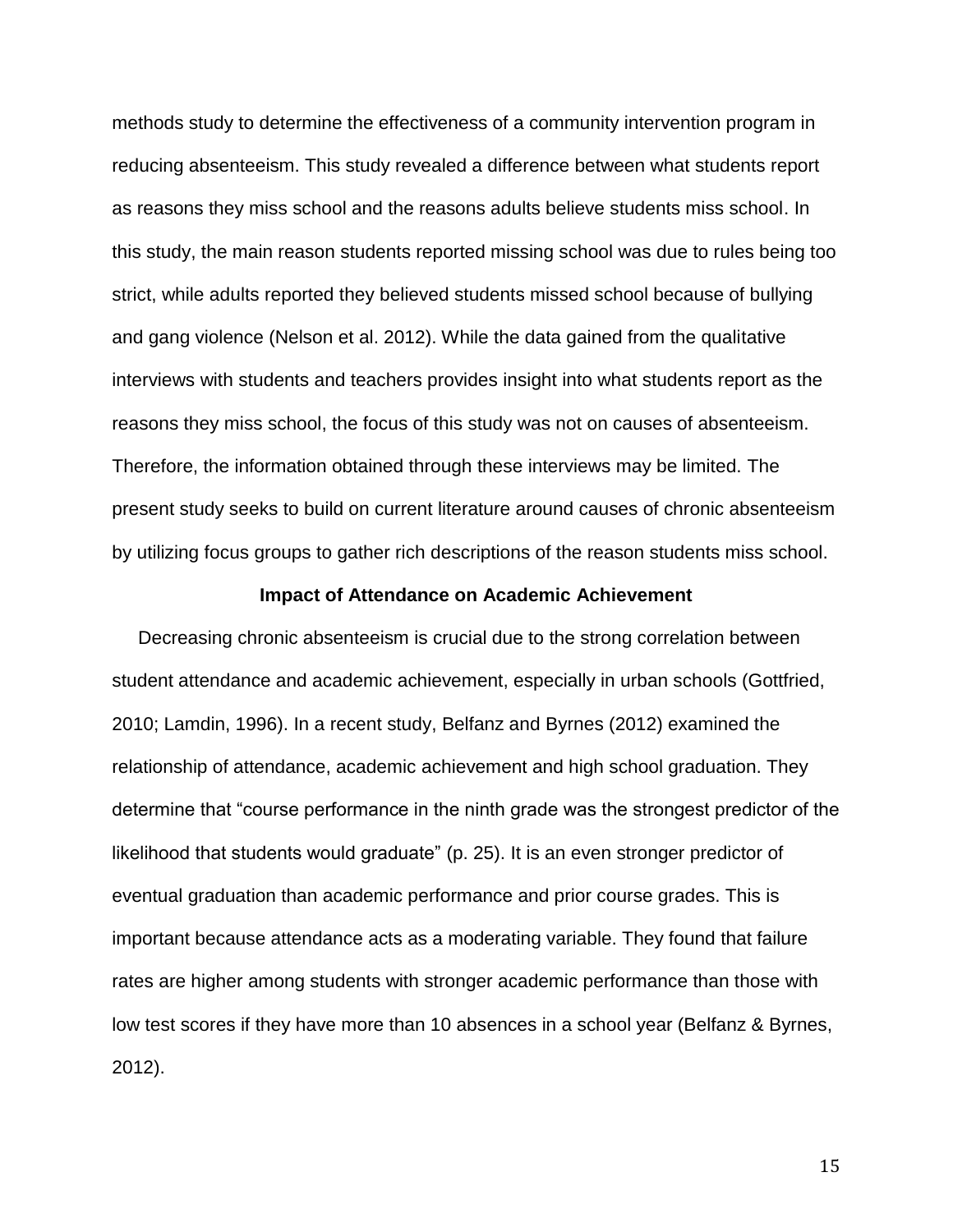In 2008 Pinkus, of the Alliance for Excellent Education, through a grant funded by the Carnegie Corporation of New York, issued a policy brief in which she urges that early warning data can improve graduation rates. In this brief, she reveals that students with attendance rates lower than 80% drop out a higher rate in urban areas such as Boston, Philadelphia and Chicago (Pinkus, 2008). Further, the academic area in which students with high absences struggle most is mathematics (Balfanz & Byrnes, 2012). A similar relationship has been found to exist between student attendance and performance on state tests. A positive direct relationship exists between student attendance and pass rates in reading and math on state tests (Balfanz et al., 2013).

 The relationship between attendance and academic achievement is evident far earlier than 9<sup>th</sup> grade, however, especially among children from low socioeconomic status. A recent review of data of 9<sup>th</sup> graders, through an action research project, at a school similar to the study site for this research project, reveals a link among attendance, achievement in math and English courses and the dropout rate. Of students who failed to graduate from the school in four years, 90% of them failed Algebra 1. For most students, Algebra 1 was the only math course they took during their freshman year. Furthermore, of the 45 9<sup>th</sup> graders who failed Algebra 1 during the 2010-2011 school year, 44 of them were chronically absent that year (Keegan, 2012).

# **Relationship between Academic Self-Efficacy and Academic Achievement Defining Academic Self-Efficacy**

 Self-efficacy is a construct that has been examined many times, usually as it relates to another variable. Albert Bandura conceived this construct, and it has since been examined by many researchers and practitioners as it relates to academic achievement.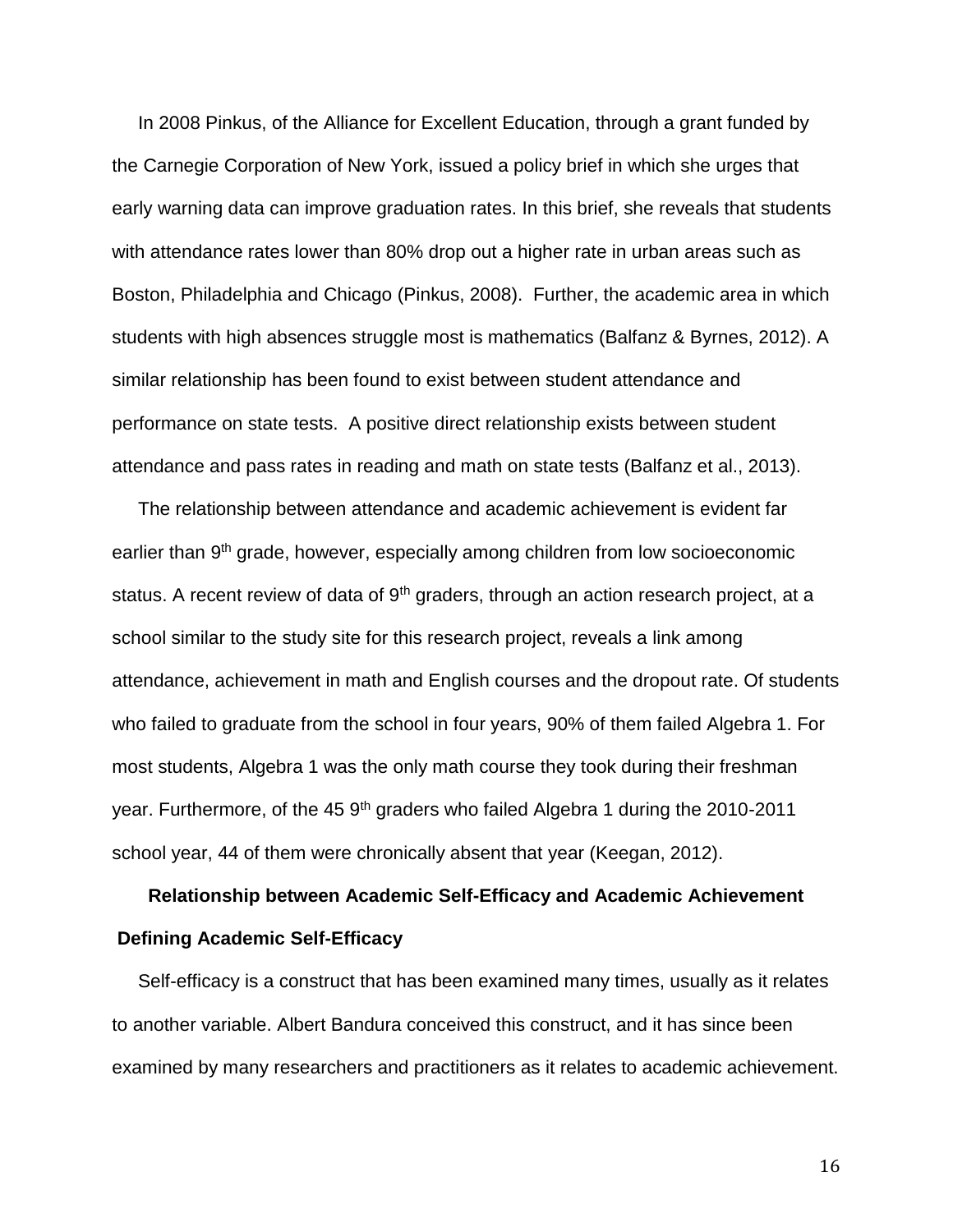According to Bandura, self-efficacy is "people's judgments of their capabilities to arrange and execute courses of action required to attain designated types of performances" (1986, p. 391). Bandura's concept of self-efficacy links one's beliefs about his/her capability in an area to his/her behaviors in that same area (Bandura, 1977a, 1977b, 1982a, 1982b, 1986, 1989a, 1989b, 1993, 1997, 2001; Bandura, Barbaranelli, Caprara, & Pastorelli, 1996; Pajares, 1996; Schwarzer, 1992). Typically, the higher one's self-efficacy, the better he/she will perform on a given task. Academic self-efficacy is the concept of self-efficacy applied to an academic setting, essentially students' beliefs about their ability to perform school-related tasks.

#### **Relationship of Academic Self-Efficacy to Attendance**

 Lucio Rapp-Paglicci and Rowe (2010) conducted a study to determine which schoolrelated factors predict student academic achievement. School-related factors included, but were not limited to, academic self-efficacy, attendance, school safety and school quality. Student academic achievement was defined as a student's grade point average. For this study, 217 participants from three different urban high schools made up the sample. Most participants were from school A, a regular high school with approximately 2,000 students, while the rest were from schools B and C, both of which are drop-out prevention schools. This mixed-methods study utilized multiple measures to acquire data to analyze. First, students' GPA (the study's definition of student academic achievement), was taken from the unweighted, cumulative GPA contained in school records. Various data points were used for the school-related factors referenced above, but this review will simply discuss attendance and academic self-efficacy, since those two factors are the focus for the present study. Data on attendance were obtained from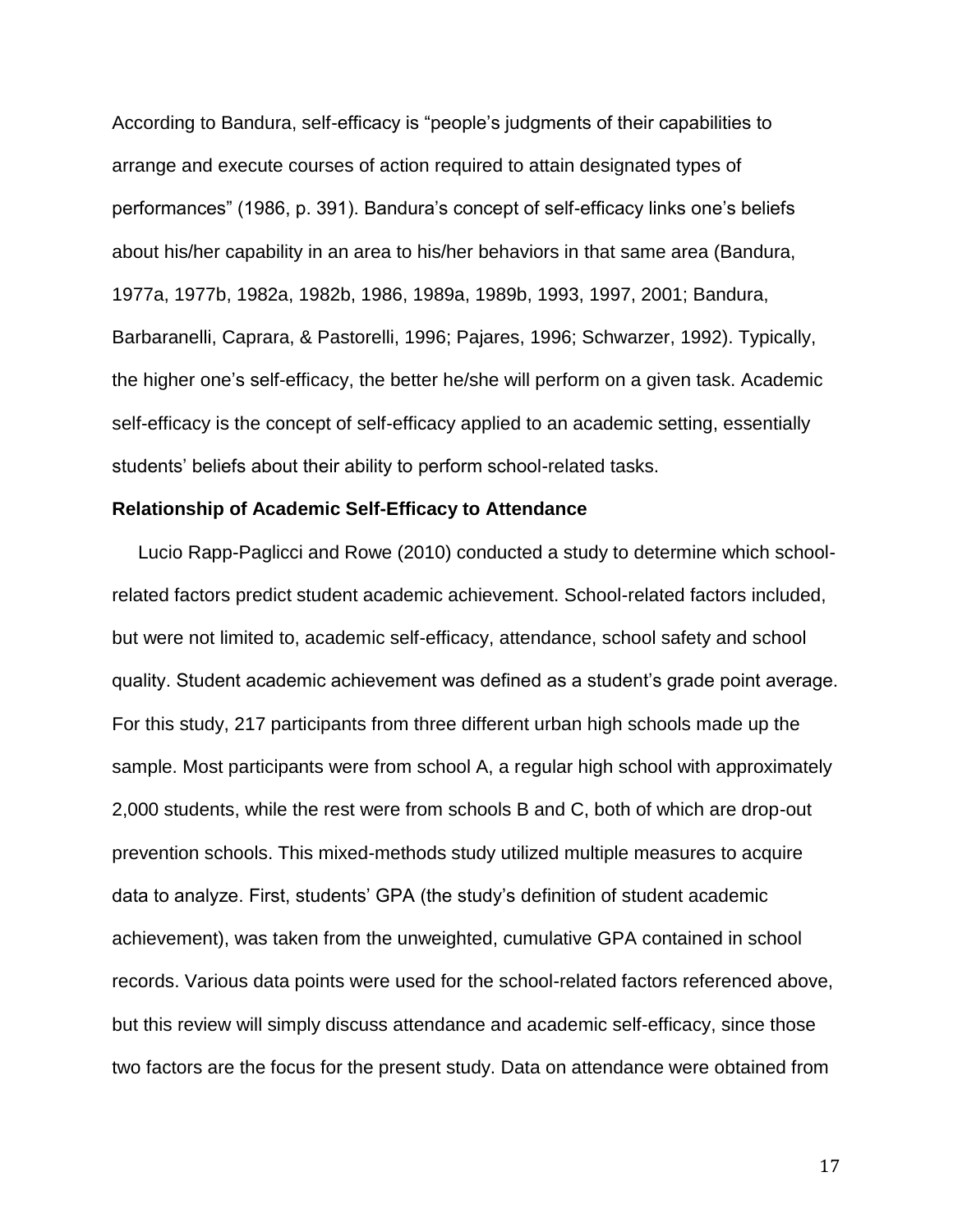school records. Academic self-efficacy was measured using the academic subscale of the self-efficacy questionnaire for children, or the SEQ-C, developed by Muris (2001) and Suldo and Shaffer (2007). This questionnaire utilized a Likert-scale and had data with good internal consistency reliability (alpha=.81).

 The purpose of the study conducted by Lucio et al. (2010) was to determine risk factors for low academic achievement among students (as measured by student GPA) with the hopes of eventually creating an index that could predict risk. Academic selfefficacy was found to be a possible predictor of academic achievement; in many cases, the higher a student's level of academic self-efficacy, the higher his/her GPA (Lucio et al., 2010).

 Niehaus, Moritz Rudasill and Adelson (2012) conducted a longitudinal study that examined, in part, how academic self-efficacy, among other factors, is related to academic achievement among 47 Latino middle school students (grades 6-8) in a large urban school district over the course of one school year. Almost all participants were eligible to receive free or reduced lunch, indicating that they were of low socioeconomic status. Niehaus et al. (2012) found that, among Latino students, academic self-efficacy was related to both student attendance (*p*<.001) and achievement in math (*p*<.001).

#### **Relationship of Academic Self-Efficacy to Graduation Rates**

 Research studies have also been conducted to determine if academic self-efficacy is related to graduation rates. Bandura, along with Vittorio Caprara, Fida, Vecchione, Del Bove, Vecchio and Barbaranelli (2008) conducted a longitudinal research study with 412 Italian students over the course of 10 years, beginning when they were 12 years old and culminating at age 22 years old, to determine if students' level of academic self-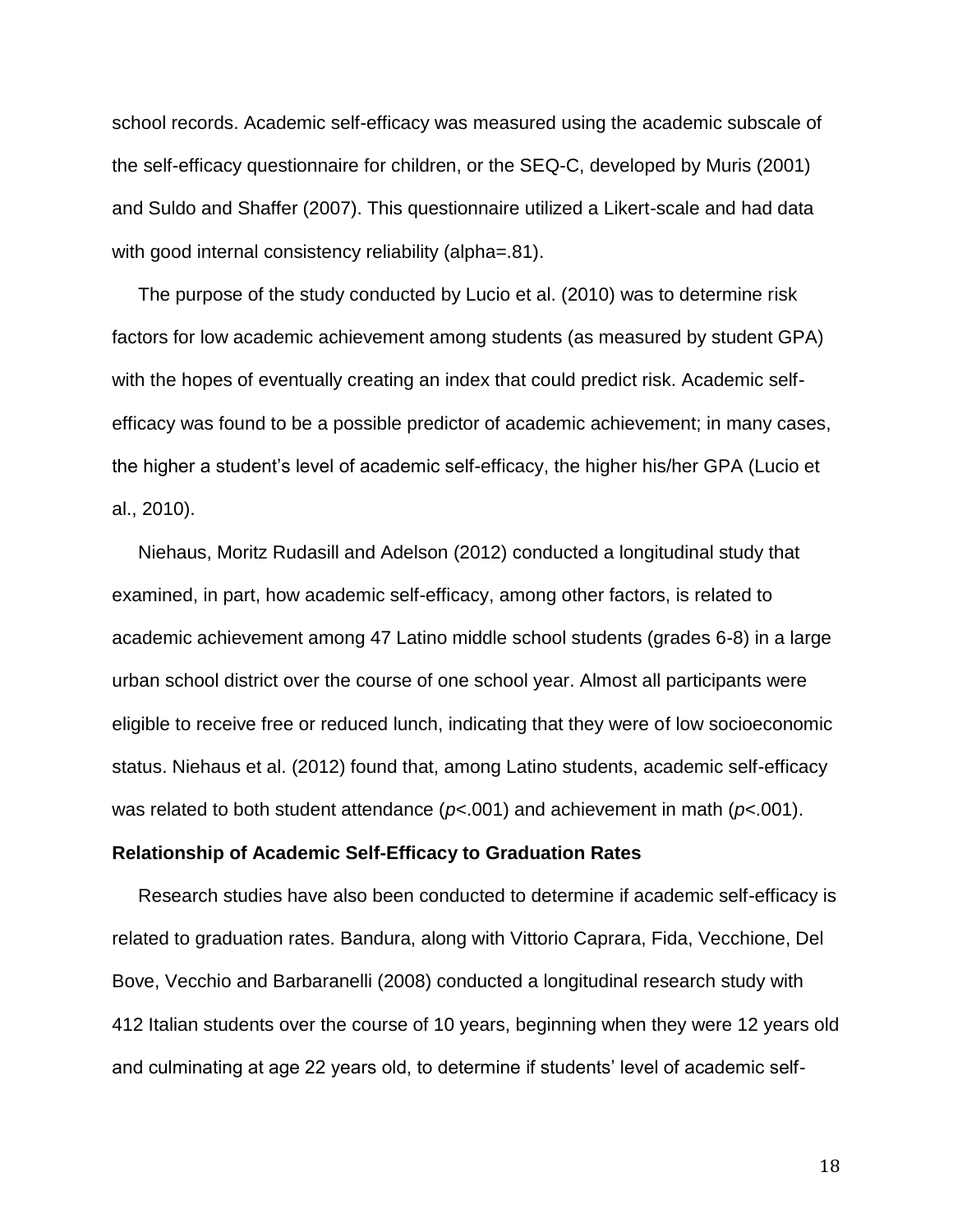efficacy was related their decision to remain in school throughout high school. Students were administered a scale developed by Bandura that measured perceived efficacy for self-regulated learning at six points throughout this longitudinal study, over the course of 10 years. Academic achievement was measured by students' grades in their core academic courses, and whether or not they remained in school was measured by whether or not they graduated. After conducting a latent growth curve analysis, Bandura et al. (2008) found that students with low academic self-efficacy had lower grades and dropped out of high school at a higher rate than students with high academic selfefficacy.

 Alivernini and Lucidi (2011) built upon the Bandura et al. (2008) study mentioned and conducted a longitudinal study of 426 high school students in an urban area in Italy to determine what role, if any, students' self-determined motivation played in their intent to drop out of high school. In order to gauge their level of self-determined motivation, the relationship of students' self-efficacy and perceived parental and teacher support to their self-determined motivation were examined. In this study, the researchers took into account participants' academic performance and socioeconomic status. A combination of various quantitative instruments were used to determine academic motivation (The Academic Motivation Scale), student self-determination (Relative Autonomy Index), perceived teacher support for autonomy (Learning Climate Questionnaire), perceived parental support for autonomy (Perceptions of Parents Scale, adapted), and selfefficacy (Perceived Efficacy Scale). Intentions to persist versus drop out were measured on a questionnaire (Likert-scale) and academic achievement was measured through students' self-reported grades. Through this study, Alivernini and Lucidi found that for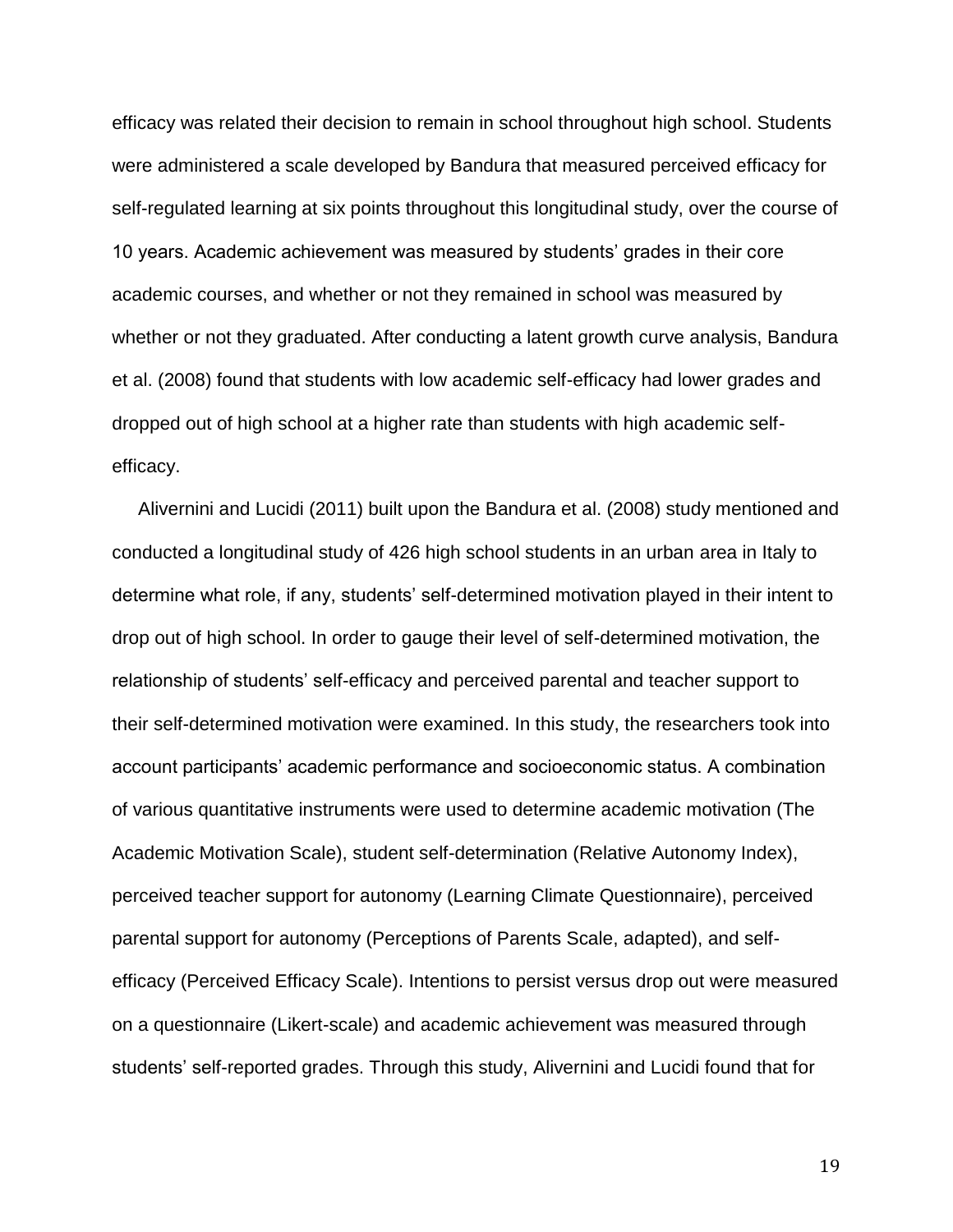high school students, low academic self-efficacy among students was associated with increased intent to drop out of school. In addition, low academic self-efficacy was associated with lower academic achievement.

 The relationship of self-efficacy to attendance was examined in the quantitative study conducted by Nelson (2012) on the impact of community interventions. While the results of the study overall (determining the effectiveness of a community intervention program) were inconclusive due to a significant change in the study site, data analyzed at the end of the first year of the 2-year study revealed that students who attended the school where the community program intervention occurred experienced an increase in selfefficacy, significant at the *p*<.001 level, while students attended the control site did not.

 There is a significant amount of literature that suggests a relationship exists between academic self-efficacy among students and student outcomes such as academic achievement and high school completion. The question remains whether there is a relationship between academic self-efficacy and student attendance, which is one of the research questions for the present study.

#### **Absenteeism and Graduation Rates**

 Graduation rates are used as an indicator of a school's performance throughout the country. Studies over the past 20 years have shown that absenteeism as early as elementary school, but especially in middle school, can be a significant predictor of eventual high school graduation (Balfanz & Byrnes, 2012; Balfanz, Herzog, & MacIver, 2007; MacIver, 2010; Orfield, 2004).

 Mac Iver (2010) conducted a study of students who dropped out of high school in Baltimore during the 2008-2009 school year. The goal of this study was to determine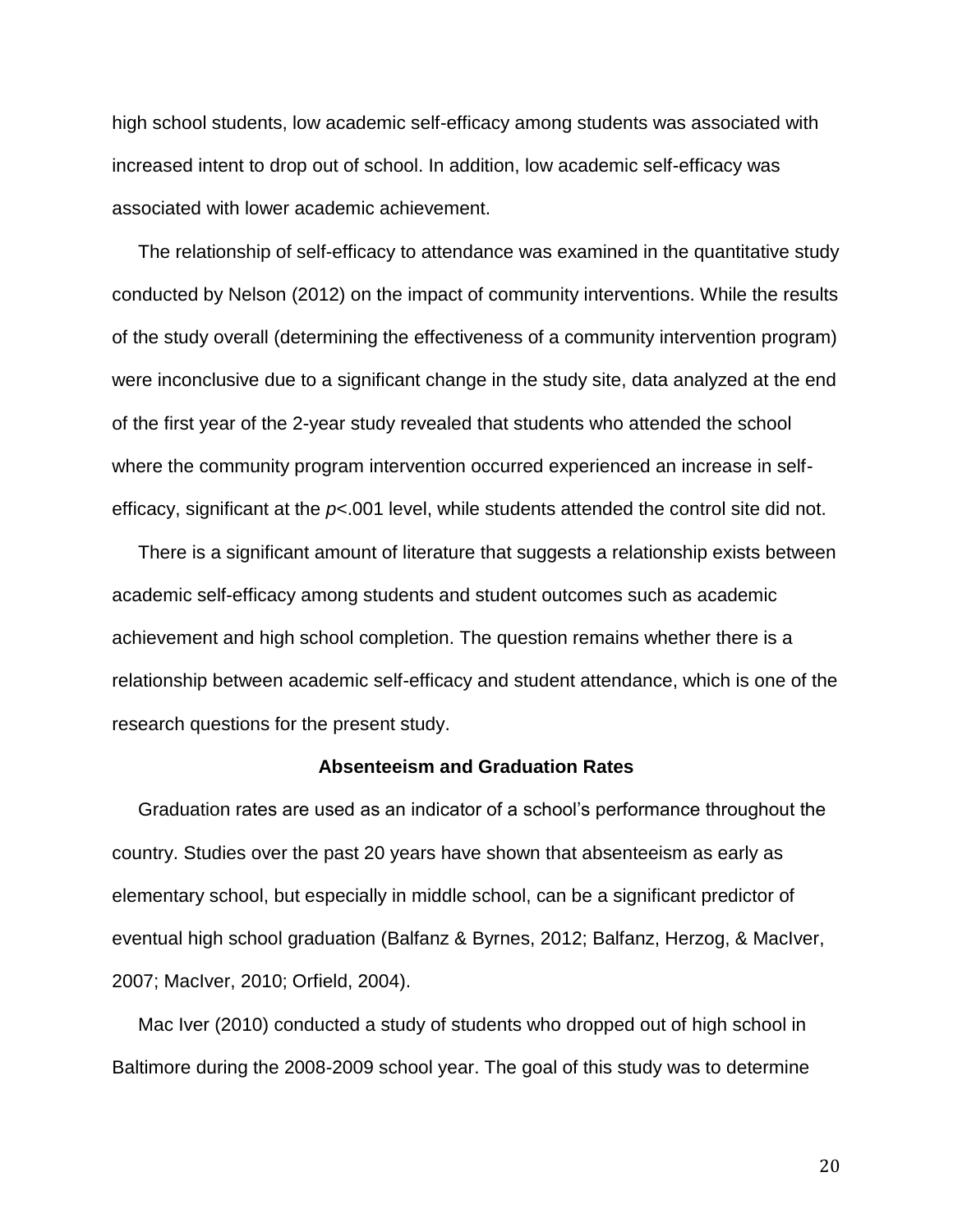what this population of students had in common so that early warning indicators could be identified. A secondary goal of this work was to use what was discovered about the collective profile of student dropouts so that interventions could be recommended and implemented to reduce the number of students who drop out of high school. The author assumed that high school dropouts exhibit signs, or indicators, early on that they will not graduate. She also assumed that there were characteristics that distinguished this group from those who graduate. Finally, she assumed that most students in the cohort examined were over aged and under credited, meaning they had spent more than one year in a single grade and were older than typical 4-year high school graduates. Mac Iver (2010) utilized an ex post facto quantitative design and measure to collect and analyze data from 1,646 students who had dropped out of school in 2008-2009. Student data files were examined for the following variables: attendance, test scores, suspensions, high school credits earned and grade level. According to Mac Iver (2010), this approach "differs from traditional cohort analyses in that it focuses on all students with a particular outcome (dropout vs. graduate) in a particular year, and then follows them back in time through district records rather than following them forward in time." (pg. 53). Mac Iver (2010) discovered that students who dropped out of Baltimore schools during the 2008-2009 school year had a few things in common. First, almost 9 out of 10 students who dropped out had missed more than 10% of the days in the previous the school year. In addition, 8 out of 10 students who dropped out had been absent for more than 20% of the previous school year. Chronic absenteeism was not just displayed during the year prior to dropping out, however. Students who dropped out of school in Baltimore during the 2008-2009 school year had significant absenteeism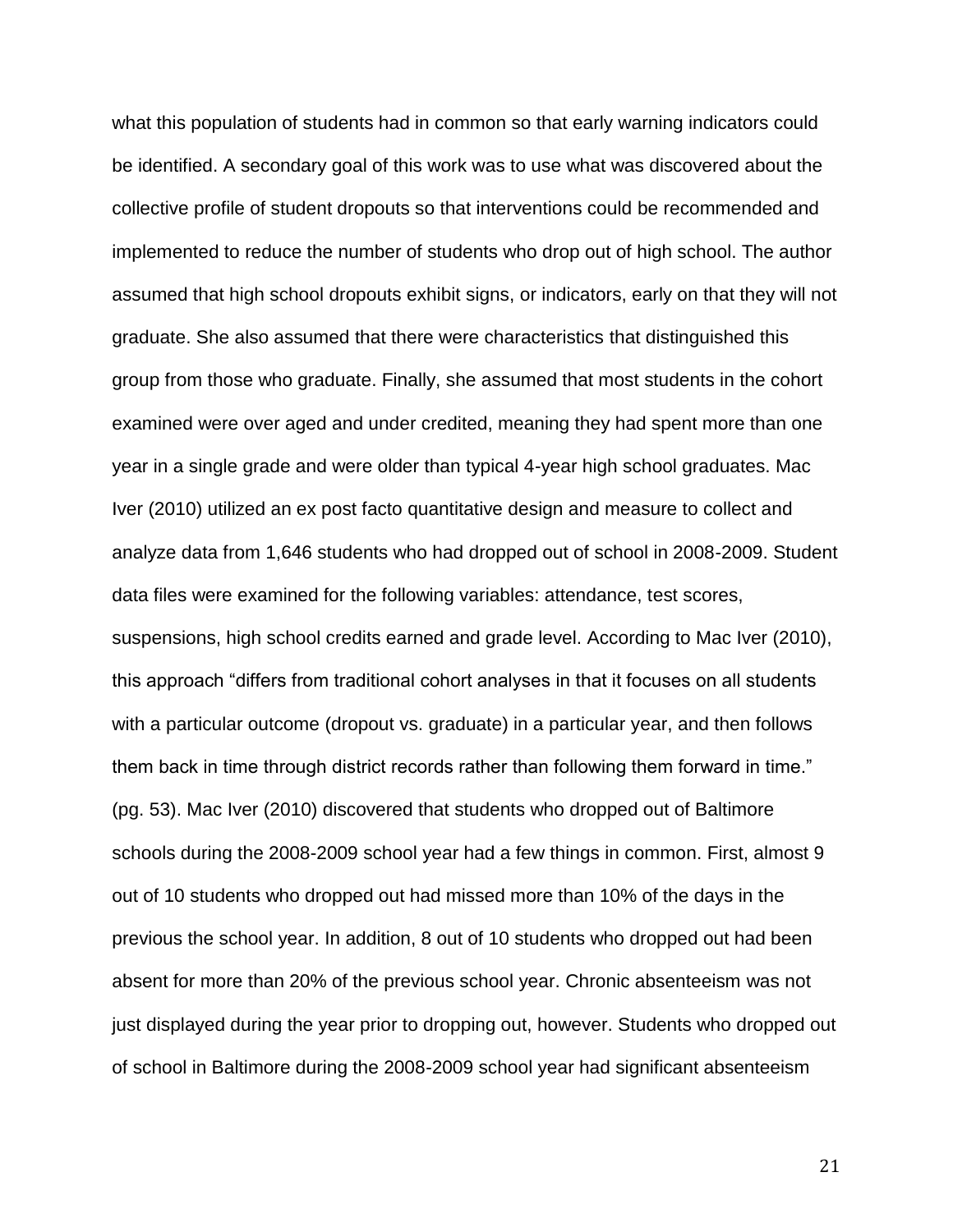several years prior to dropping out. Three quarters of these students had missed 10% or more during the previous two school years, and 50% missed 10% or more during the previous three school years (Mac Iver, 2010).

#### **Absenteeism as an Early Warning Indicator**

 As student disengagement and graduation rates have become the focus of educational and national leaders, over the past several years experts have begun to determine whether there are particular signs or characteristics of students that would indicate a student is at risk of dropping out of high school. What they have found through recent studies is that there are early warning indicators that place students at greater risk for dropping out than their peers. Recent studies around absenteeism and graduation rates have consistently demonstrated that absenteeism in  $9<sup>th</sup>$  grade is a strong predictor of graduation rates (Balfanz & Byrnes, 2012). One study in Chicago found that attendance in 9<sup>th</sup> grade was a strong predictor of eventual graduation. In fact, 87% of students who missed fewer than 5 days graduated on time from high school as opposed to approximately 40% for students who missed more than 10 days of school during their 9<sup>th</sup> grade year. There was a connection between days absent and graduation rate. Data from the district in this dissertation research indicate that during the 2010-2011 school year 60% of  $9<sup>th</sup>$  grade students were chronically absent (Providence Public, 2012). Only 9% of students who missed more than 20 days (i.e., severe chronic absence) of school during their 9<sup>th</sup> grade year eventually graduated (Providence Public, 2012).

 In 2012, the Baltimore Council of the Great City Schools commissioned a study to build on already existing knowledge of early warning indicators. Through the Senior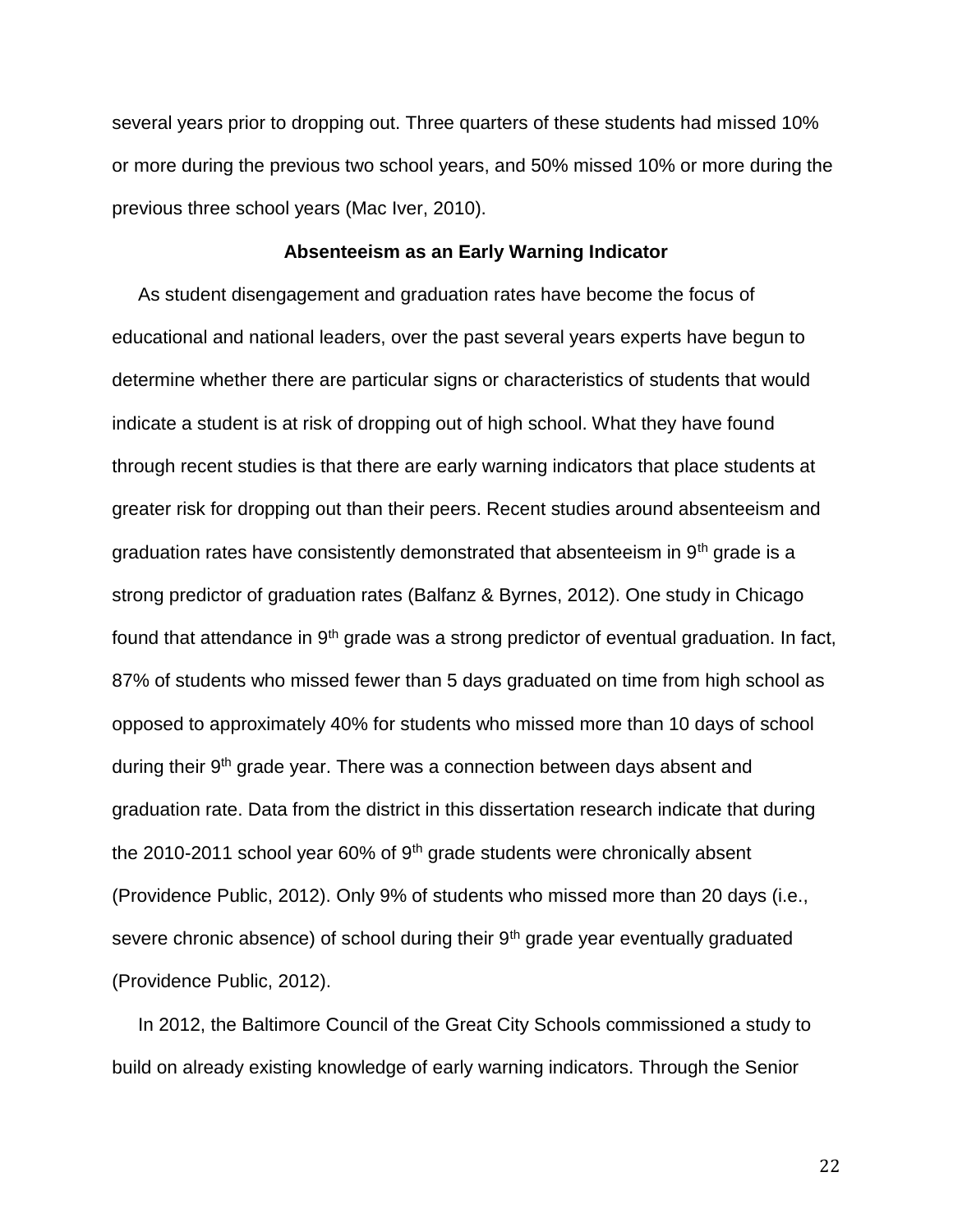Urban Education Research Fellowship Series, Mac Iver, an Associate Professor at Johns Hopkins University in the School of Education and lead researcher for Baltimore Education Research Consortium (BERC), led this study. The main purpose of this study was to determine whether findings about early warning indicators in other cities applied also to students in Baltimore schools. Specifically, this study sought to expand on findings about key indicators, chronic absenteeism, student behavior problems and course failure in 9<sup>th</sup> grade. The sample included 7,729 student records from 9<sup>th</sup> graders in the 2004-2005 and 2006-2006 school years (i.e., graduating classes of 2007-2008 and 2008-2009). This cohort of students was followed for data through one year past their on-time graduation year. It is important to note that this study followed only the cohort of students who were enrolled in a Baltimore high school during their  $9<sup>th</sup>$  grade year; no data from students who transferred in after this time was included. Descriptive statistics were run on the data for the full sample and also for subsamples. Sequential analyses were run on demographic variables, then on behavioral variables and then on school-level variables. For the purpose of this dissertation, the analyses of behavioral variables studied by Mac Iver and Messel are particularly important, since this is where early warning indicators such as attendance, behavior and course grades are contained. This study found that in Baltimore, students who exhibit Early Warning Indicators, such as chronic absenteeism, graduate from high school at a rate of 30%, compared with 92% of students who do not exhibit Early Warning Indicators. Students who are chronically absent graduate at a rate of 56%, while their peers who have satisfactory attendance gradate at a rate of 82% (Mac Iver & Messel, 2012). Other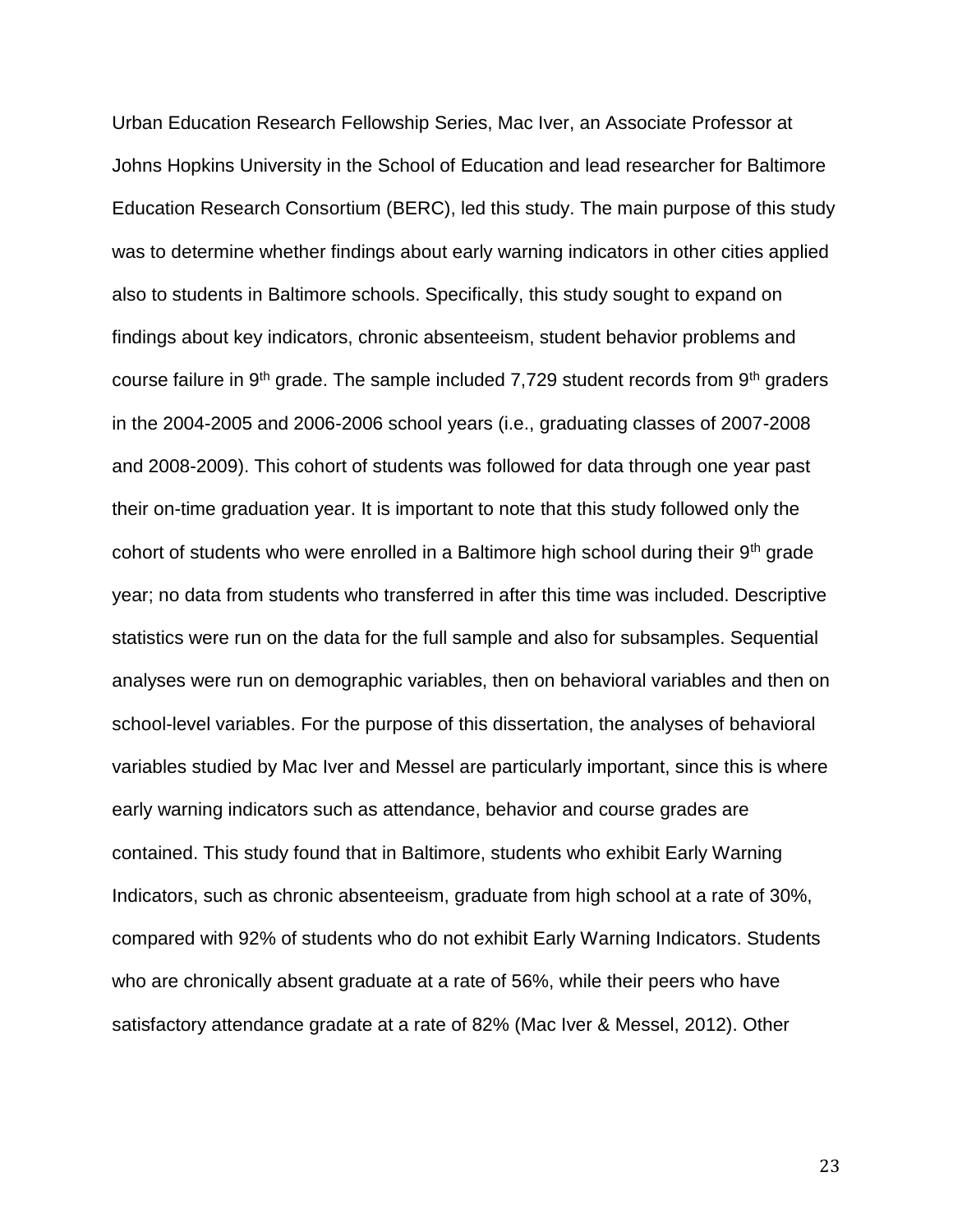recent studies corroborate this data, finding that students who are chronically absent for four years between  $8<sup>th</sup>$  and  $12<sup>th</sup>$  dropout at a rate of 60% (Balfanz et al, 2013).

 The Mac Iver and Messel (2012) study of absenteeism in Baltimore City public schools found that the year students are most likely to fall off track towards graduation and with their attendance is in the  $9<sup>th</sup>$  grade. Further, once they are off track, they are not likely to recover. For example, the percentage of students off track in  $8<sup>th</sup>$  grade who get back on track in 9<sup>th</sup> grade is far less than students who suddenly become off-track in 9<sup>th</sup> grade (Mac Iver & Messel, 2012).

#### **Research Questions**

The two research questions that guided the inquiry were as follows:

- 1. Is there a relationship between academic self-efficacy and absenteeism among 9<sup>th</sup> grade students?
- 2. What do students report as the reasons for poor attendance in one urban high school in New England?

#### **Methodology**

#### **Research Design**

 This mixed methods research study utilized quantitative and qualitative approaches. To determine if a relationship exists between academic self-efficacy and chronic absenteeism among students, a quantitative approach, utilizing an academic self-efficacy scale, was used. To determine the reasons that high school students report they are chronically absent, focus groups were conducted with 9<sup>th</sup> grade students who were chronically absent during the first half of the school year.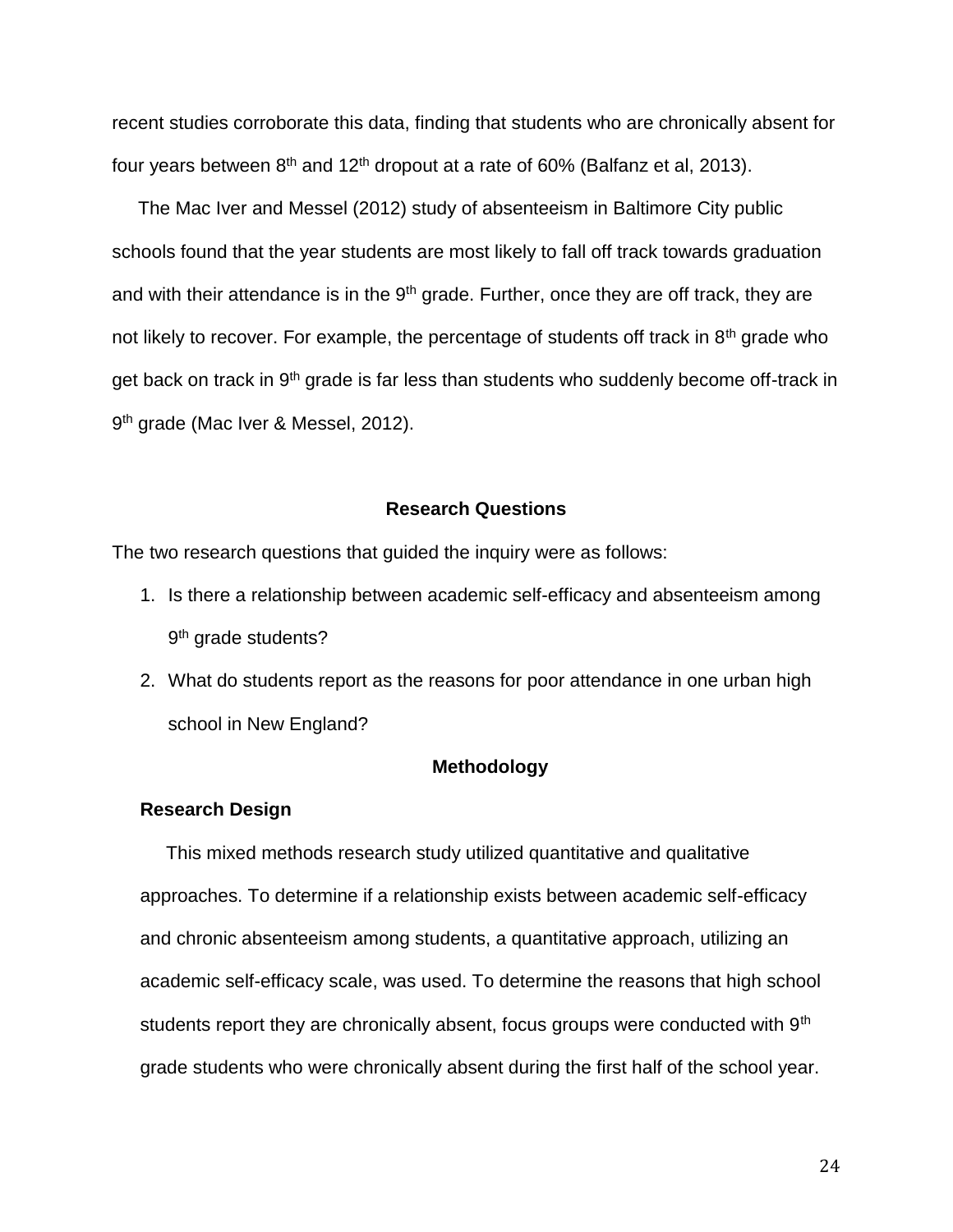#### **Participants**

 **Survey**. To determine if a relationship exists between students' academic selfefficacy and rates of absenteeism, a survey measuring academic self-efficacy was administered to 9th grade students (*N*=99) who represent all subgroups of rates of absenteeism (satisfactory, at-risk, chronic and severe chronic). See Appendix A.

 **Focus Groups**. To determine what students report as the causes of chronic absenteeism, all N=35 9<sup>th</sup> grade students who, during the first half of the 2014-2015 academic year, missed between 10% and 19% of school days, or between 9 and 18 days of school were identified. From this group, *n*=20 students were randomly selected to participate in four focus groups. Three of the focus groups were conducted in English, and one focus group was conducted completely in Spanish. This was done to ensure equal opportunity for participation among all subsets of students at the study site.

#### **Instrumentation**

**Research Question 1.** Research Question 1 was assessed using an academic self-efficacy survey, which contained items from three of Bandura's selfefficacy surveys (see Appendix B). This survey contained four sections that measured different constructs within academic self-efficacy. The response format was a 5-point Likert agreement scale (*Strongly Disagree* to *Strongly Agree*).

**Research Question 2.** Research Question 2 was assessed using focus groups to elicit what students report as the causes of their chronic absenteeism (see Appendix C). Questions were developed with participants' ages in mind and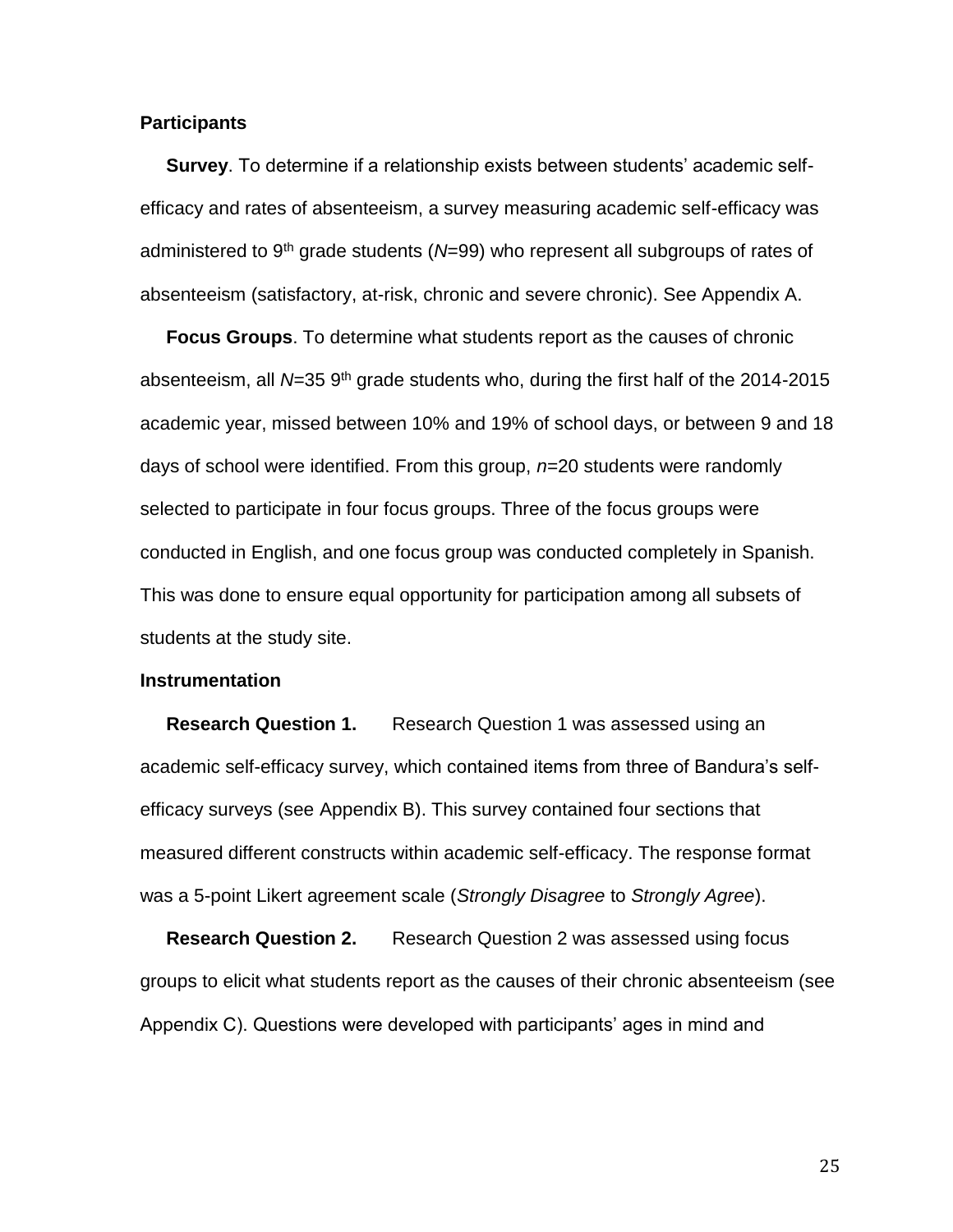contained a combination of low-risk, structured, standardized questions and key questions that directly asked them why they miss school.

### **Data Collection**

**Surveys.** Self-efficacy surveys were administered to all 9<sup>th</sup> grade students during the Advisory period, which is a 54-minute block of time that occurs once per week where students are grouped by grade level. Students' attendance rates were matched to survey responses.

 **Focus Groups** Focus groups were recorded and transcribed. In order to select students for focus groups, the Skyward student information system was used to generate a list of all students who were chronically absent during first half of the current school year.

#### **Data Analysis**

**Survey.** Research Question 1 was analyzed using descriptive statistics. First, a table was created to report which students did and did not complete the survey. All subgroups of absenteeism were represented.

Means, standard deviations and the range of scores were reported for all variables. Cronbach's alpha was used to examine internal consistency reliability of the self-efficacy data. Pearson's product-moment correlations and stepwise multiple regression were used to determine the relationship between the academic selfefficacy dimensions and student absenteeism. Effect sizes ( $r^2$  and  $R^2$ ) were reported for significant correlations (*p* < .05 for dimensions and *p* < .01 for item-level analyses).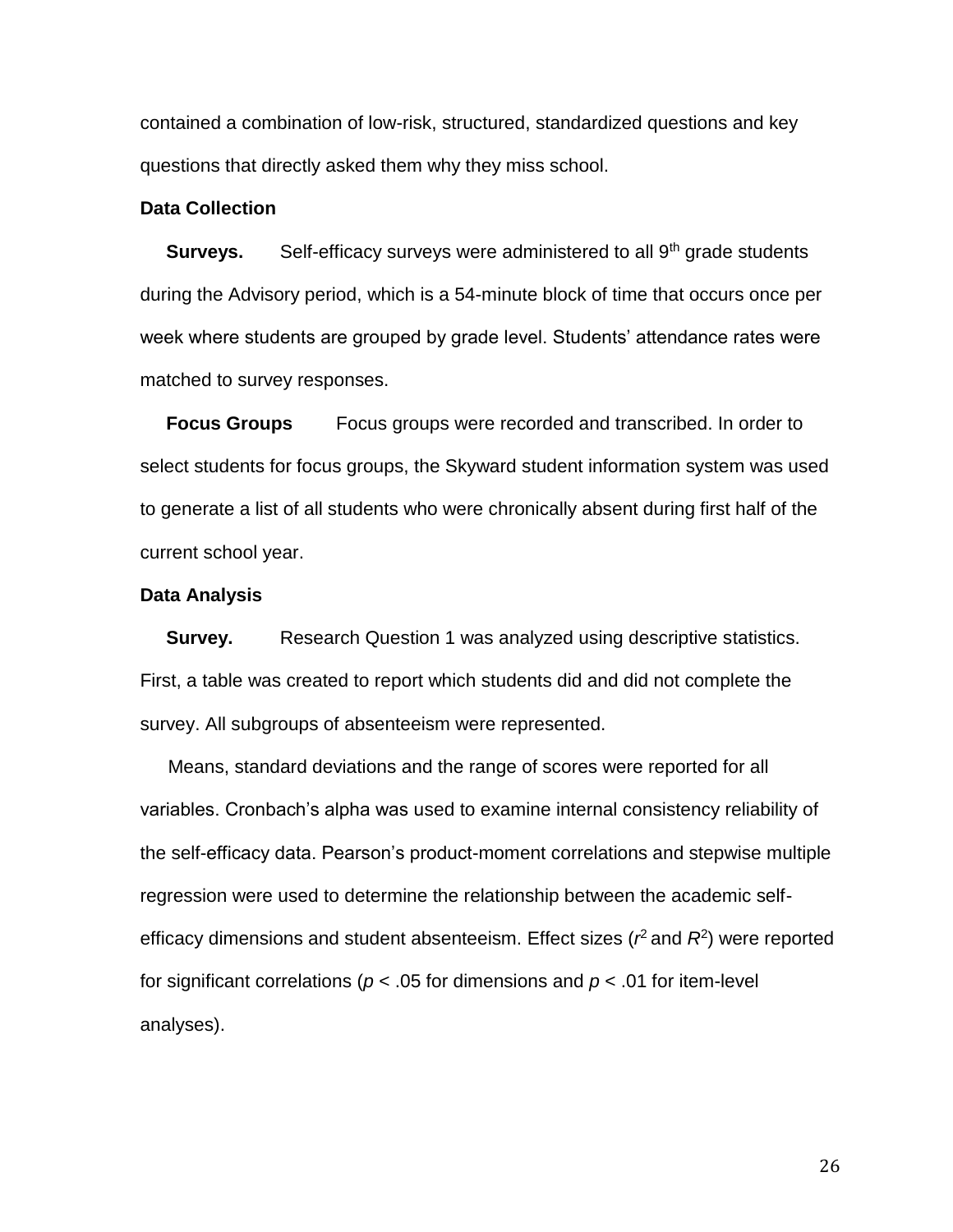**Focus Groups.** Data from Research Question 2 were analyzed first through coding the text of the interview transcripts. Miles and Huberman (1983) recommend using data reduction throughout the data collection and analysis process in order to remain organized and to thoroughly analyze the data. Then, based on the categorized interview data, larger clusters were created to further categorize the data. Thematic groupings were created in order to prepare data for reporting. According to Namey (2007), thematic analysis allows the researcher to focus on themes and implicit meaning of what participants say.

#### **Limitations/Delimitations**

All subgroups of absenteeism were represented among the  $9<sup>th</sup>$  grade students who participated in the survey, however due to the fact that students with chronic and, especially, severe chronic absenteeism are in school less often, it was more difficult to get their input on the student survey.

While all 9<sup>th</sup> grade students were invited to participate in the survey, the participants for interviewing were purposefully limited to only students who were statistically chronically absent from this school during the first half of the 2014-15 school year. This was done intentionally, because in order to determine whether or not a relationship exists between academic self-efficacy and absenteeism among students, representation from subgroups of attendance was needed.

 Students were asked a series of questions related to their absenteeism and also direct questions about the causes of their absenteeism. In order for the information gathered from student interviews to be relevant and useful to the research question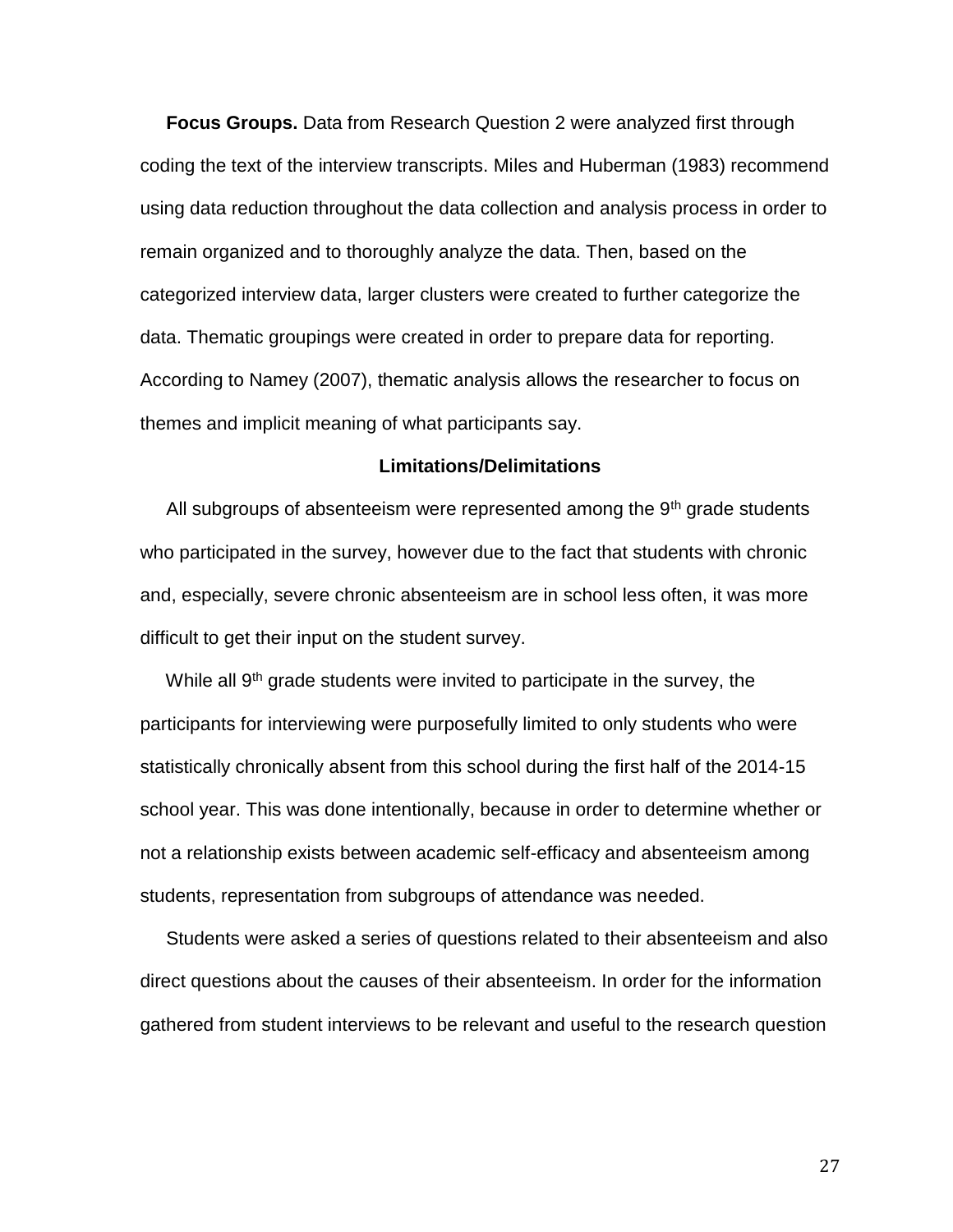it was answering, it was necessary to limit the participants in this portion of the study to those with chronic absenteeism.

#### **Findings**

#### **Research Question 1**

1. Is there a relationship between academic self-efficacy and absenteeism among 9<sup>th</sup> grade students?

 Research Question 1 was first addressed by developing Pearson-Product-Moment correlations (*r*) for the survey dimensions and items with the rates of absenteeism. Examination of the correlations in Table 4 indicated that at the dimension level no significant correlations were found. Two of the items were found to be significantly correlated with rates of absenteeism. The first item was *Even with unpleasant tasks, I hold on until I am finished (r*=.183, *r*<sup>2</sup>=.03, *p*=.040, small/medium effect size). The second item was *I am certain I can live up to what my peers expect of me (r=.220,*  $r^2$ =.05,  $p$ =.019, small/medium effect size). Thus, we can conclude that the concepts of persistence and meeting the expectations of others were positively related to higher absentee rates. No significant correlations were found for any of the remaining items on the survey.

| Absenteeism                                                                        |      |      |
|------------------------------------------------------------------------------------|------|------|
| Dimensions/Items                                                                   |      | р    |
| <b>General</b>                                                                     |      |      |
| If I have the impression<br>something new is<br>complicated, I start it<br>anyway. | .072 | .248 |

**Table 4**. Correlations of Student Survey Dimensions and Items with Rates of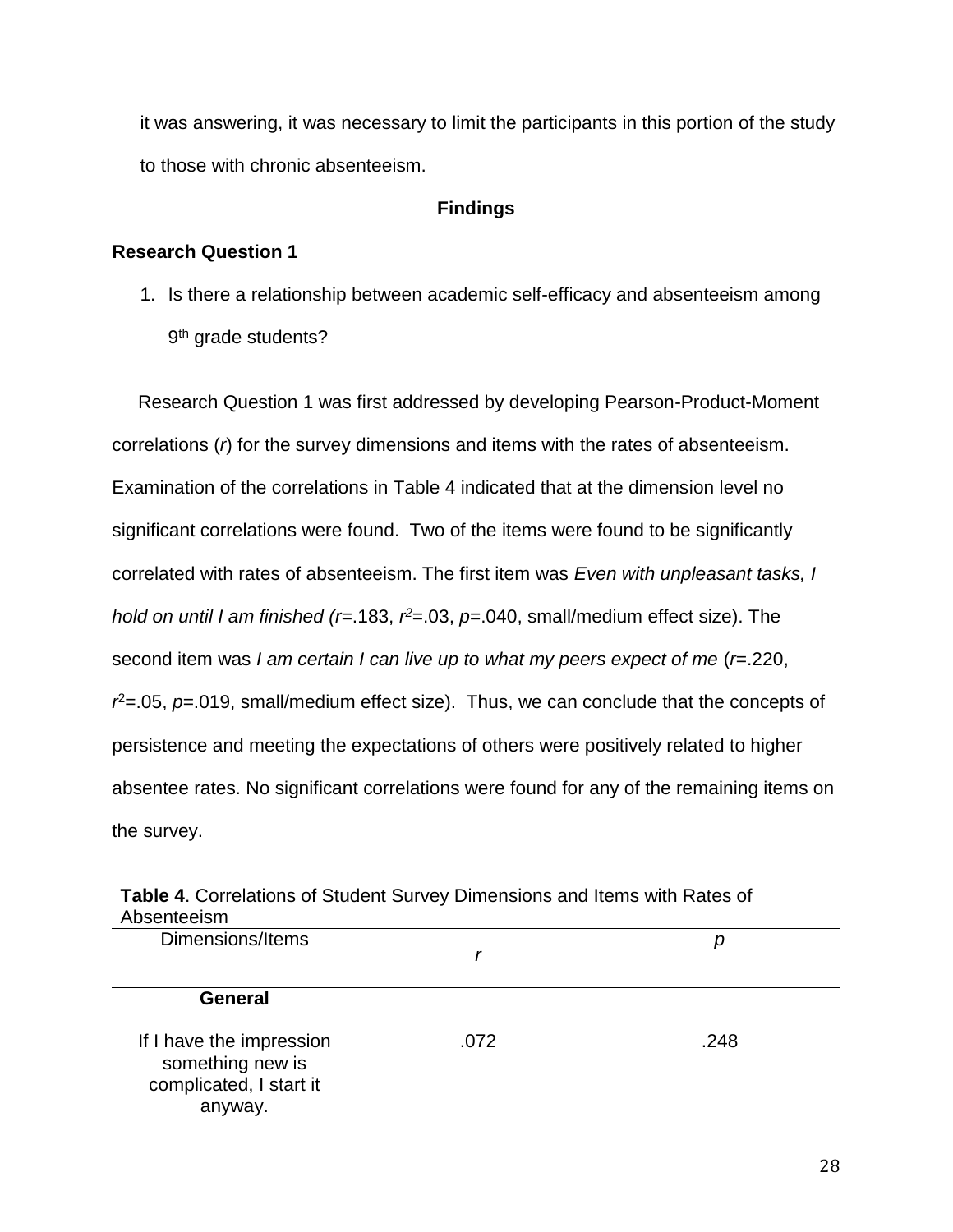| If I make a decision to do<br>something, I will do it.                                         | .021             | .423 |
|------------------------------------------------------------------------------------------------|------------------|------|
| If I make a mistake, I try<br>even harder.                                                     | .134             | .102 |
| Even with unpleasant<br>tasks, I hold on until I am<br>finished.                               | .183 $(r^2=.03)$ | .040 |
| <b>Others' Expectations</b>                                                                    | $-0.012$         | .454 |
| I am certain I can live up to<br>what my parents expect of<br>me.                              | .114             | .141 |
| I am certain I can live up to<br>what my teachers expect of<br>me.                             | .130             | .112 |
| I am certain I can live up to<br>what my peers expect of<br>me.                                | .220 $(r^2=.05)$ | .019 |
| I am certain I can live up to<br>what I expect from myself.                                    | $-.084$          | .217 |
| <b>Problem Solving/Self-</b><br><b>Regulated Learning</b>                                      | $-0.012$         | .454 |
| I am certain I can finish my<br>homework assignments by<br>deadlines.                          | $-135$           | .104 |
| I am certain I can get<br>myself to study when there<br>are other interesting things<br>to do. | $-0.076$         | .240 |
| I am certain I can always<br>concentrate on school<br>subjects during class.                   | .045             | .338 |
| I am certain I can take<br>good notes during class<br>instruction.                             | -.029            | .393 |
| I am certain I can<br>remember information<br>presented in class and<br>textbooks.             | .091             | .199 |
| <b>Academic Achievement</b>                                                                    | .094             | .185 |
| I am certain I can learn<br>algebra.                                                           | $-0.019$         | .427 |
| I am certain I can learn<br>biology.                                                           | .123             | .119 |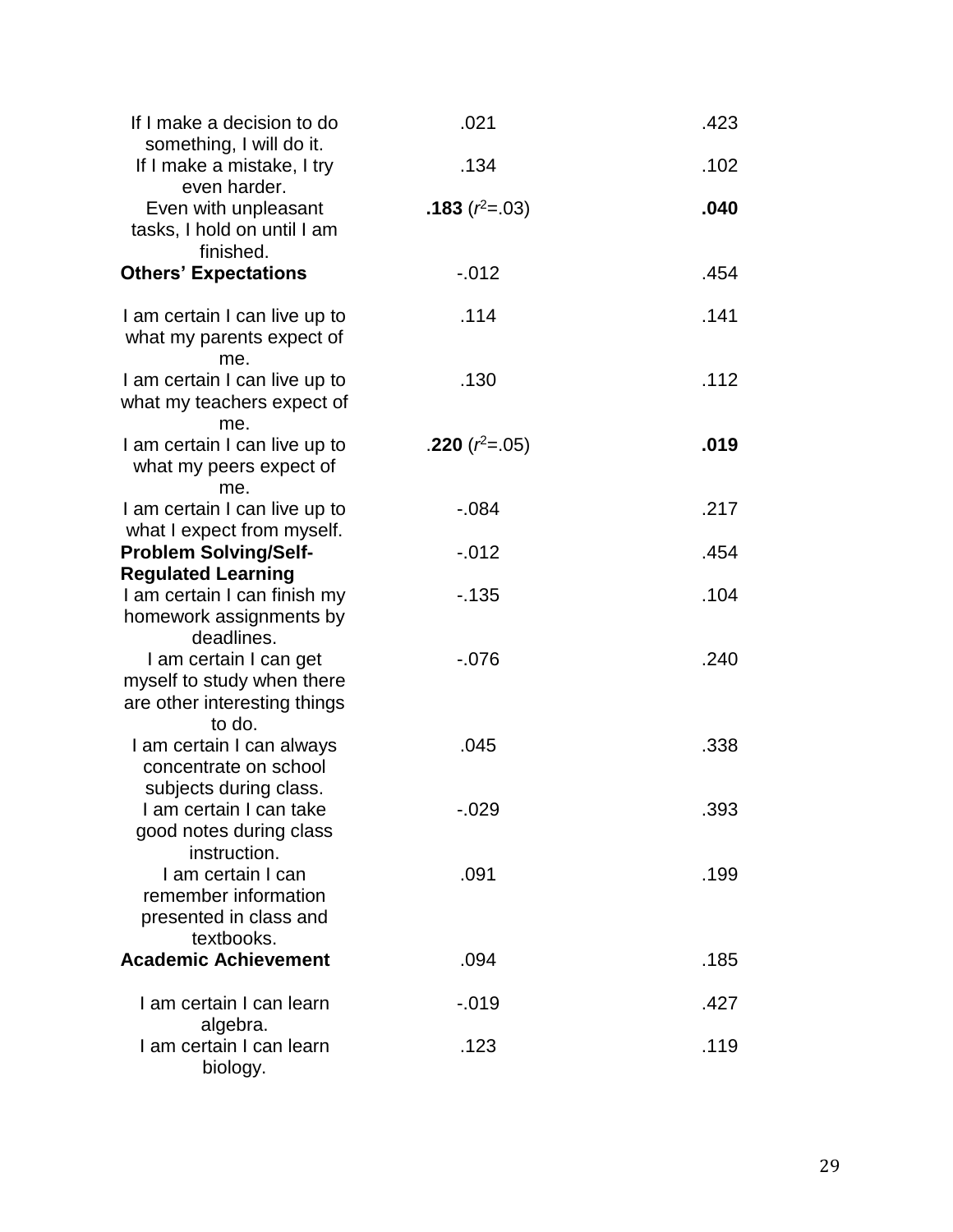| I am certain I can learn   | .156 | .068 |
|----------------------------|------|------|
| reading, writing and       |      |      |
| language skills.           |      |      |
| I am certain I can learn a | .081 | .219 |
| foreign language.          |      |      |
| I am certain I can learn   | .041 | .349 |
| history.                   |      |      |

*Note*. The correlation of the General dimension and rate of absenteeism was not developed since the data for the items defining the dimension were not reliable. Effect size guidelines for  $r^2$  were as follows: .01 = small, .09 = medium, .25 = large. Research Question 1 was also answered using step-wise multiple regression where

the relationship of academic self-efficacy and rates of absenteeism was further examined.

 **Dimension-Level Analyses**. In the first analysis, the three self-efficacy dimensions (i.e., Others' Expectations, Problem Solving/Self-regulated Learning, and Academic Achievement) were entered into the equation and no dimension-level means explained a significant amount of variation in rates of attendance.

 **Item-Level Analyses.** For the item-level analyses each separate set of items defining the respective dimensions were entered into the stepwise multiple regression to examine whether they explained a significant amount of variation in rates of absenteeism. For the **General** items no significant relationships were found. Table 5 contains the results of the stepwise multiple regression for the four Others' Expectations items. Examination of the table indicated that the item *I can live up to what my peers expect of me* was a significant predictor of rates of absenteeism. The correlation of *r*=.220 (*r <sup>2</sup>*=.048, *p*=.038, small/medium effect size) also reported earlier in Table 4 indicated that students who tended to agree with this statement had higher rates of absenteeism. The remaining three items defining the Others' Expectations dimension did not enter the regression equation, as they did not significantly increment the amount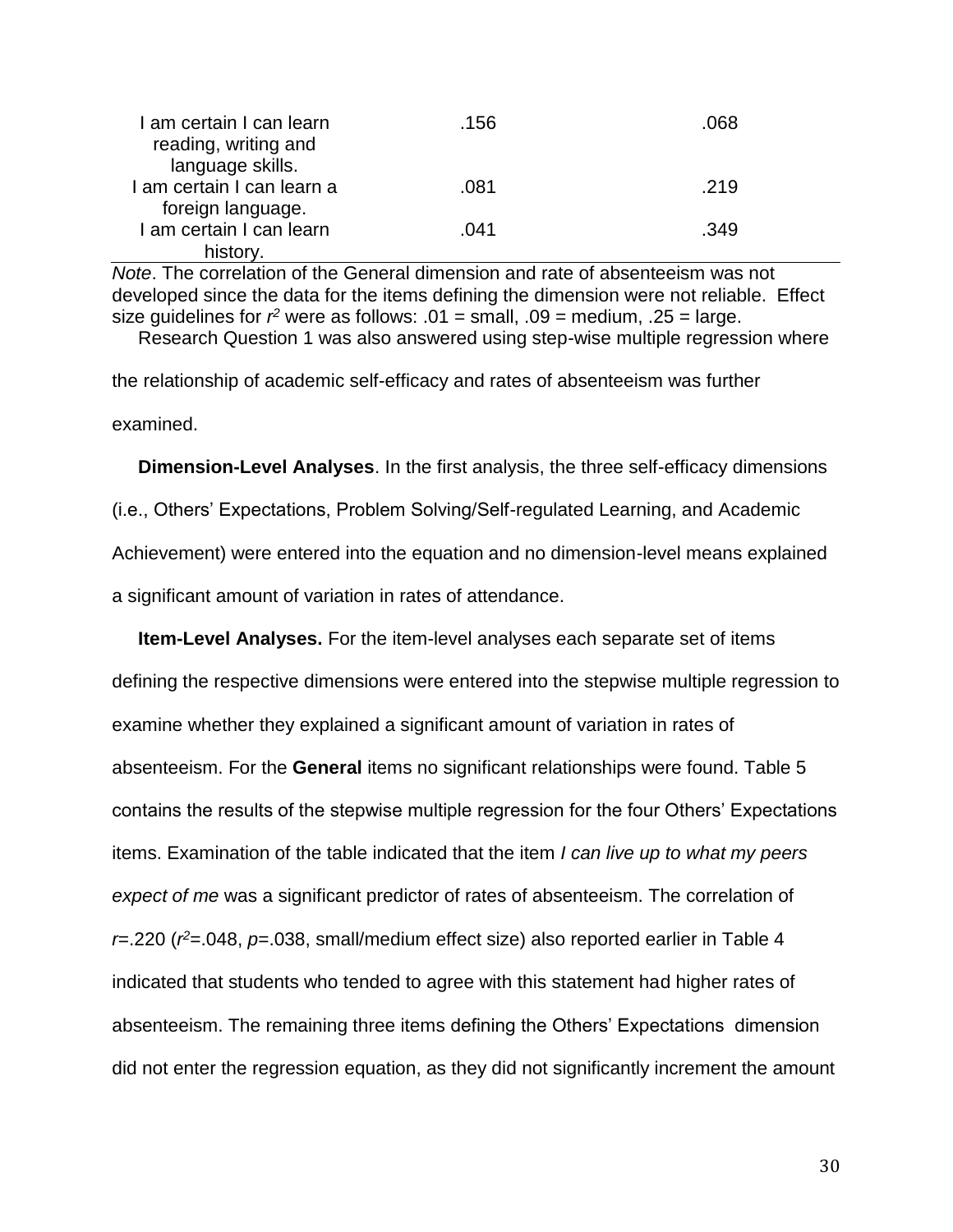of variance explained in absenteeism rate beyond the item *I can live up to what my* 

*peers expect of me*.

The remaining items defining each set of items in the survey dimensions (i.e.,

# **General**, **Problem Solving/Self-Regulated Learning,** and **Academic Achievement**)

did not explain any significant variation in rates of absenteeism.

**Table 5.** Stepwise Multiple Regression of Others' Expectation Items on Rates of Absenteeism.

| Variable  | r    | $r^2$ |        | F      | р    | В    |       | р | $r^2$ Effect Size |
|-----------|------|-------|--------|--------|------|------|-------|---|-------------------|
|           |      |       | Change | Change |      |      |       |   |                   |
| l am      | .220 | .048  | .048   | 4.460  | .038 | .220 | 2.112 |   | .038 Small/Medium |
| certain I |      |       |        |        |      |      |       |   |                   |
| can live  |      |       |        |        |      |      |       |   |                   |
| up to     |      |       |        |        |      |      |       |   |                   |
| what      |      |       |        |        |      |      |       |   |                   |
| my        |      |       |        |        |      |      |       |   |                   |
| peers     |      |       |        |        |      |      |       |   |                   |
| expect    |      |       |        |        |      |      |       |   |                   |
| of me.    |      |       |        |        |      |      |       |   |                   |

*Note*. The remaining Others' Expectations items (i.e., *I am certain I can live up to what my parents expect of me, I am certain I can live up to what my teachers expect of me, and I am certain I can live up to what I expect from myself*) did not enter the stepwise regression equation, as they did not significantly increment the amount of variance explained in rates of absenteeism beyond item 8 (I am certain I can live up to what my peers expect of me).

# **Research Question 2**

2. What do students report as the reasons for poor attendance in one urban high

school in southern New England?

Research Question 2 was answered using a total of 4 focus groups comprised of 9<sup>th</sup>

grade students who had been chronically absent during the first half of the current

school year (2014-2015). A total of 17 students participated in the four focus group

sessions. Three of the focus groups were conducted in English and one was conducted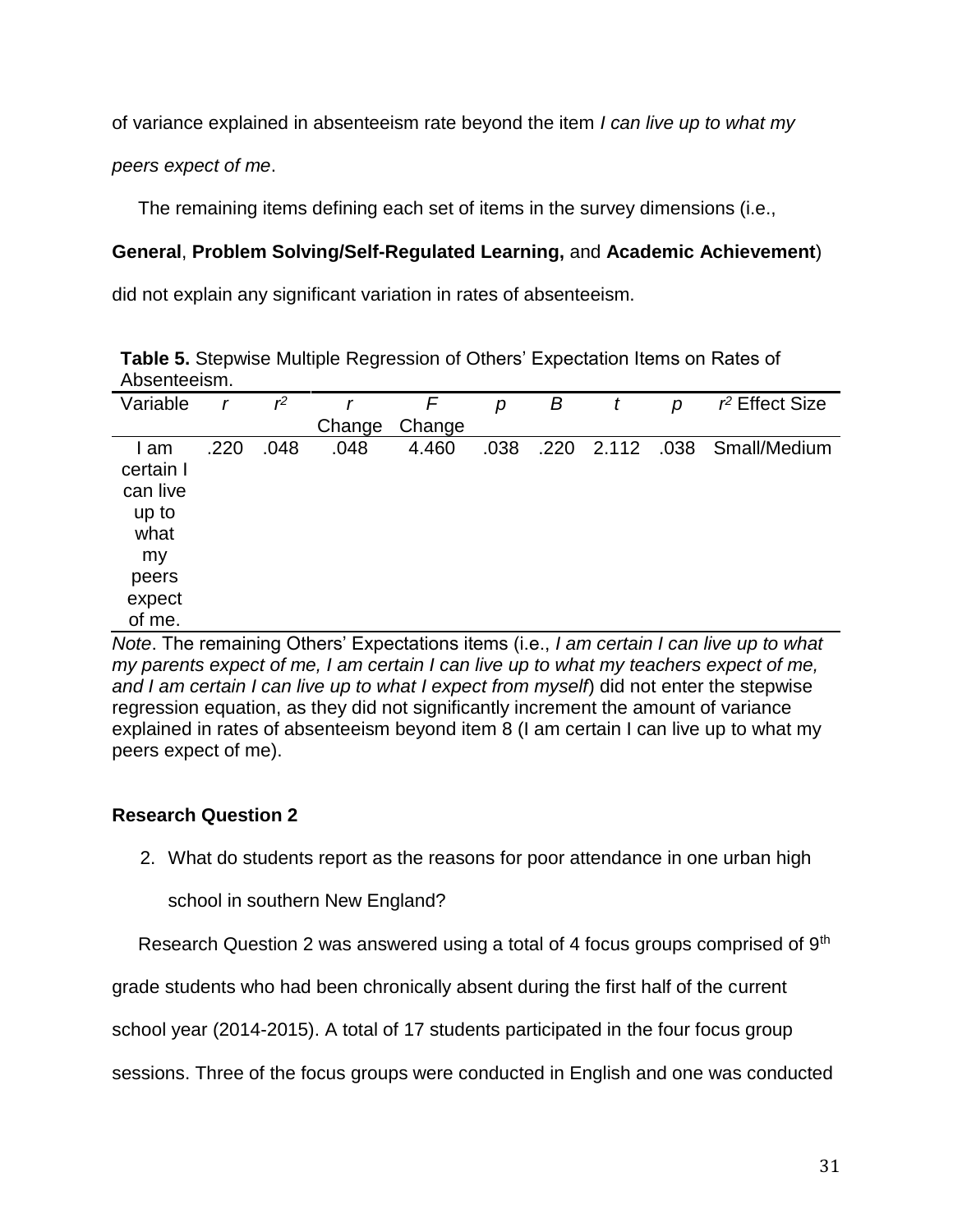in the participants' native language of Spanish. While one question specifically asked students to report the reasons they miss school, several other questions were designed to elicit students thoughts and feelings about the importance of being in school, how their peers, parents and teachers influence their attendance and what might cause them to want to come to school.

 Participants were asked about the importance of being in school, reasons why they and their peers miss school, how it feels to miss school, how their parents and teachers feel when they miss school and what they look forward to in coming to school. Through coding of the transcriptions of their responses, several themes emerged. First, students believe it is important to be in school. Second, parental encouragement and prioritization of school are important to students. Third, teachers can demonstrate they care when students miss school by following up with them when they return (through conversation or by providing make-up work) and calling home when students are absent. Conversely, lack of teacher action causes students to make assumptions about how teachers feel when they are absent, and among this subgroup of students, they assume teachers either do not care or are happy when they miss school. Fourth, students feel bored when they miss school and feel like they are missing out on something, both academic and social. Fifth, when school is not engaging, students do not want to be there. Sixth, transportation is reported as an obstacle to good attendance. Seventh, social media plays a role in causing students to feel too tired to attend school in that they are up late utilizing these tools.

**Theme 1.** It is Important to be in School. One question directly asked participants to discuss the importance of being in school, however this theme emerged throughout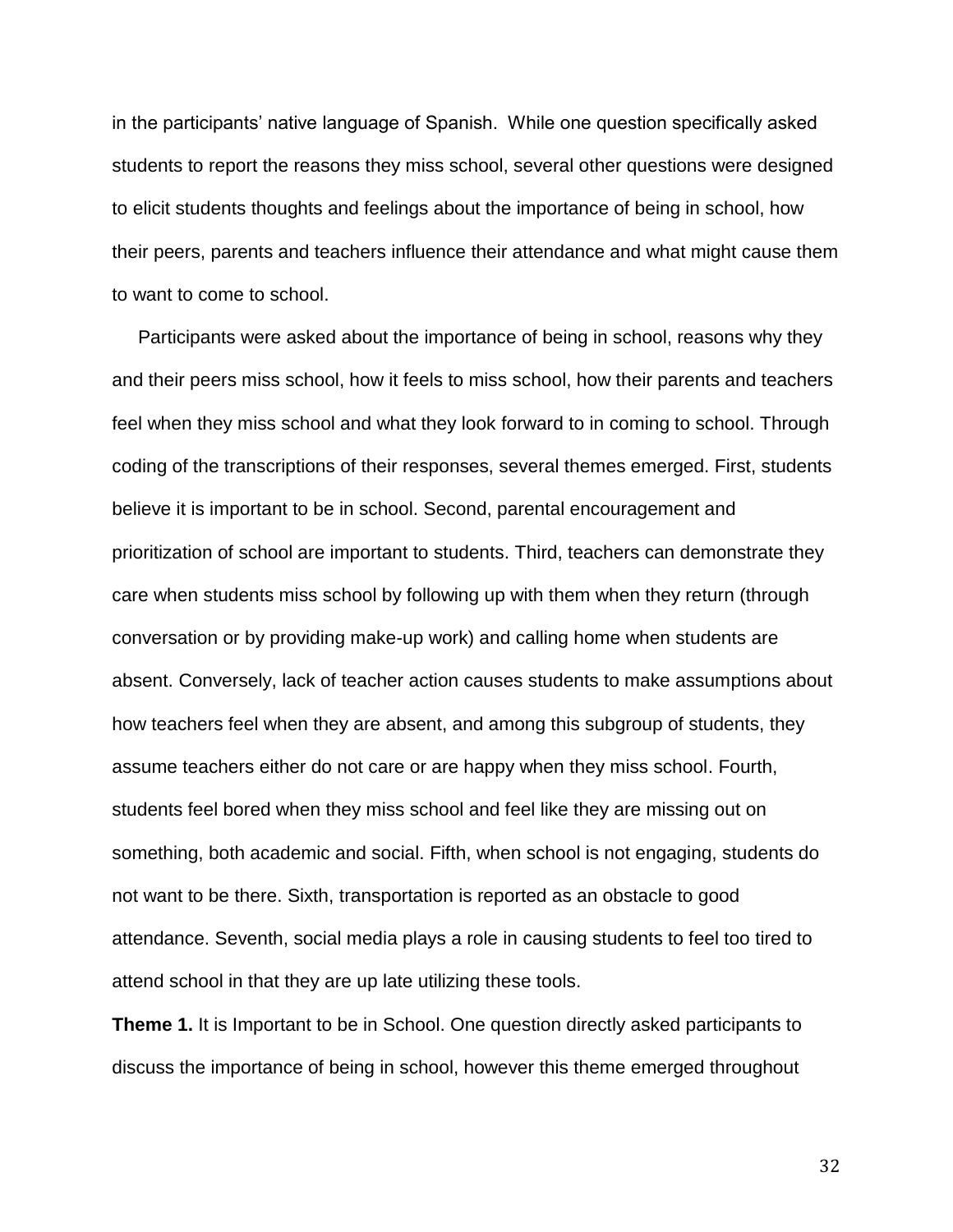participants' responses to several focus group questions. Participants overwhelmingly and consistently agreed it was important to attend school in order to have a successful future, to graduate from high school and have a good job, to avoid falling behind with learning that occurs in high school, including getting good grades and to be the first in their family to graduate from high school.

 Participants' responses consistently centered around the connection between education and future success (i.e., graduation from high school and college and getting a good job/making money). When asked to talk about the importance of being in school, one student stated, "to get a job in the future" while another stated it is important to attend school to "graduate, get an education." Another student stated "you need school so that you can go to college and do what you want to do when you get older, and have a career, and get paid instead of just working at Burger King when you're like thirty." Even students who were not ready to think about postsecondary goals, attending school was still linked with future success. One student said it is important to be in school "because you can get an education. It's easier to get jobs and stuff, so that's what I'm trying to do. I'm just trying to get my high school diploma. I'm not even thinking about college yet. Just want my high school diploma." In each of the four focus groups, participants indicated that attending school was extremely important for future success.

 Participants also connected attending school with current academic success and, conversely, they connected missing school with struggling to get good grades and falling behind in coursework. In particular, among the participants who were new to the United States, responses tended to be more focused on the connection between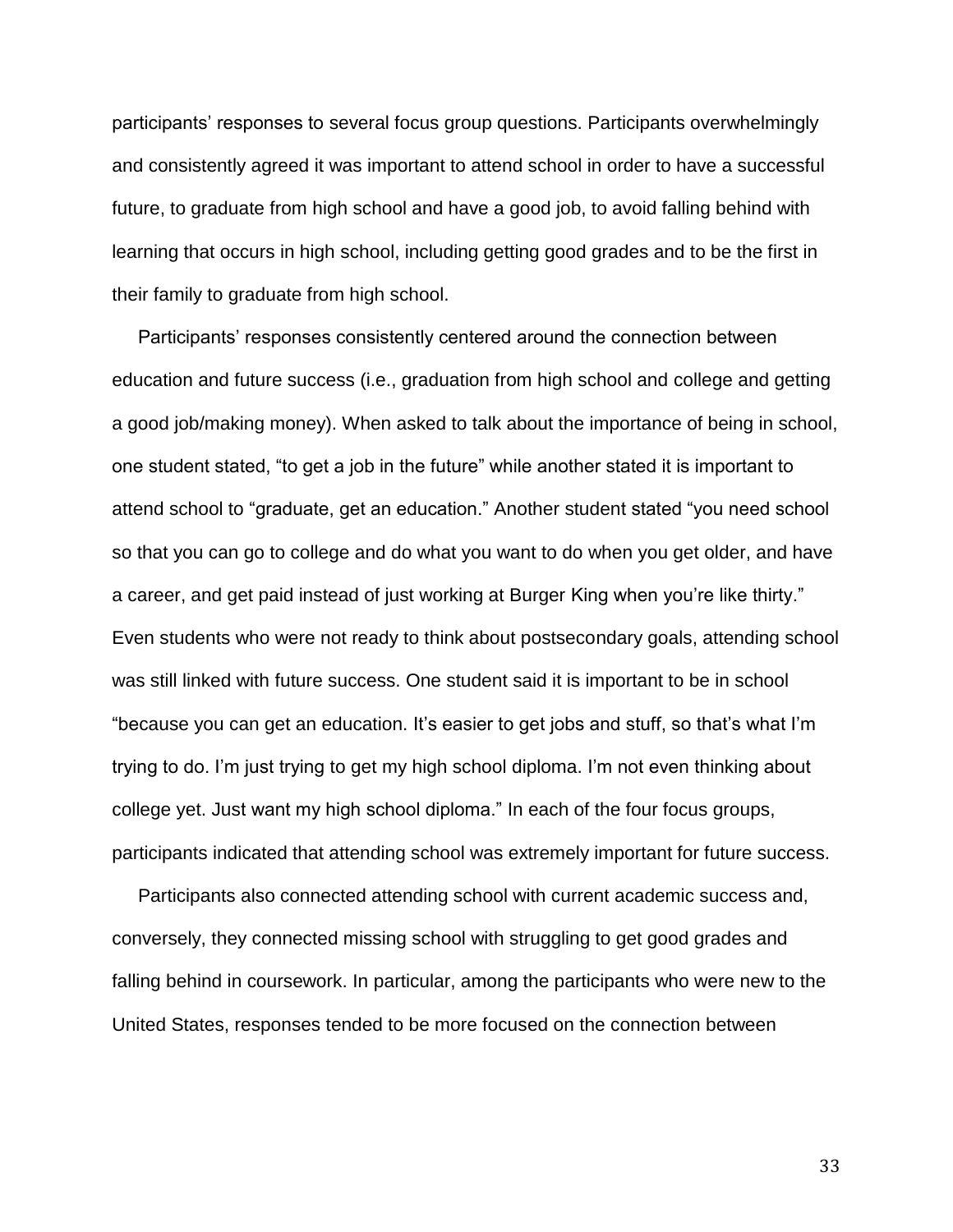attending school and academic success within the current school year. One student

stated,

Why is it important? If you don't go to school, you lose that class and you don't learn. Next day, when you go back, you're missed. 'What did you do yesterday?' 'I don't know, I don't know.' And that is why it is important to attend school.

#### Another student stated:

For me, it's good if you go to school because if you don't come, you'll be lost and you won't understand anything, as it has happened to me in Biology. I was absent in the first period and I was lost. It's good to come to school because you have to attend class to understand.

Participants also spoke of a sense of pride in being successful in school and in being

the first in their family to graduate from high school. For one student:

 The importance for me is 'cause I want to be the first one in my generation to finish college and go away and finish high school and go on to college. 'Cause I'm gonna be the first one to do it besides my mom. So, it's gonna be me and my mom right now. Well, just her, the only one that has her high school diploma and her business thing from school. And I just want to be like her 'cause she is my mom and my dad, she's everything to me. So, I'm gonna do it for her.

Other participants also referred to being the first in their family to graduate high school,

which will be explained in the following theme about the role of parental

encouragement.

#### **Theme 2. Parental encouragement and prioritization of attending school makes a**

**difference.** Many of the participants reflected on the fact that their parents, especially

their mothers, either did not complete high school or, if they did, they did not go on to

college. Only one of the participants indicated that his mother had completed some type

of post-secondary training. Many participants recognized that their parents prioritized

their attendance because it would be an avenue to be more successful than they were.

On student stated that his mom gets upset when he misses school because:

She has got to work for me, she wants me to become something in life, and when I stay out of school at home, she gets angry. She wants me to be someone, like in the future, not like her, working hard.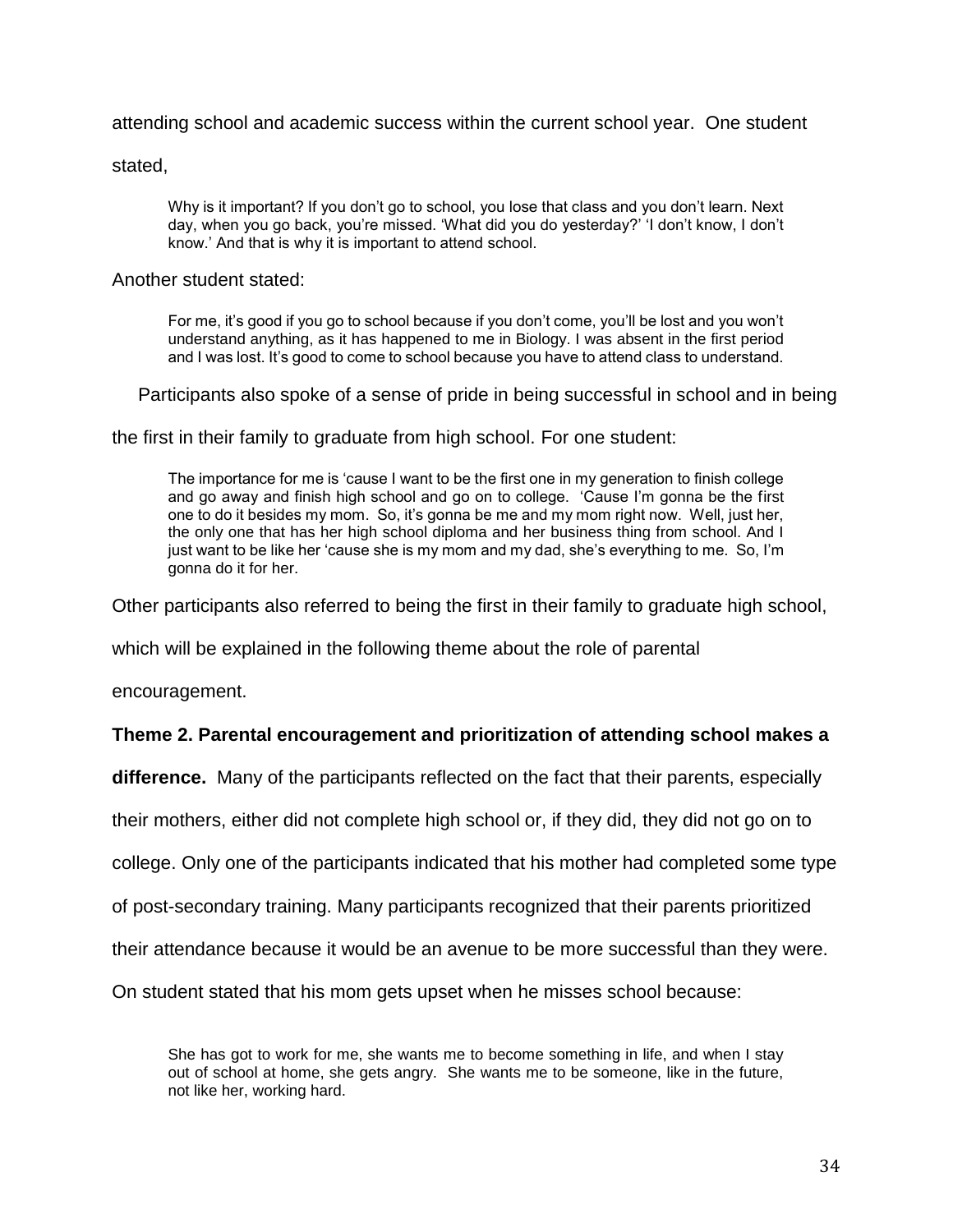Added another student:

I feel like my mom gets mad at me when I don't go to school because my mom was pregnant when she was sixteen, and she had to stay home and raise a baby and couldn't get her education. And she didn't have anybody helping her so she wants me to be different and get my college degree before I have kids.

This seems to be linked to why students consider attending school important; it fosters a

sense of pride that they will be the first ones to graduate high school.

 Almost all participants reported that their parents have negative feelings about their missing school. Some students discussed this in general terms. One student said, "My mom always kicks everybody out of the house and we have to go somewhere, go to school. I guess when we stay home she gets probably annoyed that we're missing out on stuff that we could be learning." Others went more deeply into describing how they know their parents disapprove of their missing school. According to one student:

And then, if I do stay home, my mom takes away my game and stuff. She doesn't make me stay in my room, but like she says I can watch TV, but I can't play my game or anything. And I have to do, like read for an hour or something like that, until school gets out. And then, I can have everything back. Cause she said, if I miss a school day, you're not gonna sit here and play games, so she makes me do that.

 When asked why they and their peers miss school, some participants indicated that it was perhaps because no one at home encouraged them to go. When asked why they think their peers miss school, one student explained, "People just don't want to come to school because they don't like to. They don't have parents to tell them to come to school." To that, another student added, "Kids probably don't get forced to go to school." Similarly, when asked why they and their peers miss school, participants referred to the relationship between family stress and missing school. One student referred to the fact that she has to stay with her ill grandmother at the hospital because her mother and father both work 12-hour shifts. She explained that it was a responsibility shared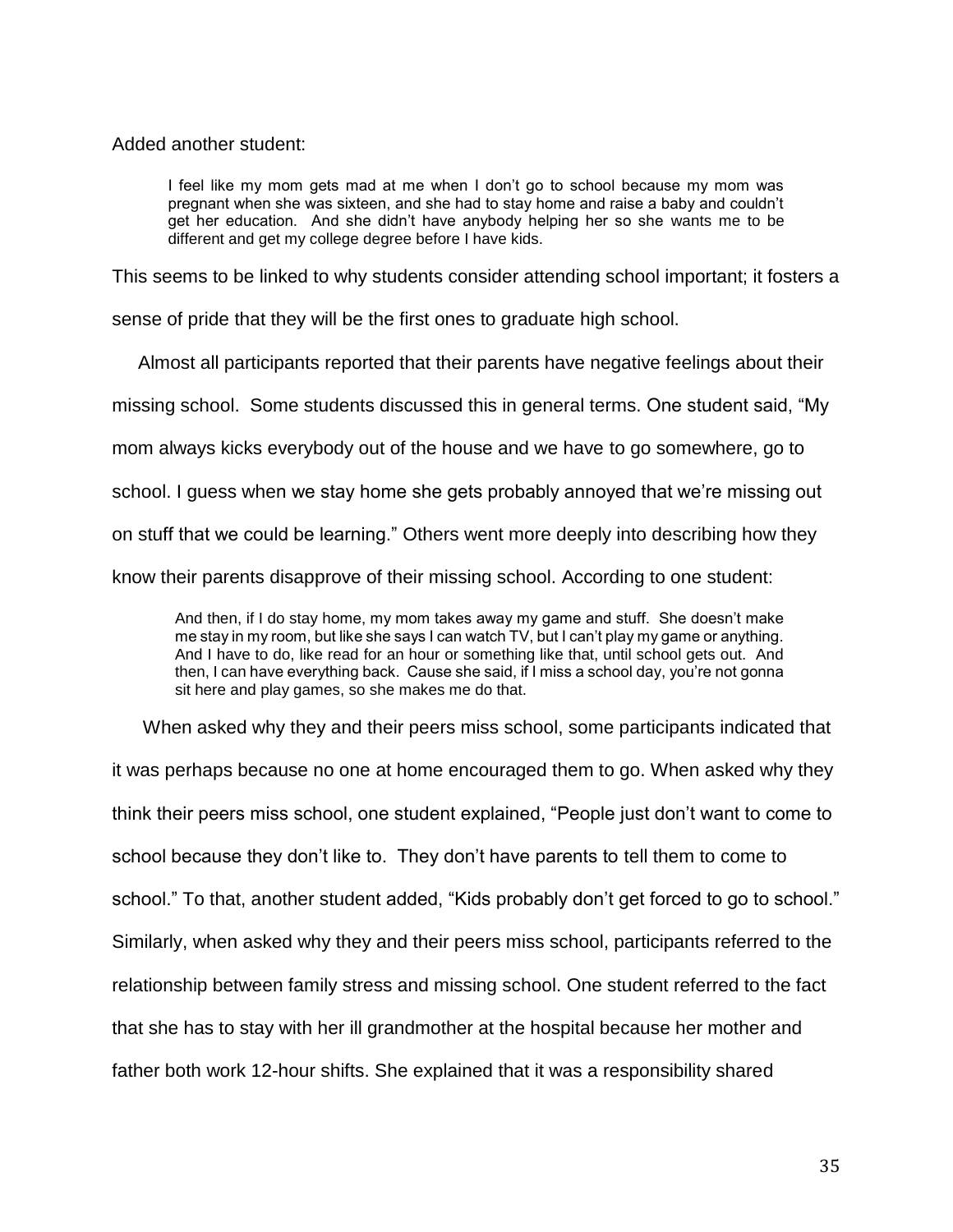between her and her sister. Another student was more vague in his explanation, simply stating that, at times, stress at home causes him not to want to go to school. Finally, one participant explained that a reason students miss school is because they may not have anyone at home who can motivate them. For example, some students have parents and siblings who are in prison, and that can take away their drive and motivation to be successful.

**Theme 3**. **Feeling welcomed, wanted and needed by teachers can be a factor in whether students attend school.** Participants reported that actions taken by teachers show caring in various ways. Participants indicated that they know teachers care when they miss school if they ask why they were absent, provide make up work upon the student's return or call home. One student described how he was unsure of how most of his teachers feel when he is absent but how he knows that one teacher, in particular, cares when he misses class. He said, "But some other teachers, like my gym teacher, he'll like ask me what happened and stuff. My other teachers, I think they don't care." When teachers follow up with students in this manner after an absence, it is perceived as caring. Similarly, participants reported that they know their teachers care when they miss school when they provide make up work to them upon their return. According to one student, who is new to the United States this year, "Some teachers say to me, 'You skipped yesterday. We did something that you like." Another student stated that she knows her teachers care when she misses school because, "if I have work to do, they give me the work…so they care." A third action by teachers that made participants feel that teachers care when they miss school is if they make a follow-up phone call to their parents. One exchange in particular captured this.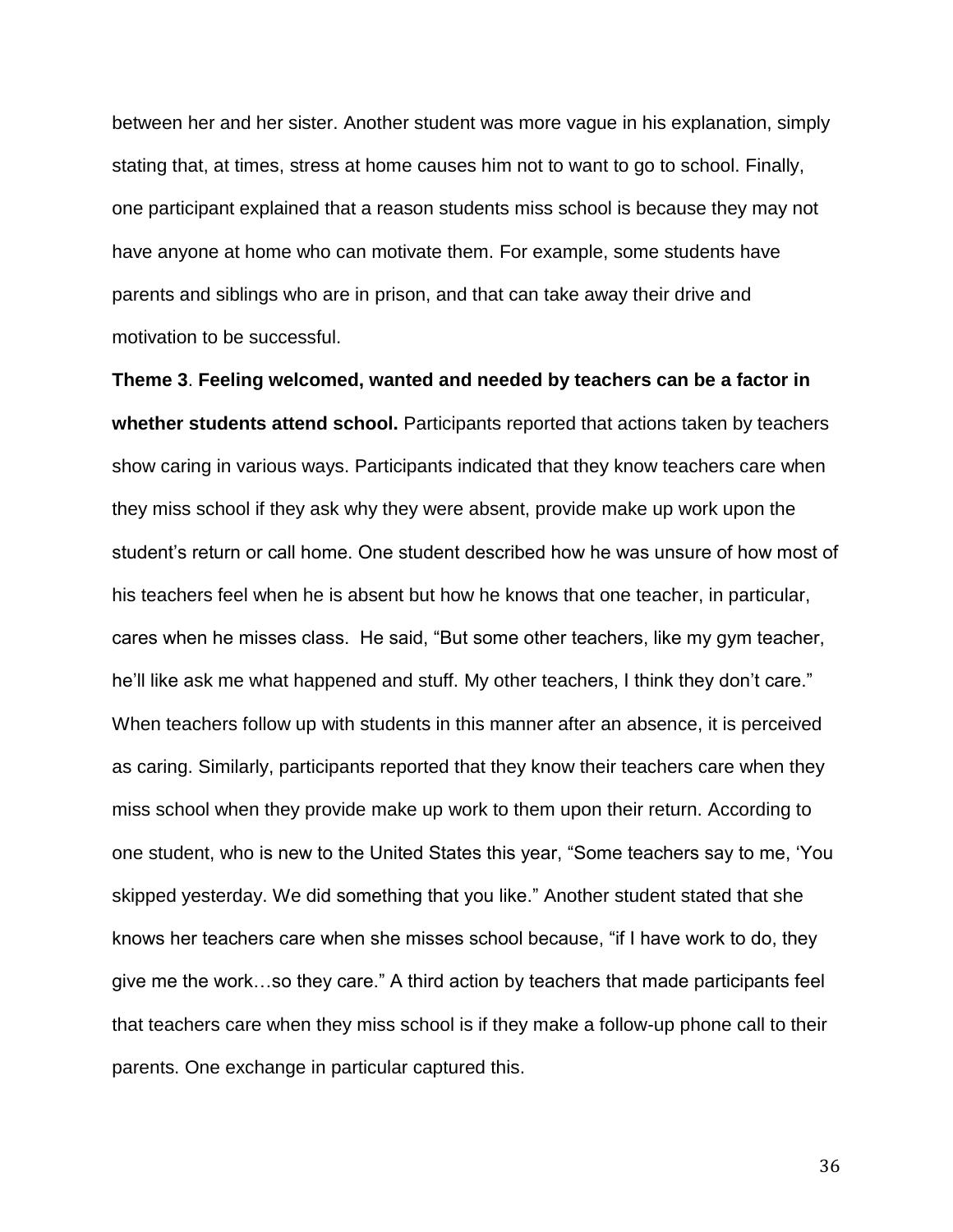Student A: "I think they, well I think Mr. M cares, because he be calling my mom like, 'I didn't see your daughter today in my class. What happened?' My mom, she be like, she just stayed home. And he'll be like, 'I want to see her in my class tomorrow.' She'll be like, 'all right, you will." Interviewer: "How does that make you feel when the teachers reach out to your parents or call you or talk about the fact that you missed school?" Student B: "It feels like somebody cares about you." Student C: "Yeah, somebody from school."

Conversely, lack of teacher action (i.e. following up with students after an absence in

some way) leads students to make their own assumptions about how teachers feel

when they miss school, and students reported that they assumed teachers are happy or

relieved when they miss class, especially if they perceive themselves to be poor

students, behaviorally or academically. According to one student, "I'm not the best

student in the class so I feel like all my teachers, they say or they think, 'Oh, she's not

here so the class is gonna be an easy, fun, calm day'". Participants also reported that

their teachers could feel aggravated when they miss school because it causes them to

have to do extra work to catch them up. One student says his teachers feel:

 probably mad, because the next day we come back to school, we don't know what's going on, so they have to waste time out of their time of teaching the other kids the new subject to teach you something that you missed, and take time out of their day for you to catch up.

Participants who were new to the United States talked about the importance of their

teachers, with their responses indicating that they hold them in high regard. They that

they believe teachers try hard to explain concepts to them and that they do the job

because they want to help, not because they want to get paid. However, these same

participants perceived that the language barrier caused frustrations teachers were

happy to avoid on days these particular participants were out.

 I think they don't care about me. I think they feel bless if I skip a day because…I'm not bad but when you don't know a language and someone is talking to you in that language all day, I understand nothing and this makes me tense. I know she is nervous, too, because she doesn't understand my language.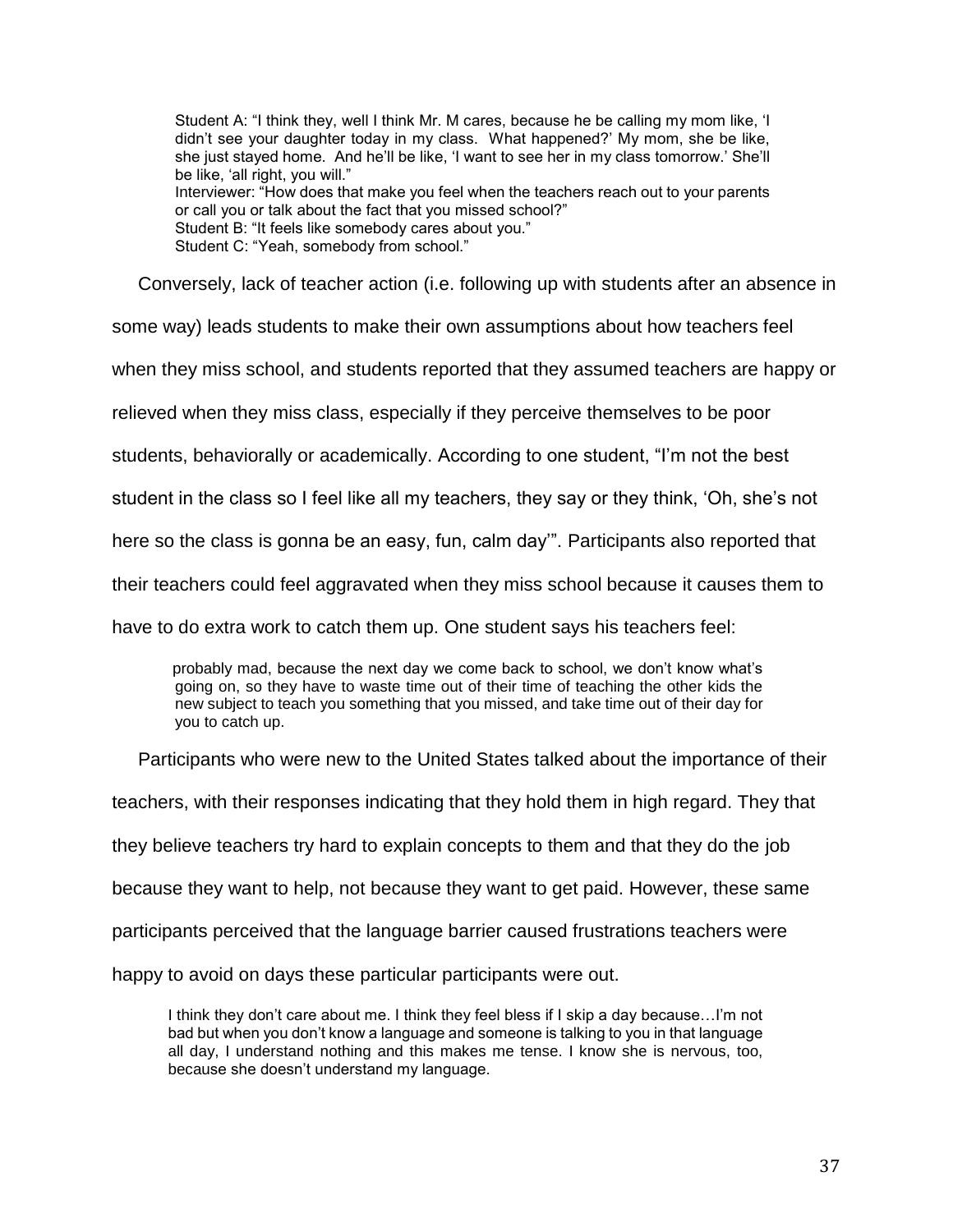### **Theme 4**. **Students have a negative feeling when they're not in school**. Participants

reported that when they are not in school, they feel like they are missing something,

either academic or social. Participants reported that they felt bored when they weren't in

school. "When I miss school, it gets boring because you don't talk to your friends

throughout the day and stuff like that and you don't learn anything when you're at

home." Another participant indicated that even though he has games and electronic

devices at home, he would rather interact with his friends at school.

At home, I have a phone, but I need to be here at school because, even if I can talk with guys with my phone, here, I can lay with them. But at home, I'm bored. I can't hear music. I can do nothing because there's always someone sleeping at home, so even if I'm late, I go to school.

Only one participant out of 17 indicated that it felt good to miss school because had

more free time. Participants reported that they were afraid to miss school because it can

negatively affect their grades when they are not there. One participant stated:

I just go. I don't like missing school because I don't like having to catch up on homework and learn something I should have learned that day. So when I am sick and stuff, I be literally like so mad I be sitting in my room. I'll sit in my room all day and won't move. If I miss school, I won't go anywhere.

This theme was evident when reviewing participant responses when questioned

about what they look forward to in going to school. Participants responded that they

looked forward to seeing their friends. They also indicated that they looked forward to

eventually graduating from high school. Finally, they responded that they expected to

learn something new each day they go to school.

**Theme 5**. **When classes are engaging, students want to be there**. One participant

reported that when students consider a school to be a good, engaging school, they will

overcome obstacles to attend. According to one participant:

 I have a lot of friends that live far from here. So, they have some schools closer than this one, but they don't want to change because this school is one of the best schools of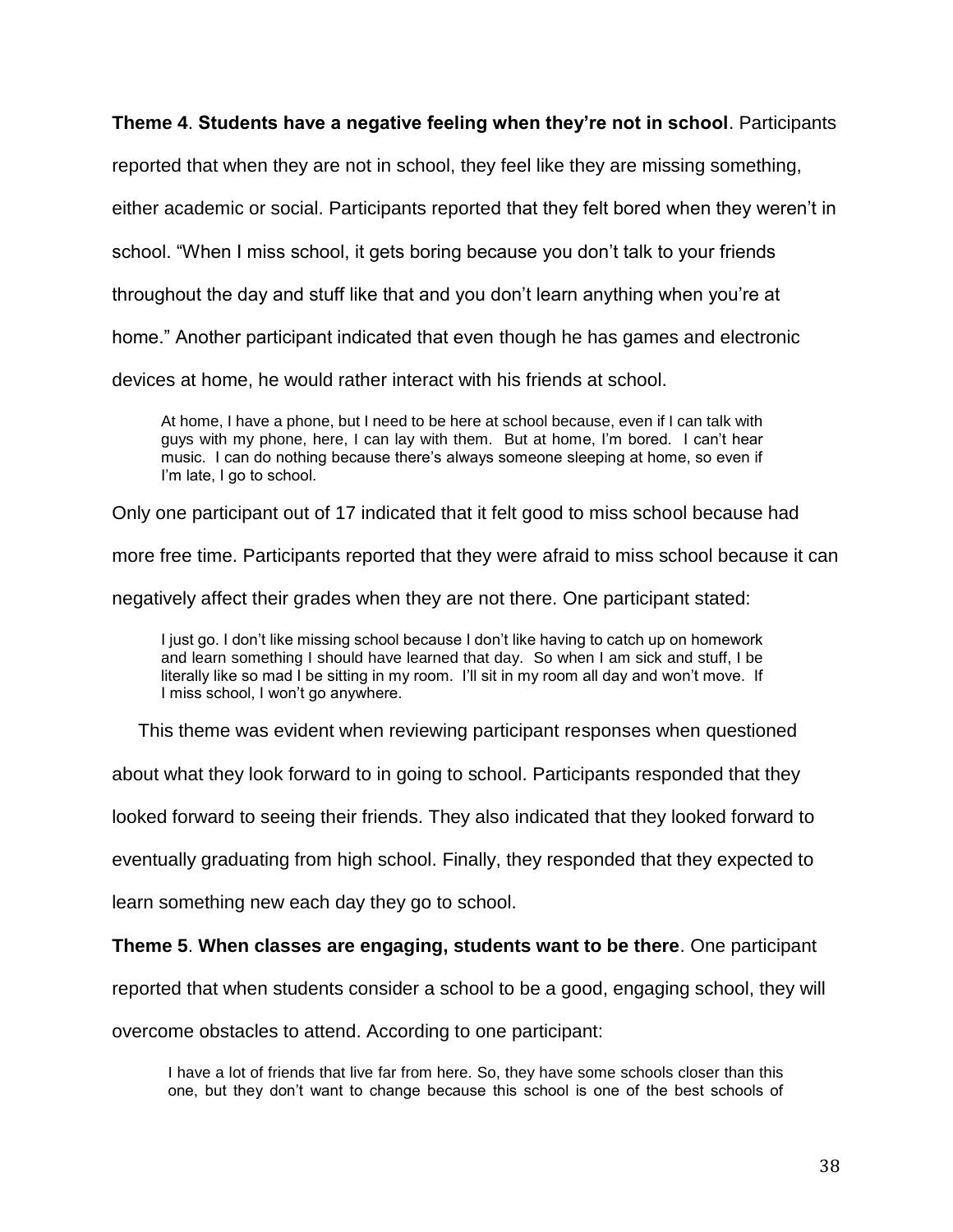Providence. And they say, 'if I have tickets for the bus and I don't skip class and can change my school but I won't study as I study here'.

 Participant responses indicate that they perceive lack of attention by teachers as not engaging, causing them to give up and not persevere through challenging academic course work. According to their responses, this lack of engagement can cause them to not want to attend classes. When asked why they think their peers miss school, one participants said it could be that they feel their classes are boring. However, other responses centered around the belief that they miss school because classes are too challenging and they feel they cannot be successful. One student who is new to the United States responded, "Maybe if they can't speak English, they cannot make friends or they cannot understand their classes, so they just skip school." Another participant stated, "I think they don't come to school because they don't understand sometimes what the teachers are teaching, and they feel that they're gonna get made fun of if they ask a question or something." Another participant went into more detail about her own personal experience with feeling frustrated in class and wanting to give up. She related her own experience to those of her peers.

 When you're actually sitting there and you're paying attention and you're trying to get the help that they don't to give you, you get aggravated. So then you just not care. Students feel like they're not going to help you with stuff, you don't even feel like going to your class. So you just either leave school for that class and then come back or just not even go to the class, chill in the halls and that's it.

 Participant responses indicate that when they feel engaged and supported, they want to attend school and class. "I like when I get involved in stuff like experiments and get together in groups and work. That's why I miss school because it was boring where I was sitting." He went on to say:

I only like to learn when teachers get me into it. I know I'm not gonna have all teachers that are gonna be like, 'Do this, do that', you have to be independent. But I like when I come to school and I feel like it's just another day, but then when we get into class, and we start working, I feel like this is easy and I can do it.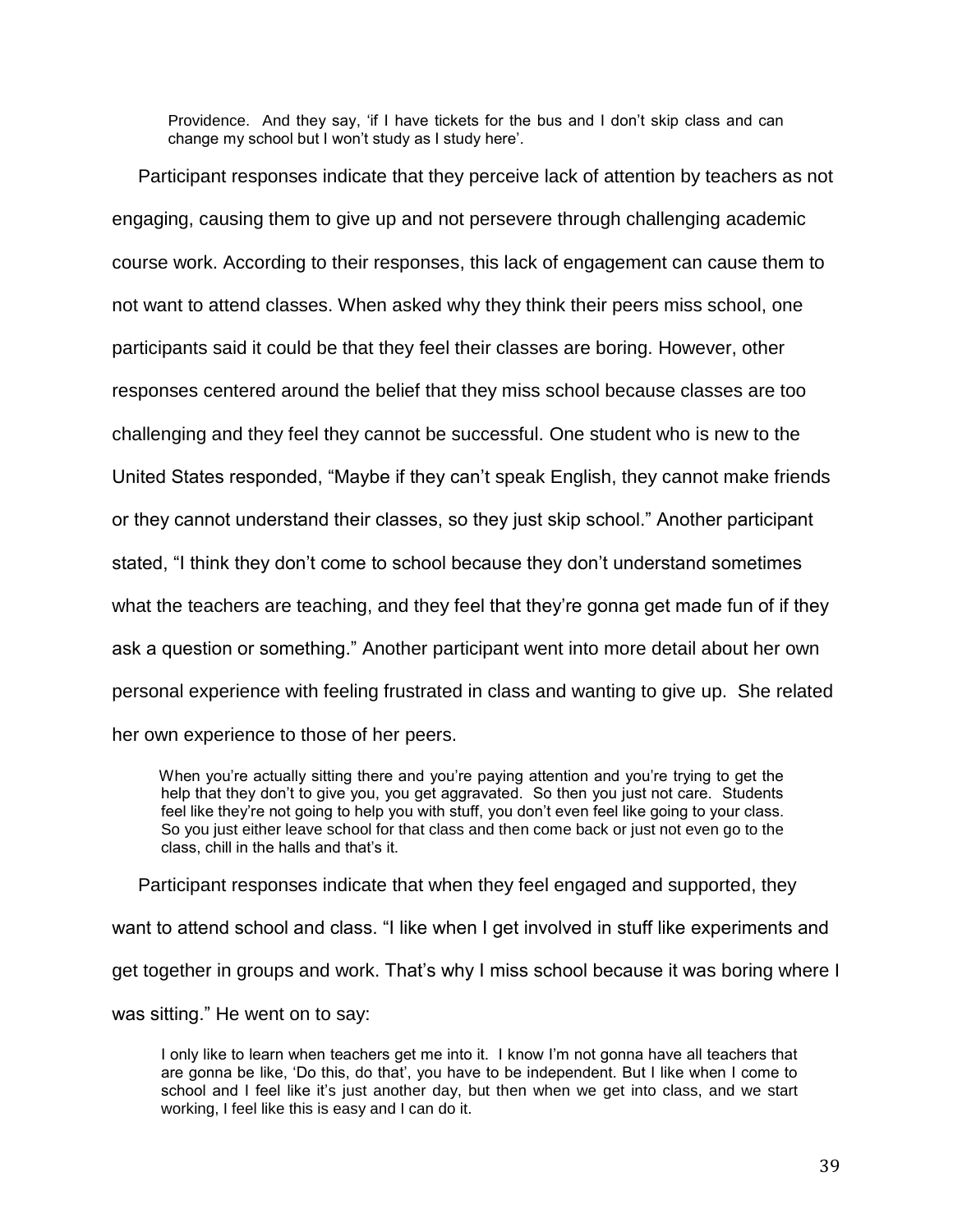#### **Theme 6. Transportation is reported to be a barrier to attending school**. When

asked to discuss the reasons why they and their peers miss school, participants reported that transportation issues such as living far from school or not receiving districtsponsored transportation to school makes it difficult for them to get to school. Referring to the monthly bus passes students receive on the first of the month, one participant stated, "Say you lose it [bus pass], you can't get another one, so you're stuck." Other participants referred to wanting to sleep later or not walk in the cold to school.

**Theme 7**. **The influence of social media and peers on attendance**. Participants report that they and their peers miss school because they are too tired to get up due to being up too late at night talking on the phone or on social media such as Facebook and Twitter. Referring to his peers, one student reported "They stay awake late using Facebook or their phones or computers and they wake up late. They wake up so late then they think it's too late to go to school for just a couple of hours." Participants also indicated that for them, this one of the most frequent reasons they miss school.

I basically already said the reason, like when I'm on Twitter and Facebook and stuff. Then it's now hard to wake up because you're mad tired. Yeah, that's why I be late and absent a lot because I be mad tired. I go to sleep sometimes at like 3 o'clock, 4 o'clock. I be so tired.

Other participants did not give a specific reason for staying up late, but they did refer to being up late causing them to be tired in the morning, thus causing them to miss school.

This chapter has presented a description of the study participants and the

quantitative and qualitative data generated to answer the two research questions.

Chapter V will summarize the study, discuss the conclusions and offer

recommendations for future action.

## **V. SUMMARY, CONCLUSIONS, and RECOMMENDATIONS**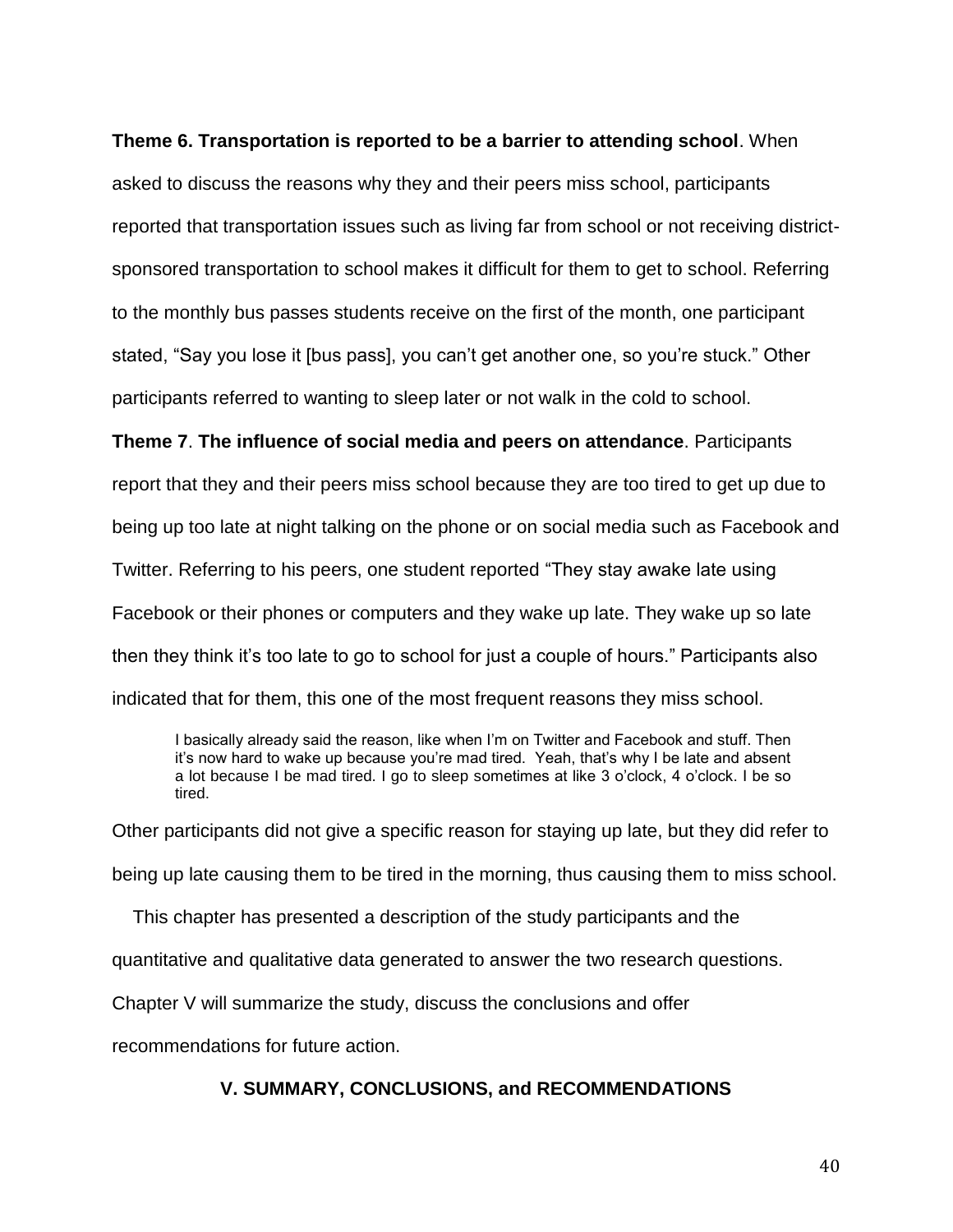#### **Summary of the Results: Quantitative**

 Research Question 1 was primarily addressed by developing Pearson-Product-Moment correlations (*r*) for the survey dimensions and items with the rates of absenteeism. Examination of the correlations in Table 3 indicated that at the dimension level no significant correlations were found. Two of the items were found to be significantly correlated with rates of absenteeism. The first item was *Even with unpleasant tasks, I hold on until I am finished (r*=.183, *r <sup>2</sup>*=.03, *p*=.040, small/medium effect size). The second item was *I am certain I can live up to what my peers expect of me* (*r*=.220, *r*<sup>2</sup>=.05, *p*=.019, small/medium effect size). Thus, we can conclude that the concepts of persistence and meeting the expectations of others were positively related to higher absentee rates. No significant correlations were found for any of the remaining items on the survey.

#### **Summary of the Results: Qualitative**

We learned through the qualitative measure (focus groups with *N*=17 9<sup>th</sup> grade students who were chronically absent during the first half of the 2014-2015 school year) that students strongly relate attending school with successes such as getting good grades, graduating from high school, going to college and getting a high-paying job. Several themes emerged through coding of the text. First, students believe it is important to be in school. Second, parental encouragement and prioritization of school are important to students. Third, teachers can demonstrate they care when students miss school by following up with them when they return (through conversation or by providing make-up work) and calling home when students are absent. Conversely, lack of teacher action causes students to make assumptions about how teachers feel when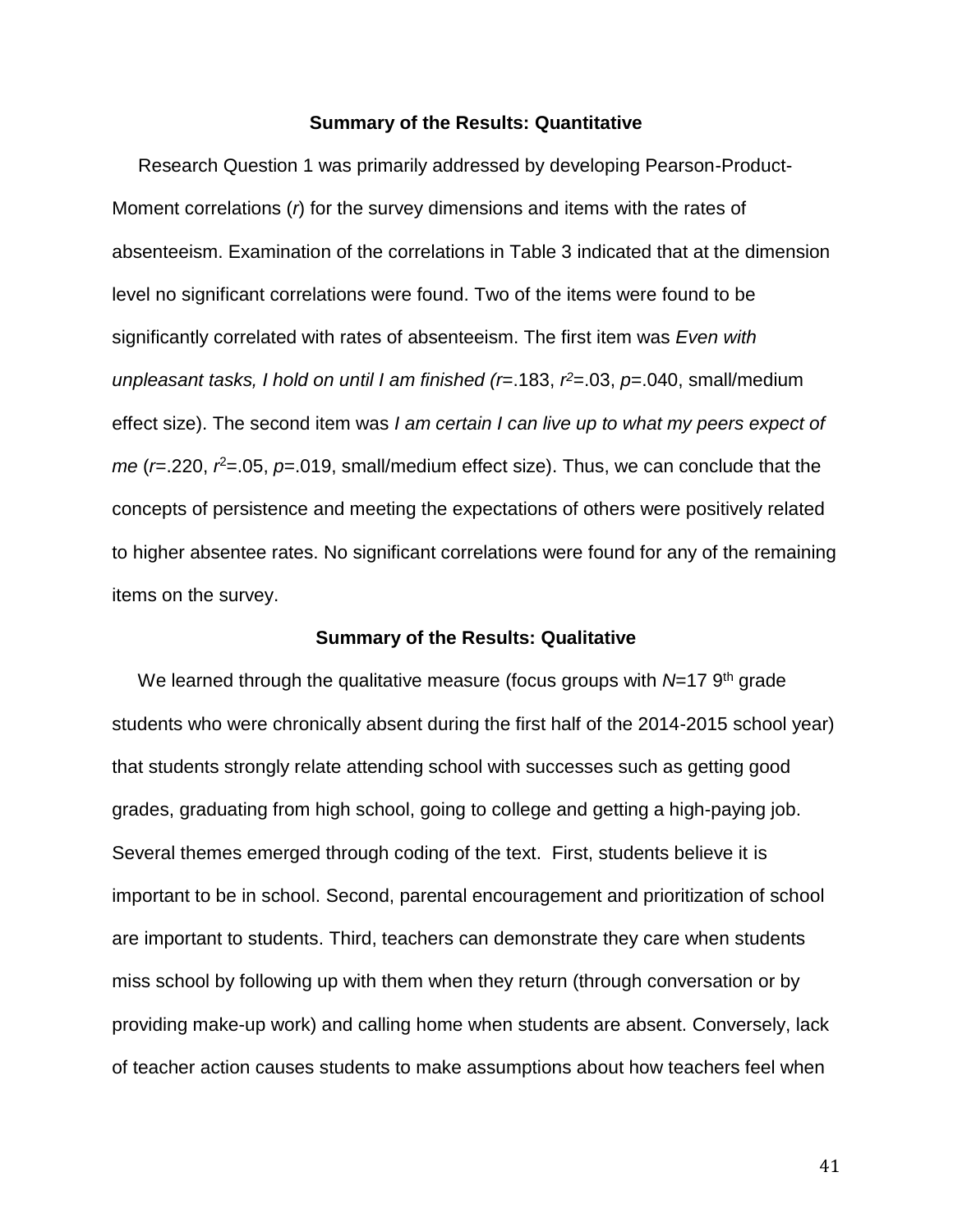they are absent, and among this subgroup of students, they assume teachers either do not care or are happy when they miss school. Fourth, students feel bored when they miss school and feel like they are missing out on something, both academic and social. Fifth, when school is not engaging, students do not want to be there. Sixth, transportation is reported as an obstacle to good attendance. Seventh, social media plays a role in causing students to feel too tired to attend school in that they are up late utilizing these tools.

#### **Conclusions**

 Analysis of the student survey self-efficacy data, as well as themes that emerged from coding the focus group transcripts, led to several conclusions, some of which directly support existing literature on both academic self-efficacy and causes of absenteeism. In addition, new conclusions can also be drawn.

 Findings that persistence (*Even with unpleasant tasks, I hold on until I am finished*) and meeting the expectations of others (*I am certain I can live up to what my peers expect of me*) are positively correlated to higher rates of absenteeism is counter-intuitive in that one might expect that students who persist and feel they can meet others' expectations would attend school more regularly than those who do not. When examining item-level multiple regression results, the item *I can live up to what my peers expect of me* is a predictor of attendance. This may link to what students reported in focus groups that they look forward to seeing their friends when they come to school. When asked specifically what they look forward to most in going to school, many of them stated that seeing their friends was what they looked forward to most. What was also interesting was that students talked consistently about feeling tired in the morning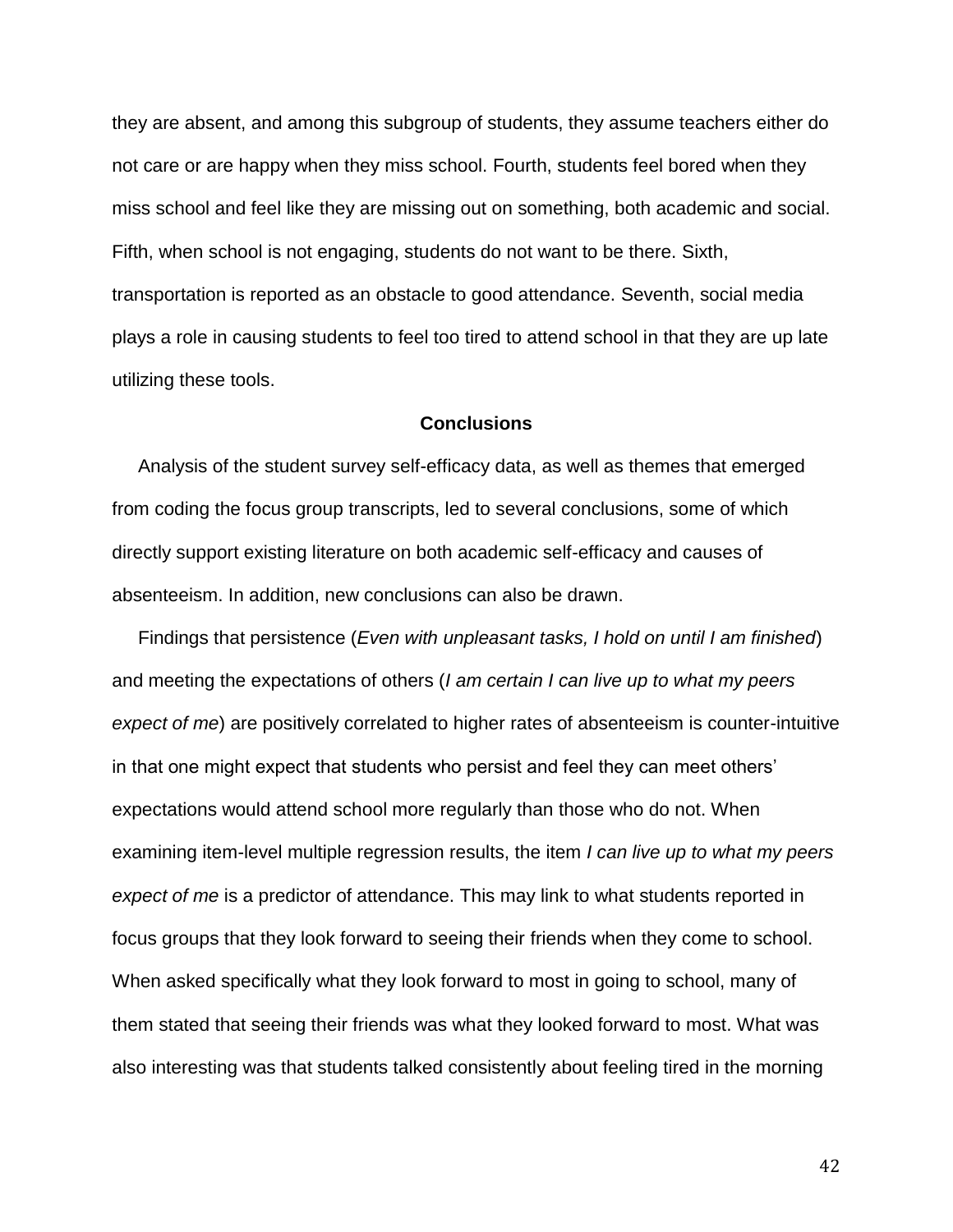and that socializing with friends late at night can cause them to be too tired to attend school the next day. Perhaps feeling the need to meet the expectations of their peers can be linked to their behaviors at night that are causing them to miss school the next day.

 It is evident from the results that students understand the importance of being in school. Despite the fact that the focus group participants fall into the subgroup of chronic rates of absenteeism (which is the rate of absenteeism where significantly lower graduation rates are seen), students consistently discussed the connection between being in school and current academic and future success (i.e. graduation, college enrollment and high paying jobs). This connects to research on the importance of graduating and also the national focus on graduation rates discussed in the review of literature.

 Findings from this research are consistent with Kleine's (2012) conclusions that students with high rates of absenteeism have parents with low education levels, as reported by students in the focus groups. However, Kleine (2012) reports that these students do not have high aspirations for their own education. Students who participated in focus groups reported high expectations for themselves. It is important to note that the participants for this current research study fell into the absenteeism category of chronic, which means they missed between 11-18% of the first half of the school year. Students who missed more than that, who are considered to be severely chronically absent, were not represented in the focus groups. Most studies on absenteeism do not distinguish between chronic and severe chronic rates of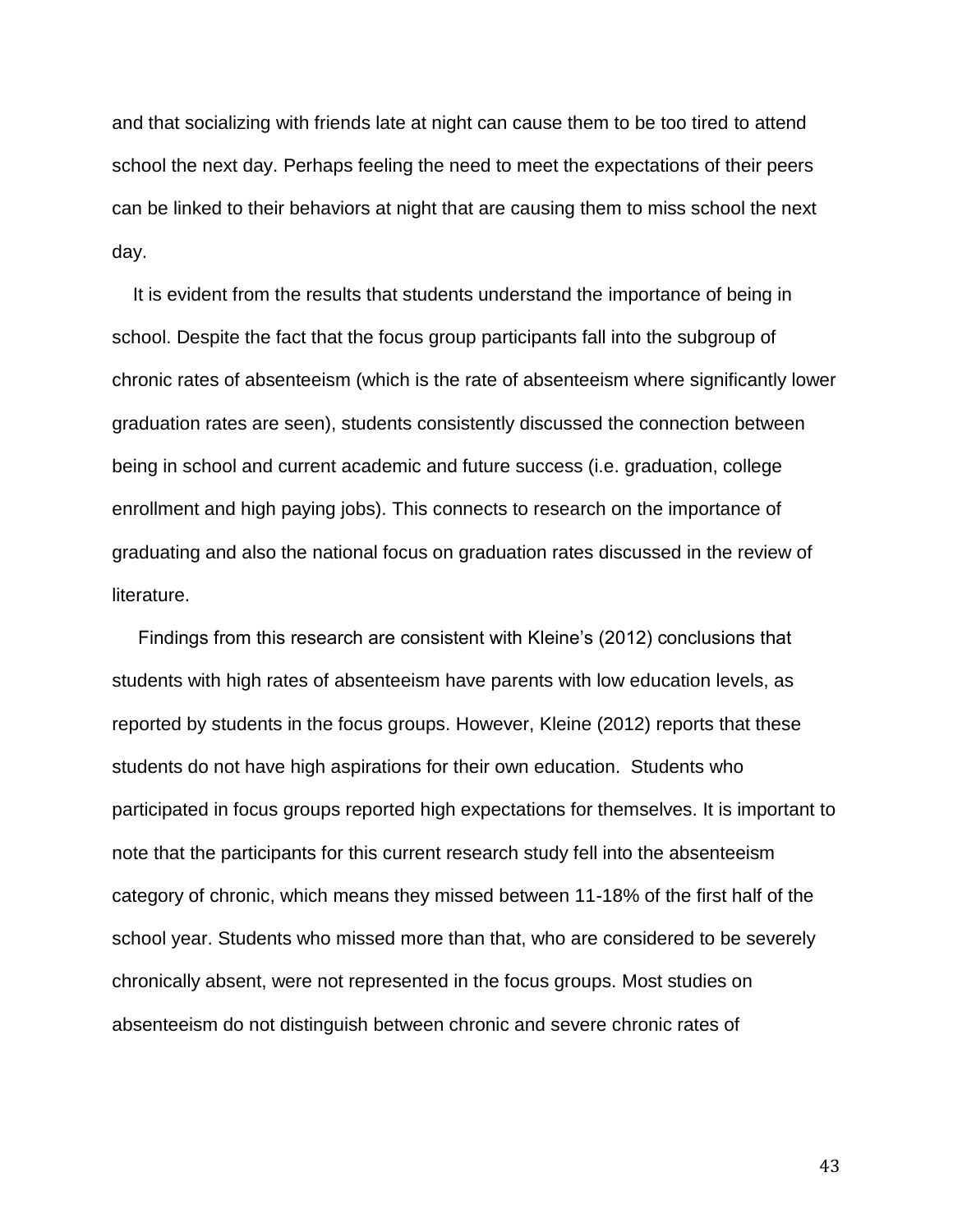absenteeism, therefore it is possible that students who are severely chronic would have reported low expectations for their own academic achievement.

 Findings also supported Chang and Romero's (2008) research on causes of chronic absenteeism. They report that students miss school because of lack of reliable transportation, a lack of belief that they are missed when they do not attend school and lack of engaging classrooms. These conclusions were supported by this study. Content analysis and coding of the focus group transcripts revealed among others, similar themes. To a lesser extent, Chang and Romero's conclusion that fear of bullying and harassment causes students not to attend was supported by some student dialogue, however no significant theme could be identified in this area.

 One of the strongest themes that emerged from the focus groups was the impact teacher actions have on students feeling like someone cares if they miss school. Students consistently referred to actions such as inquiring why they were out upon their return and providing make up work as things that indicate to them their teachers care. Conversely, lack of teacher action was consistently reported by students to mean that teachers either did not care or were happy and relieved when they miss school. This finding supports the conclusions made by Belfanz et al. (2007) that student attendance can be related to how supportive teachers are towards student success and student interest in coursework.

 To take the above finding and connection further, students reported that when they do not feel engaged or supported by teachers, they desire to leave class early or to skip it the following day. Students also reported that when classes are engaging and challenging (with teacher support), they look forward to attending class and school.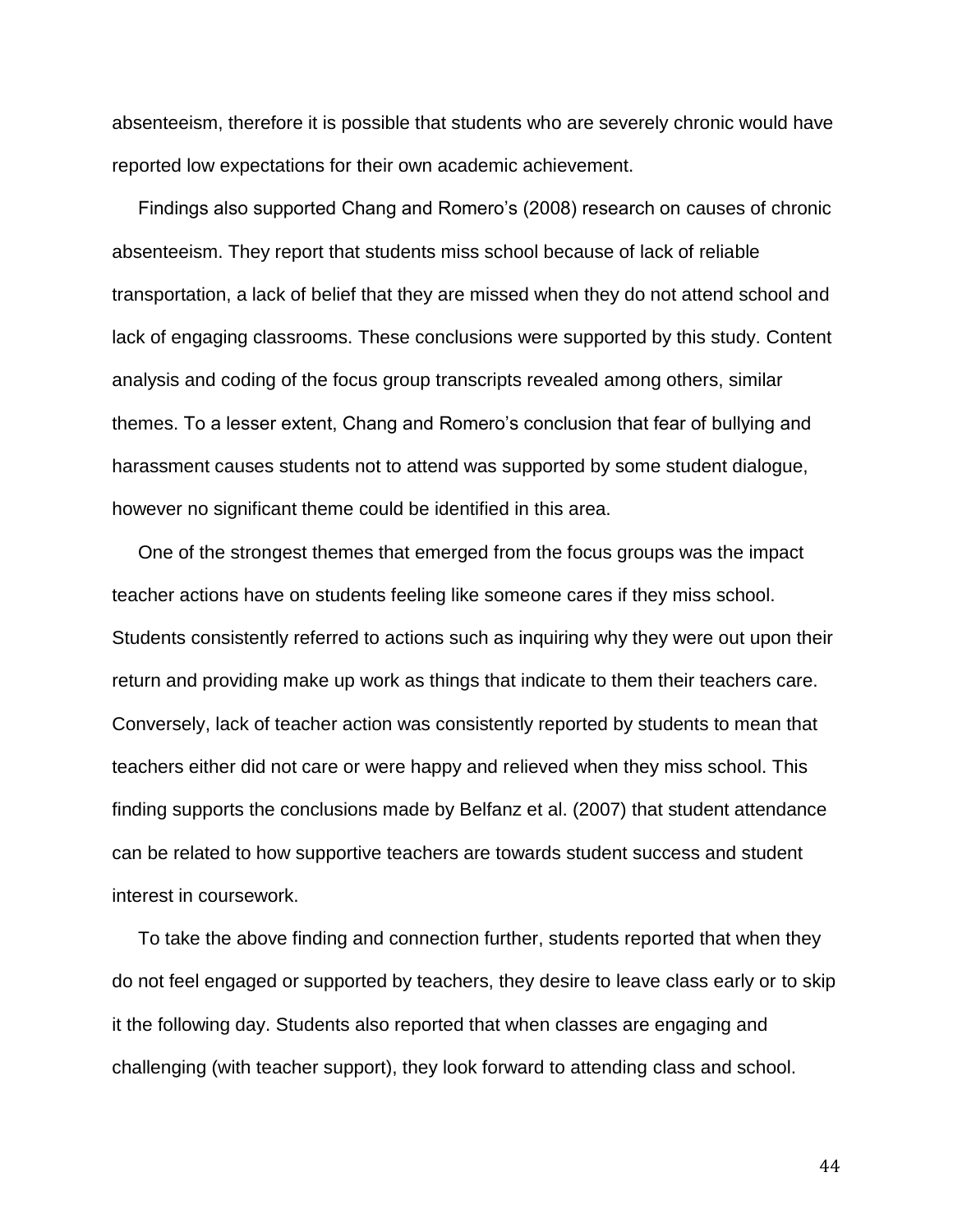Gaylon et al. (2012) found that a correlation exists between self-efficacy and student participation in class indicates that students who lack a belief that they can accomplish tasks given to them by teachers become disengaged easily. These same students reported a desire to leave the class or skip class the next day. This may indicate a possible link to academic self-efficacy and student attendance if controlled for the level of engagement or teacher support.

 Previous studies reported a connection between students' family and home life and their rates of absenteeism. While this cannot be verified through the current research study, almost all focus group participants referred to the fact that their parents did not graduate from high school or had to work multiple jobs with long hours to support the family. They did not report this as a cause for their absenteeism or that of their peers, however it was a common thread among participants, all who had chronic rates of absenteeism.

 In addition, a possible link could be drawn between parental supervision and attendance rates. Again, while students did not directly indicate this conclusion through specific statements, they discussed at length that one of the causes of their absenteeism and that of their peers was the fact that they were too tired in the mornings to get to school. The cause of their being tired was lack of sleep, and one of the most consistent reasons they gave for lack of sleep was socializing with their peers either through texting or through social media sites such as Facebook and Twitter.

#### **Recommendations for Policy and Practice**

 Reducing chronic absenteeism is a high priority for urban school districts, including the district in which this study was conducted. As relevant literature suggests, high rates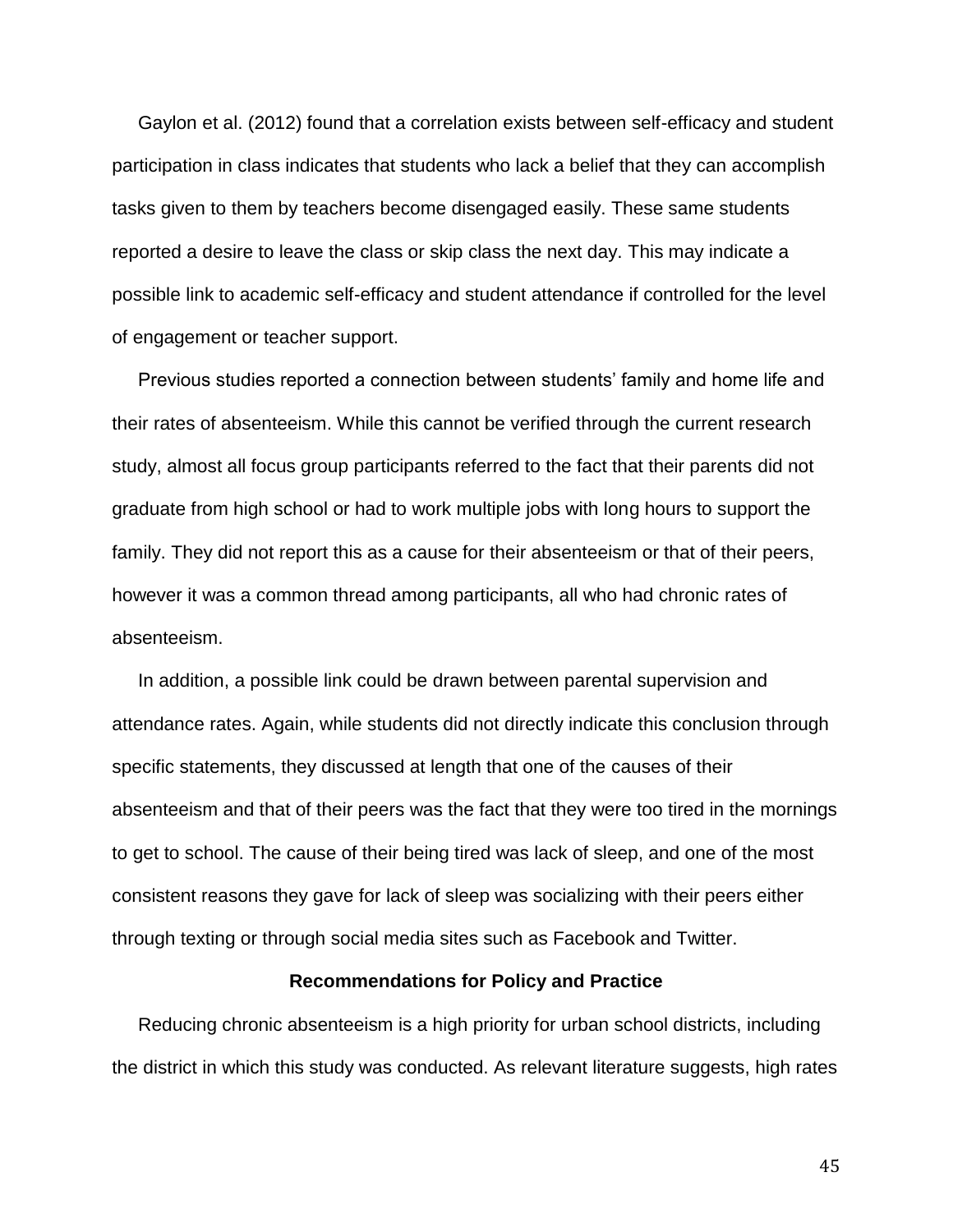of chronic absenteeism are related to low graduation rates. Therefore, it is important that district leaders take action to decrease chronic absenteeism. As existing literature suggests (Change & Romero, 2008; Gage et al., 2013) a comprehensive approach is needed in order to reduce chronic absenteeism among high schools students. Results from this study, in combination with existing literature point to the need for this approach to address parent/family circumstances, systemic/district instructional and operational decisions and school-based programs. These will be discussed in more detail below.

 **Parents/Family.** Based on the results from this study, the following are recommendations on how to maximize the important role parents and families play in the school attendance of children.

- Schools need to increase meaningful communication with parents and families about the importance of being in school. Specifically, parents and families should be familiar with the connections made through previous studies between attendance and graduation rates.
- Beyond this however, because students discussed at length the importance of having parents who prioritize education and also indicated that social media and peer interactions late at night play a large role in why they are too tired to go to school, parents and families need to be specifically educated and supported in how to address this with their children.
- For schools that have Parent Engagement Committees, focus the work on that committee around creating a meaningful communication and education plan in order to ensure prioritization and follow through. Parent Engagement Committees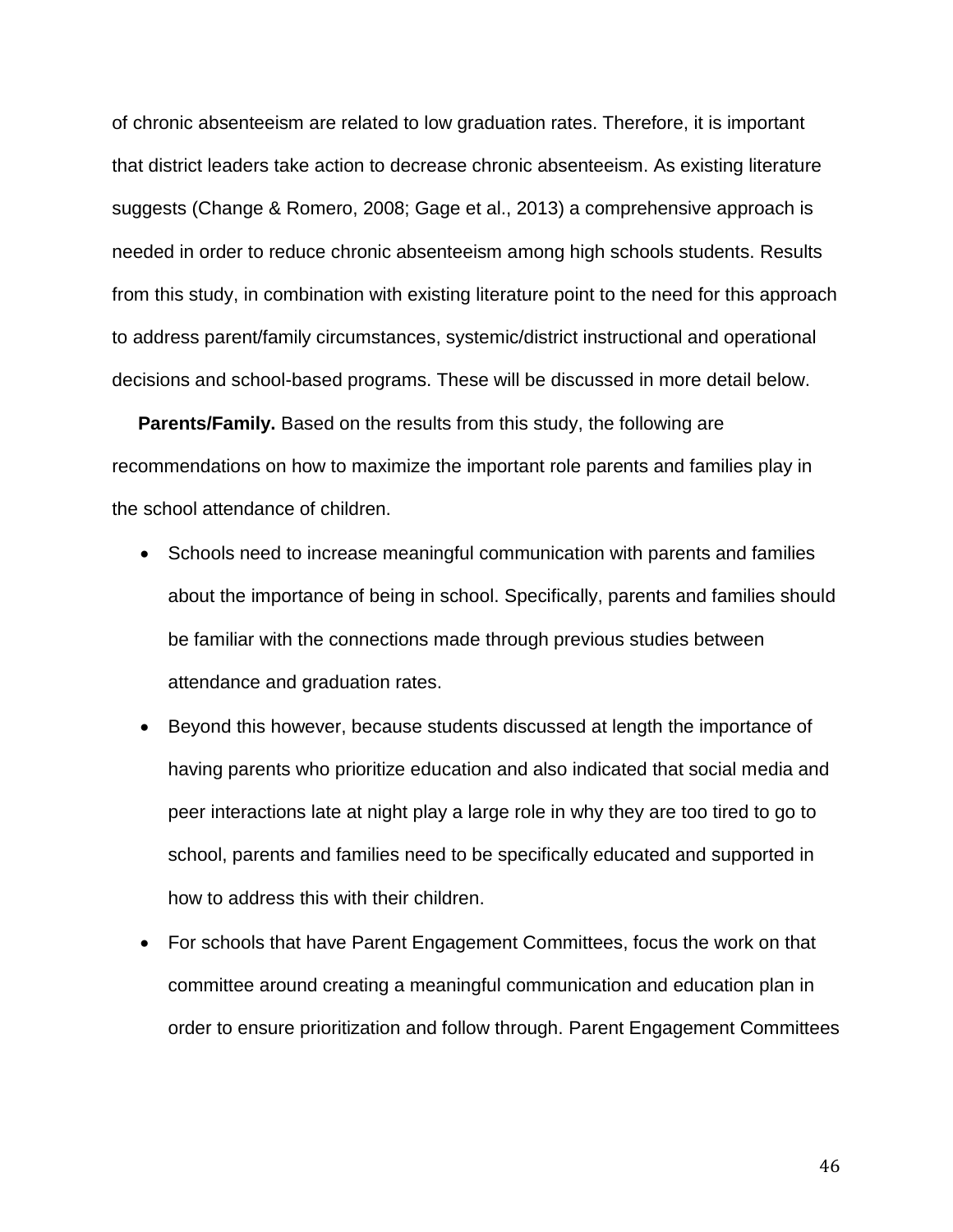can become involved at the school level, especially with communicating the importance of attendance.

 **Systemic/District Instructional and Operational Decisions**. As part of a comprehensive approach to reducing absenteeism, it is recommended that school districts adopt practices that will address the causes of chronic absenteeism.

- Because of the strong connection focus group participants reported between lack of engaging classes and their desire to skip school/class, and also their discussion around their feelings of giving up when work is too difficult, it is recommended that districts ensure curricular decisions are made with the goal of engaging students in differentiated lessons.
- Focus group participants consistently discussed the role of various relationships as they connect to school. Teachers make them feel like they matter when they are not in school by following up with them and calling home. Peer relationships are also something students indicated they look forward to in coming to school and miss out on when they are absent. Districts should prioritize Advisory programs or programs that aim at personalizing the school environment and where students can explore the social and emotional aspect of their learning environment.
- Focus group participants indicated that a lack of reliable transportation (i.e., lost bus passes and far distances to travel without district-provided transportation) are obstacles to consistent student attendance. A recommendation for districts is to review transportation policies to ensure students are provided adequate transportation to school.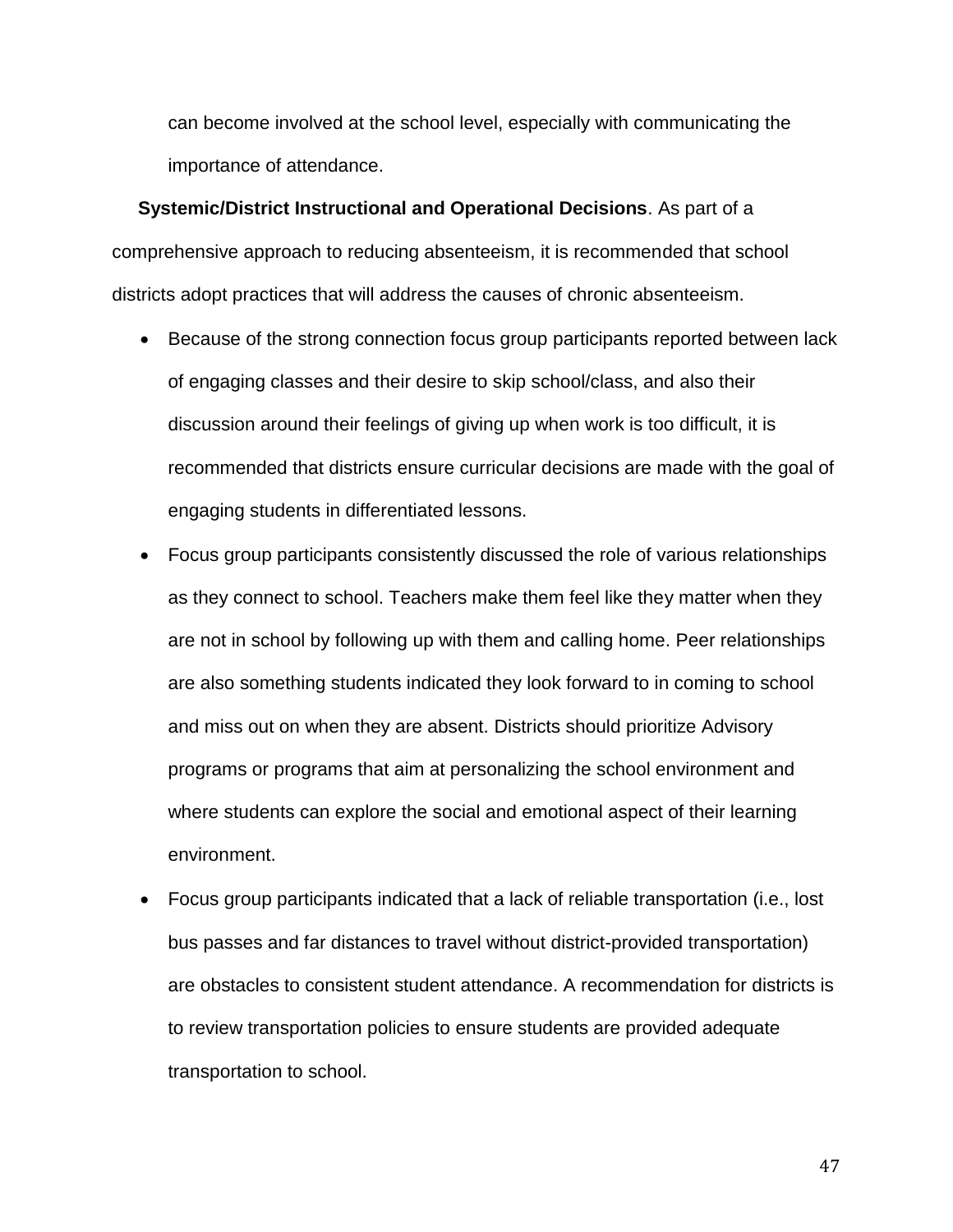**School-Based Programs.** Conclusions drawn from this research have implications for programming at the school level. Focus group participants indicated that lack of teacher follow up when they are absent and disengaging classes where they feel like they cannot be successful cause them to want to miss school. Therefore, building leaders must prioritize and address this with the entire school community in order for meaningful gains to be made in reducing chronic absenteeism.

- Teachers need to be provided meaningful professional development that furthers their practice in creating engaging, student-centered, differentiated lessons and classrooms that are designed to meet the needs of the various learners in their classroom, especially English Language Learners
- Share findings with teachers to help facilitate the adaptive change needed to change instructional practices
- Focus group participants specifically indicated actions that teachers do when they are absent from school that make them feel cared about and missed when they are out. Lack of teacher action, whether intentional or unintentional, can cause students to assume no one cares. Teachers should be taught what these actions are so they may incorporate these into their daily practice.

#### **Recommendations for Future Research and Further Areas of Study**

 This study explored the relationship between academic self-efficacy and absenteeism and also what students report as the causes of their chronic absenteeism. Findings from the student survey that was administered to N=94 9<sup>th</sup> grade students who represented all categories of absenteeism revealed that persistence and meeting others' expectations were significantly correlated with high rates of absenteeism. The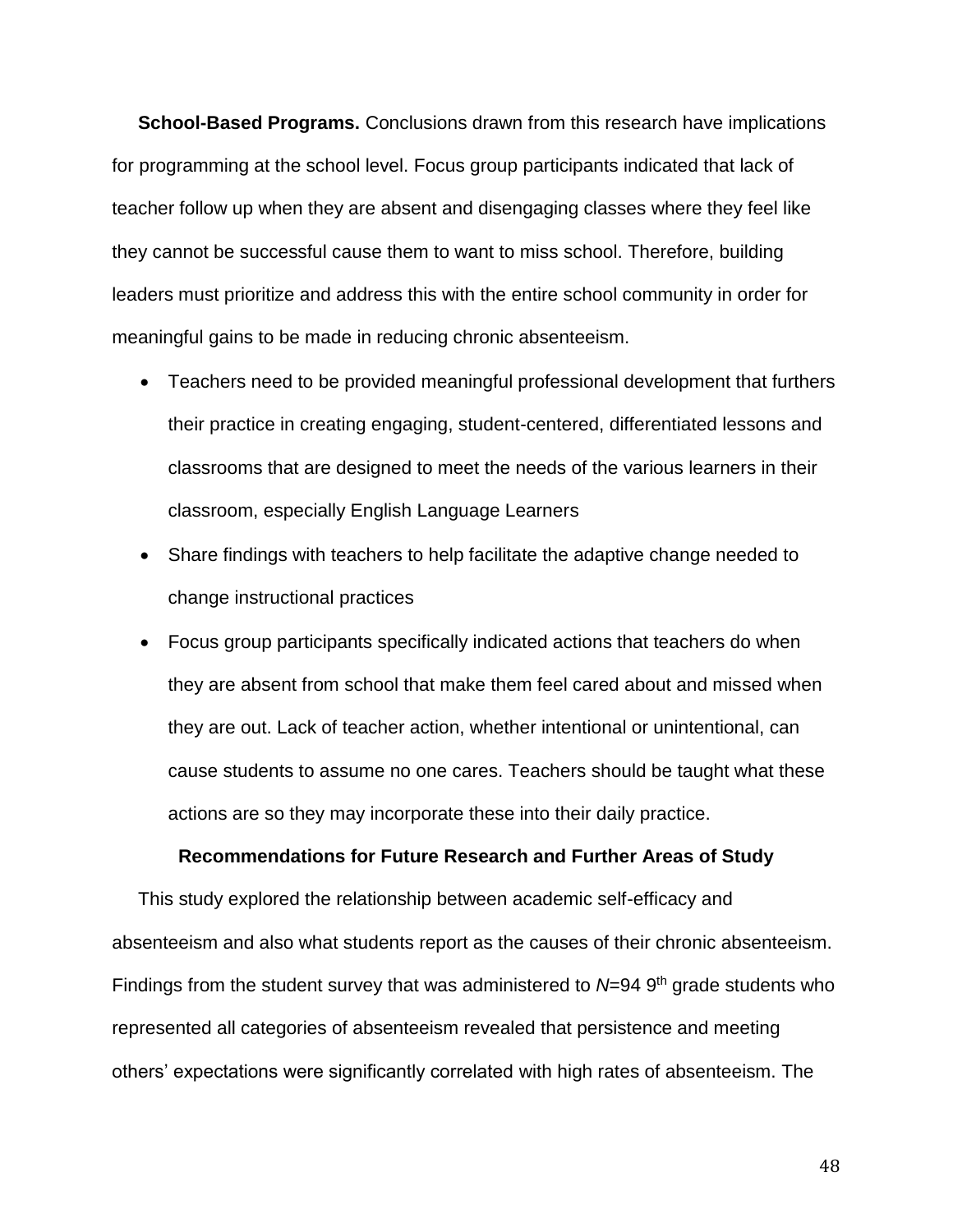specific item about meeting others' expectations dealt with peer expectations, and given the focus group findings about the importance of friends and peers, a recommendation would be to:

- Further explore the relationship of socialization among students to attendance and academic self-efficacy. Administer a self-efficacy scale that deals with efficacy around peers' expectations, both positive and negative, to determine if a relationship exists there.
- Conduct research in which academic self-efficacy is related to student engagement. Focus group findings revealed a theme that indicated when students are not engaged they want to skip school. Therefore, a connection between academic self-efficacy and attendance may be moderated by levels of student engagement.
- Conduct focus groups utilizing the same questions as the current study, but with students who make up the remaining three categories of absenteeism (satisfactory, at-risk and severe chronic). One change to the questions would be with the students in the satisfactory category. Asking them *what are the reasons you come to school?* could reveal themes that would help schools replicate for other students the conditions that cause students with satisfactory attendance to go to school.
- Conduct surveys and/or focus groups with teachers on how they think students would respond to the focus group questions utilized in the current research study. If a gap in their assumptions versus student answers exists, then that gap should be revealed to teachers and discussed. This may help bridge the supportive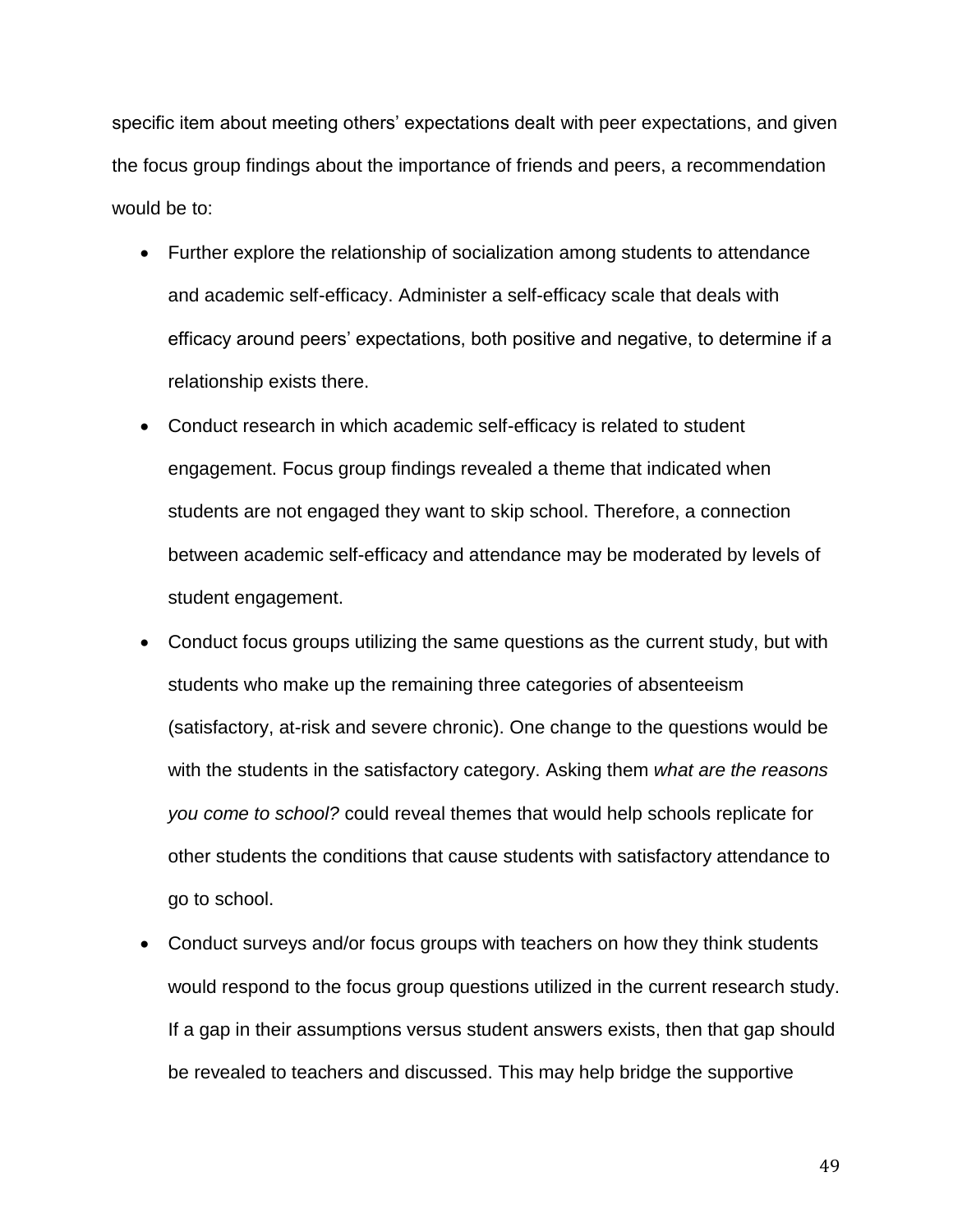relationship between adults and students. It also may assist in the creation of

meaningful interventions to reduce chronic absenteeism.

### References

- Alivernini, F., & Lucidi, F. (2011). Relationship between social context, self-efficacy, motivation, academic achievement, and intention to drop out of high school: a longitudinal study. *The Journal of Educational Research, 104*, 241-252.
- Balfanz, R., Bridgeland, J. M., Moore, L. A., & Fox, J. H. (2010). *Building a grad nation: Progress and challenge in ending the high school dropout epidemic*. Everyone Graduates Center, Johns Hopkins University.
- Balfanz, R., Bridgeland, J. M., Bruce, M., & Fox, J. H. (2013). *Building a grad nation: Progress and challenge in ending the high school dropout epidemic*. Everyone Graduates Center, Johns Hopkins University.
- Balfanz, R., & Byrnes, V. (2012). *The importance of being in school: A report on absenteeism in the nation's public schools*. Everyone Graduates Center, Johns Hopkins University.
- Balfanz, R., Herzog, L., & Mac Iver, D. (2007). Preventing student disengagement and keeping students on the graduation path in urban middle-grades schools: early identification and effective interventions. *Educational Psychologist, 42*(4)*,* 223-235.
- Bandura, A. (1977a). Self-efficacy: Toward a unifying theory of behavioral change. *Psychological Review*, 84, 191-215.
- Bandura, A. (1977b). *Social learning theory*. Upper Saddle River, NJ: Prentice Hall.
- Bandura, A. (1982a). The assessment and predictive generality of self-precepts of efficacy. *Journal of Behavior Therapy and Experimental Psychiatry*, 13(3), 195- 199.
- Bandura, A. (1982b). Self-efficacy mechanism in human agency. *American Psychologist*, 37, 22-147.
- Bandura, A. (1986). *Social foundations of thought and action: A social cognitive theory*. Upper Saddle River, NJ: Prentice Hall.
- Bandura, A. (1989a). Regulation of cognitive processes through perceived self-efficacy. *Developmental Psychology*, 25, 729-735.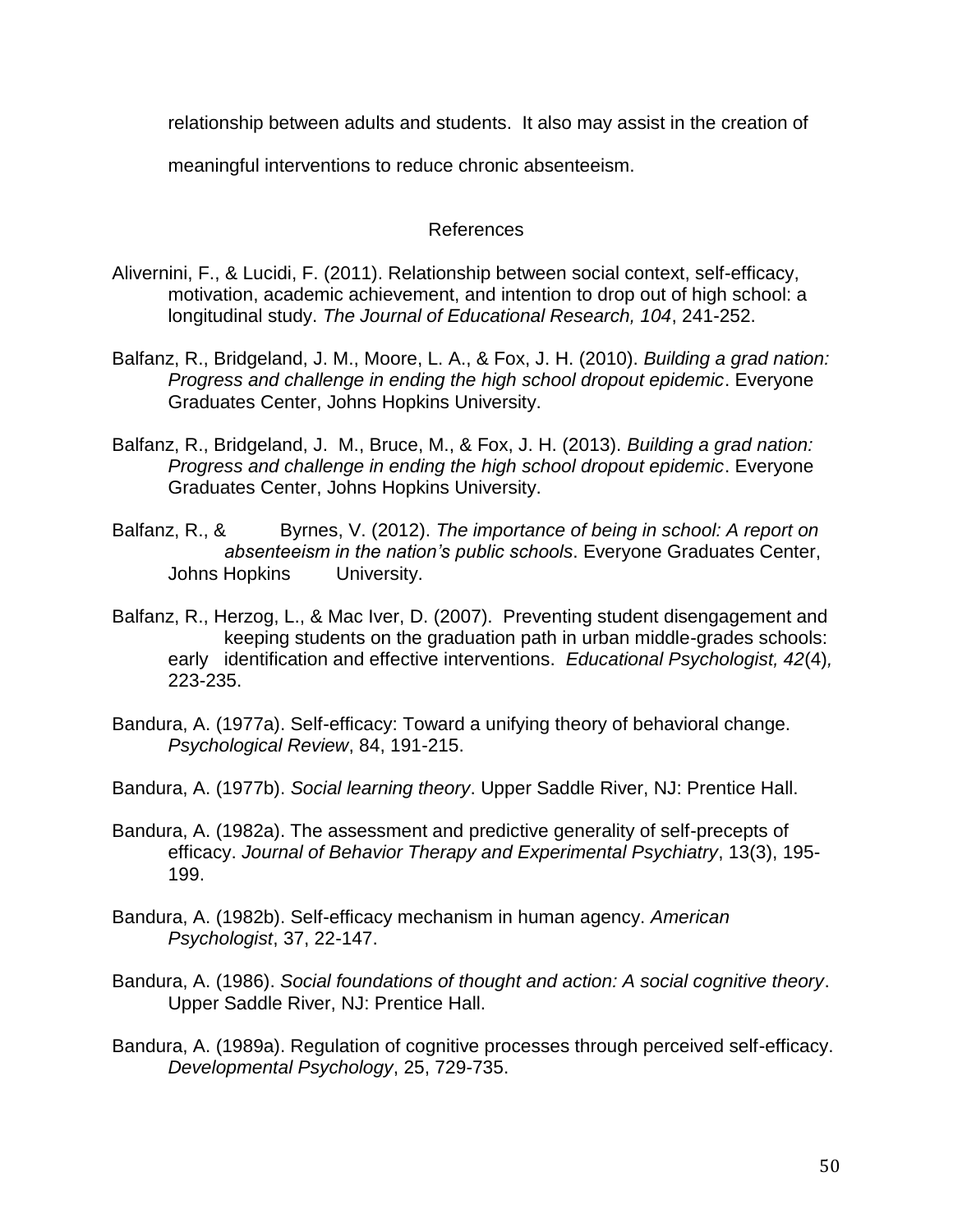- Bandura, A. (1989b). Human agency in social cognitive theory. *American Psychologist*, 44(9), 1175-1184.
- Bandura, A. (1993). Perceived self-efficacy in cognitive development and functioning. *Educational Psychologist*, 28(2), 117-148.
- Bandura, A. (1997). *Self-efficacy: The exercise of control*. New York: W. Freeman.
- Bandura, A. (2001). Social cognitive theory: An agentic perspective. *Annual Review of Psychology*, 52, 1-26.
- Bandura, A. (2006). Guide for constructing self-efficacy scales. In T. Urdan & F. Pajares (Eds.) *Self-Efficacy Beliefs of Adolescents*, 307-337. Charlotte, NC: Information Age Publishing.
- Bandura, A., Barbaranelli, C., Caprara, G., & Pastorelli, C. (1996). Multifaceted impact of self-efficacy beliefs on academic functioning. *Child Development*, 67, 1206- 1222.
- Chang, H. N, & Romero, M. (2008). *Present, engaged, and accounted for: the critical importance of addressing chronic absenteeism in the early grades* (Research Report). Retrieved from National Center for Children in Poverty website: http://www.nccp.org/publications/pdf/text\_837.pdf
- Creswell, J. W. (2009). *Research design: Qualitative, quantitative, and mixed methods approaches (3rd ed.)*. Los Angeles: Sage.
- Gage, N. A., Sugai, G., Lunde, K., DeLoreto, L. (2013). Truancy and zero tolerance in high school: Does policy align with practice? *Education and Treatment of Children, 36(2),* 117-138.
- Gall, M. D., Gall, J. P., & Borg, W. R. (2007). *Educational research: An introduction* (8th ed.). Boston: Pearson Education, Inc.
- Gaylon, C. E., Blondin, C. A., Yaw, J. S., Nalls, M. L., & Williams, R. L. (2012). The relationship of academic self-efficacy to class participation and exam performance. *Social Psychology of Education, 15*, 233-249.
- Get Schooled. (2012). *Fall Attendance Challenge*. Retrieved October 14, 2012, from http://www.getschooled.com
- Gottfried, M. (2010). Evaluating the relationship between student attendance and achievement in urban elementary and middle schools. *American Educational Research Journal, 47*(2), 434-465.

Huberman, A. M. (1983). Drawing valid meaning from qualitative data: Some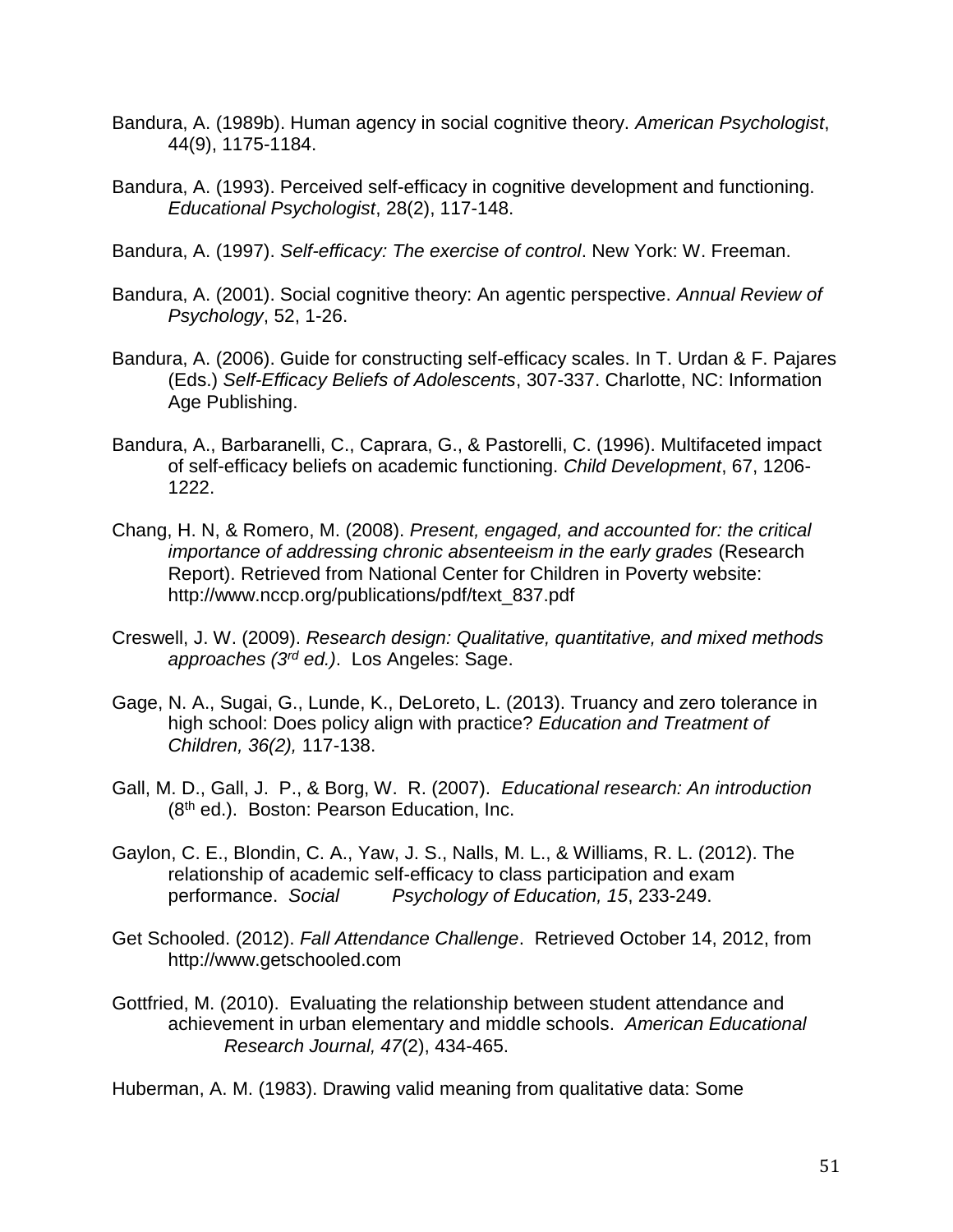techniques of data reduction and display, *Quality and Quantity*, *17*, 292-339.

Keegan, M. (2012). *Research report*, Providence Schools.

- Kleine, P. (1994). Proceedings from the Annual Meeting of the American Educational Research Association: *Chronic absenteeism: a community issue*. New Orleans, LA.
- Lamdin, D. (1996). Evidence of student attendance as an independent variable in education production functions. *Journal of Educational Research, 89*(3), 155-174.
- Lucio, R., Rapp-Paglicci, L., & Rowe, W. (2011). Developing an additive risk model for predicting academic index: School factors and academic achievement. *Child Adolescent Social Work Journal, 28*, 153-173.
- Mac Iver, M. (2011). Gradual disengagement: A portrait of the 2008-09 dropouts in the Baltimore City schools. *Ed Digest*. Retrieved from http://www.eddigest.com
- Mac Iver, M., & Messel, M. (2012). *Predicting high school outcomes in the Baltimore city public schools* (Research Report). Retrieved from The Senior Urban Education Research Fellowship Series http://files.eric.ed.gov/fulltext/ED536739.pdf
- Namey, E., Guest, G., Thairy, L., & Johnson, L. (2007). Data reduction techniques for large qualitative data sets. *Handbook for Team-Based Qualitative Research*, 137-162.
- National Center for Education Statistics. (2011). *Trends in high school dropout and completion rates in the United States: 1972–2009.*
- Nelson, L. P., McMahan, S. K., & Torres, T. (2012). The impact of a junior high school community intervention project: Moving beyond the testing juggernaut and into a community of creative learners. *School Community Journal, 22(1)*, 125-144.
- Niehaus, K., Rudasill, K., & Adelson, J. L. (2012). Self-efficacy, intrinsic motivation, and academic outcomes among Latino middle school students participating in an after-school program. *Hispanic Journal of Behavioral Sciences, 34(1)*, 118-136.
- Orfield, G. (Ed.). (2004). *Dropouts in America: Confronting the graduation rate crisis*. Cambridge, MA: Harvard Education Press.
- Patton, M. Q. (2002). *Qualitative research and evaluation Methods* (3rd ed.). Thousand Oaks: Sage Publications.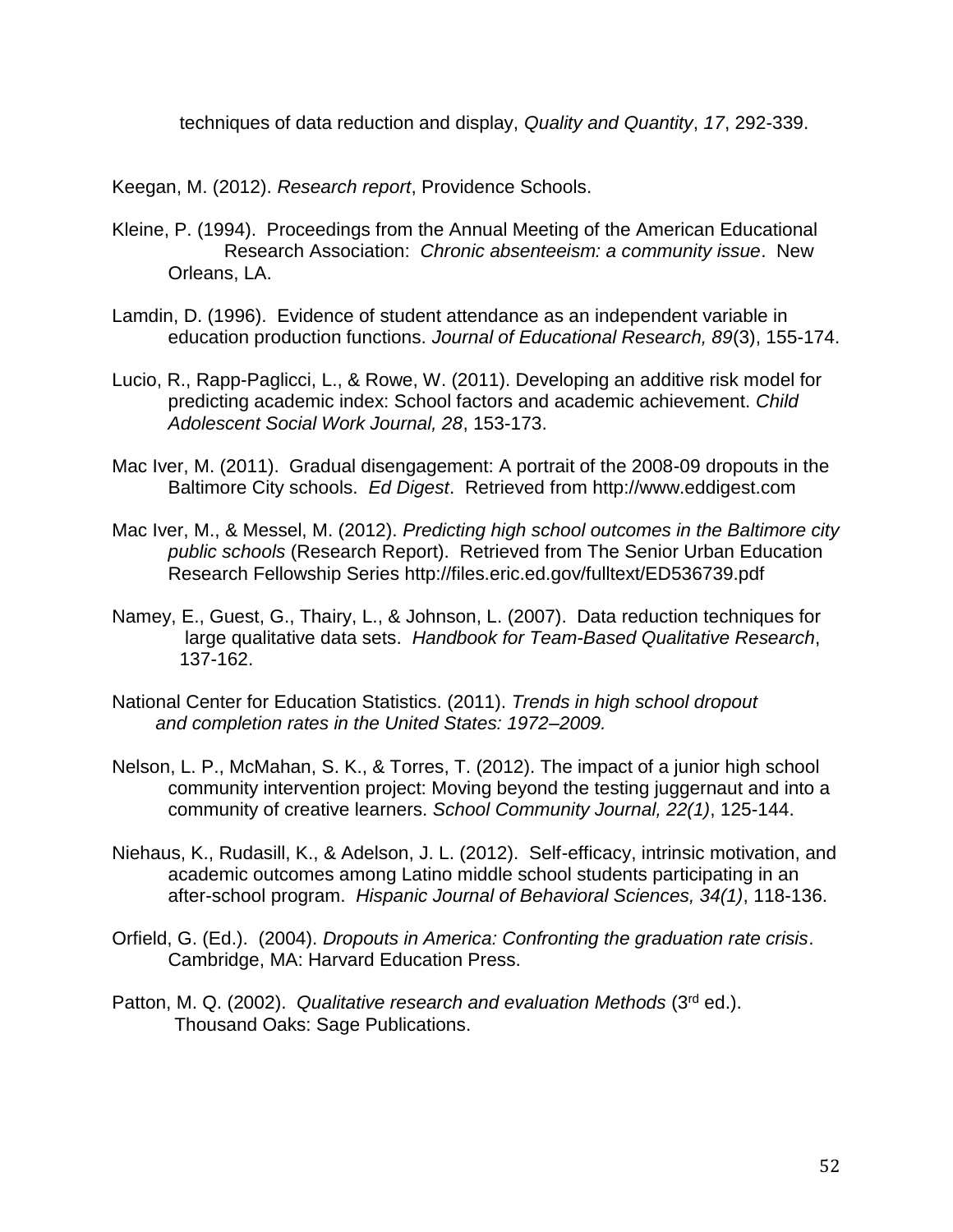- Pinkus, L. (2008). *Using early-warning data to improve graduation rates: closing cracks in the education system* (Research Report). Retrieved from Alliance for Excellent Education.
- Polit, D. F., Beck, C. T. (2011). *Nursing research*: *Generating and assessing evidence for nursing practice.* Philadelphia: Lippincott Williams & Wilkins (pp. 582-601).
- Presenters, Hudley, C., Daoud, A., Hershberg, R., Wright-Castro, R., & Polanco, T. (2002, April). *Factors supporting school engagement and achievement among adolescents*. Paper presented at the 2002Annual Meeting of the American Educational Research Association, New Orleans, LA.
- Providence Public School Department. (2012). *The imperative for reducing chronic absence*. Providence, RI.

Providence Public School Department. (2011). *Data Dashboard*. Providence, RI.

Rhode Island Department of Education (2011).

Sheldon, S. B., & Epstein, J. L. (2004). Getting students to school: Using family and community involvement to reduce chronic absenteeism. *School Community Journal, 14(2)*, 39-56.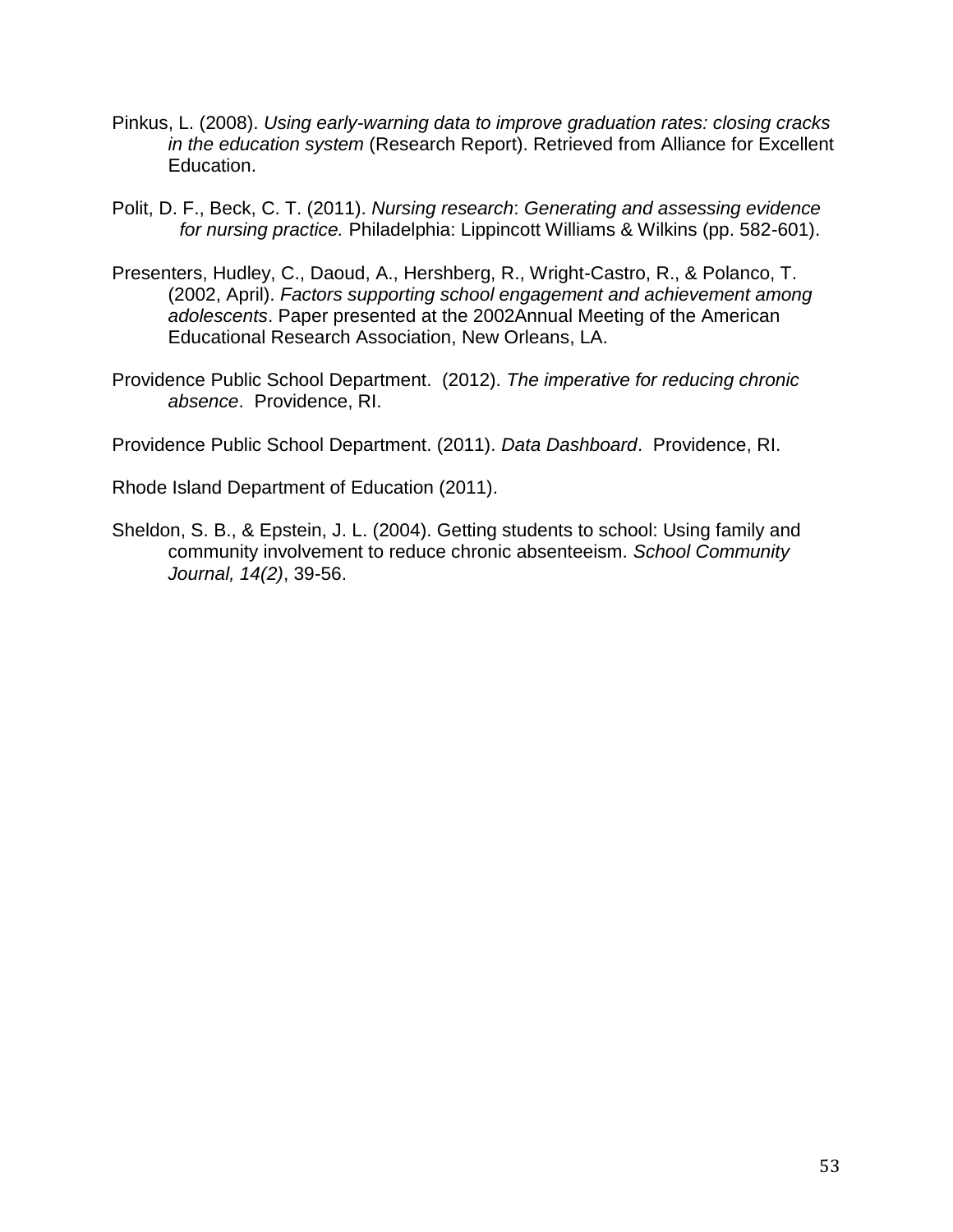# Appendix A

# Student Survey

Please indicate your level of agreement with each of the statements below by checking the appropriate box next to each statement.

| <b>Statement</b>                                                                   | <b>Strongly</b><br><b>Disagree</b> | <b>Disagree</b> |  | <b>Undecided</b> | Agree | <b>Strongly</b><br>Agree |
|------------------------------------------------------------------------------------|------------------------------------|-----------------|--|------------------|-------|--------------------------|
|                                                                                    |                                    |                 |  |                  |       |                          |
| 1. If I absolutely want something,<br>it usually works out.                        |                                    |                 |  |                  |       |                          |
| 2. If I have the impression<br>something new is complicated, I<br>start it anyway. |                                    |                 |  |                  |       |                          |
| 3. If I make a decision to do<br>something, I will do it.                          |                                    |                 |  |                  |       |                          |
| 4. If I make a mistake, I try even<br>harder.                                      |                                    |                 |  |                  |       |                          |
| 5. Even with unpleasant tasks, I<br>hold on until I am finished.                   |                                    |                 |  |                  |       |                          |
| I am certain I can live up to what                                                 |                                    |                 |  |                  |       |                          |
| 6. my parents expect of me.                                                        |                                    |                 |  |                  |       |                          |
| 7. my teachers expect of me.                                                       |                                    |                 |  |                  |       |                          |
| 8. my peers expect of me.                                                          |                                    |                 |  |                  |       |                          |
| 9. I expect from myself.                                                           |                                    |                 |  |                  |       |                          |
| I am certain I can                                                                 |                                    |                 |  |                  |       |                          |
| 10. finish my homework<br>assignments by deadlines.                                |                                    |                 |  |                  |       |                          |
| 11. get myself to study when there<br>are other interesting things to do.          |                                    |                 |  |                  |       |                          |
| 12. always concentrate on school<br>subjects during class.                         |                                    |                 |  |                  |       |                          |
| 13. take good notes during class<br>instruction.                                   |                                    |                 |  |                  |       |                          |
| 14. remember information<br>presented in class and textbooks.                      |                                    |                 |  |                  |       |                          |
| I am certain I can learn                                                           |                                    |                 |  |                  |       |                          |
| 15. algebra.                                                                       |                                    |                 |  |                  |       |                          |
| 16. biology.                                                                       |                                    |                 |  |                  |       |                          |